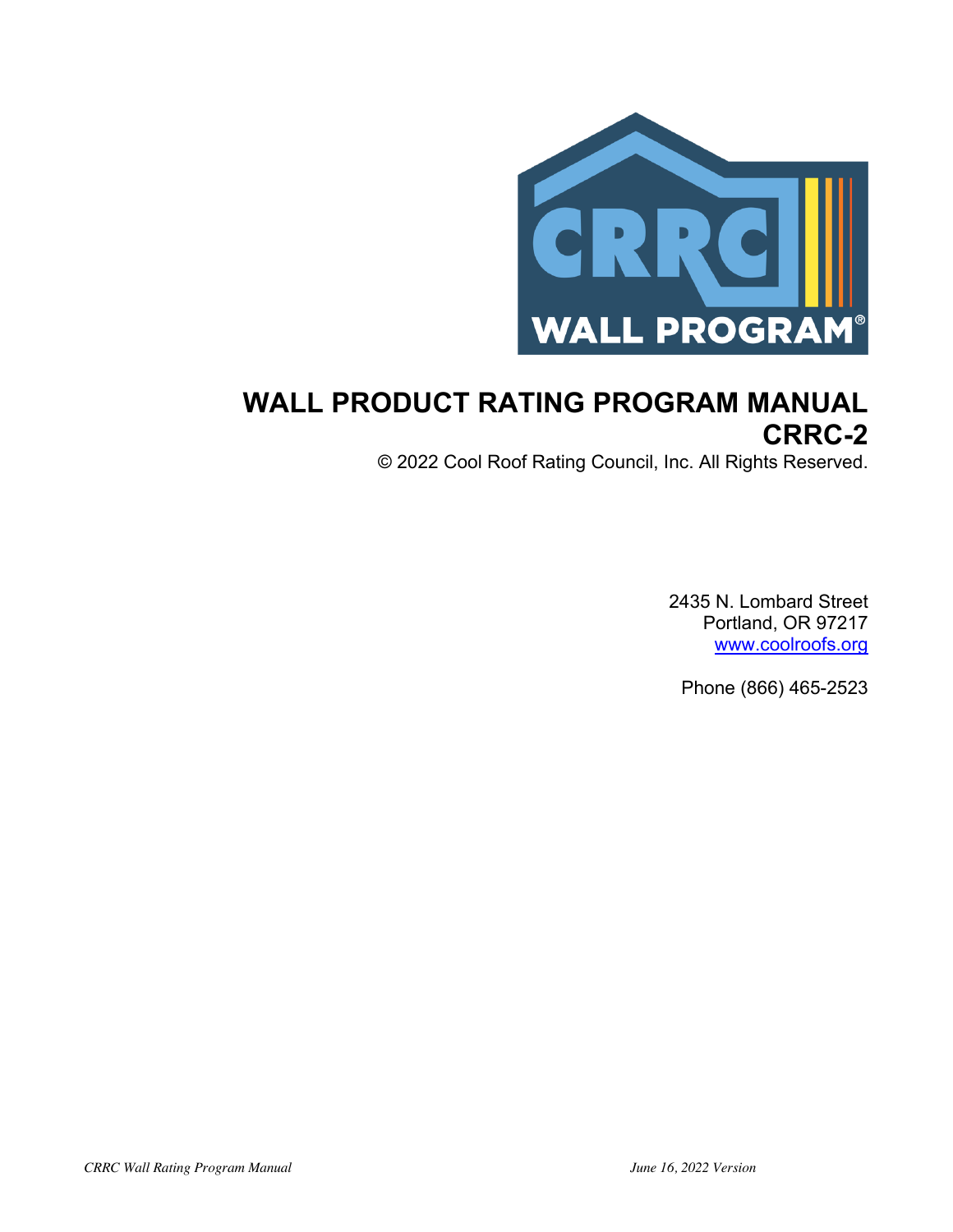#### **PREFACE**

The CRRC Wall Rating Program has been developed under the direction of the Cool Roof Rating Council. The Cool Roof Rating Council is a nonprofit organization whose mission is:

- To implement and communicate fair, accurate, and credible radiative properties for roof and exterior wall surfaces;
- To support research on the radiative properties of roof and exterior wall surfaces, including durability of those properties and durability of the affected roof and exterior wall system(s); and
- To provide education and objective support to parties interested in understanding and comparing various roofing and exterior wall options.

By pursuing this mission, the CRRC will become the recognized informational resource for reducing the urban heat island effect, increasing building energy efficiency, improving occupant comfort, and mitigating the global climate effects of greenhouse gas emissions.

| Approved by Board on June |
|---------------------------|
|                           |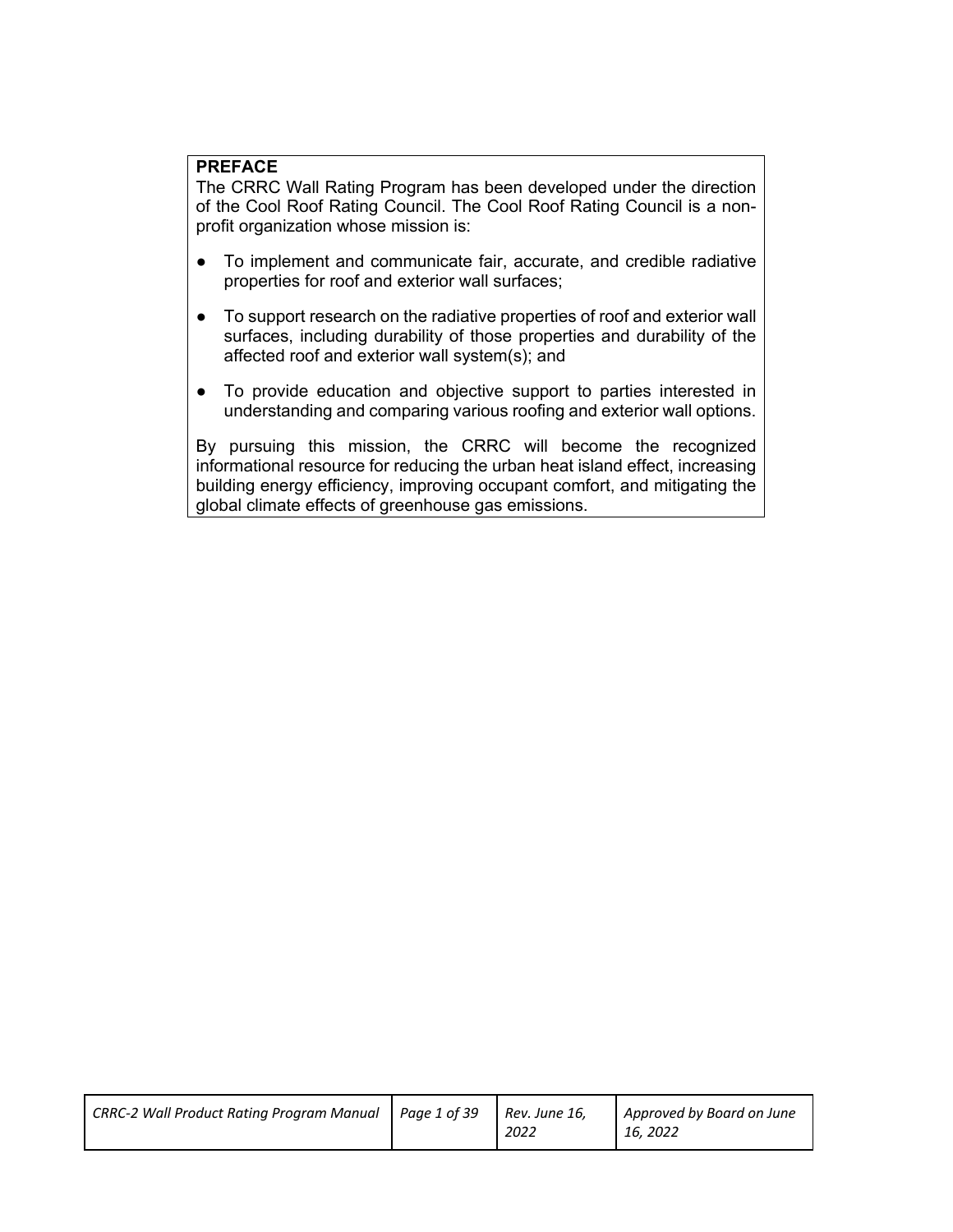# **TABLE OF CONTENTS**

| CHAPTER 3.0 PRODUCT TESTING, WEATHERING & REPORTING REQUIREMENTS  11 |  |
|----------------------------------------------------------------------|--|
|                                                                      |  |
|                                                                      |  |
|                                                                      |  |
|                                                                      |  |
|                                                                      |  |
|                                                                      |  |
|                                                                      |  |
|                                                                      |  |
|                                                                      |  |
|                                                                      |  |
|                                                                      |  |
|                                                                      |  |
|                                                                      |  |
|                                                                      |  |
|                                                                      |  |
|                                                                      |  |
|                                                                      |  |
|                                                                      |  |
|                                                                      |  |
|                                                                      |  |
|                                                                      |  |
|                                                                      |  |
|                                                                      |  |
|                                                                      |  |
|                                                                      |  |
|                                                                      |  |
|                                                                      |  |
|                                                                      |  |
|                                                                      |  |
|                                                                      |  |
|                                                                      |  |
|                                                                      |  |

| CRRC-2 Wall Product Rating Program Manual   Page 2 of 39 | Rev. June 16, | Approved by Board on June |
|----------------------------------------------------------|---------------|---------------------------|
|                                                          | 2022          | 16, 2022                  |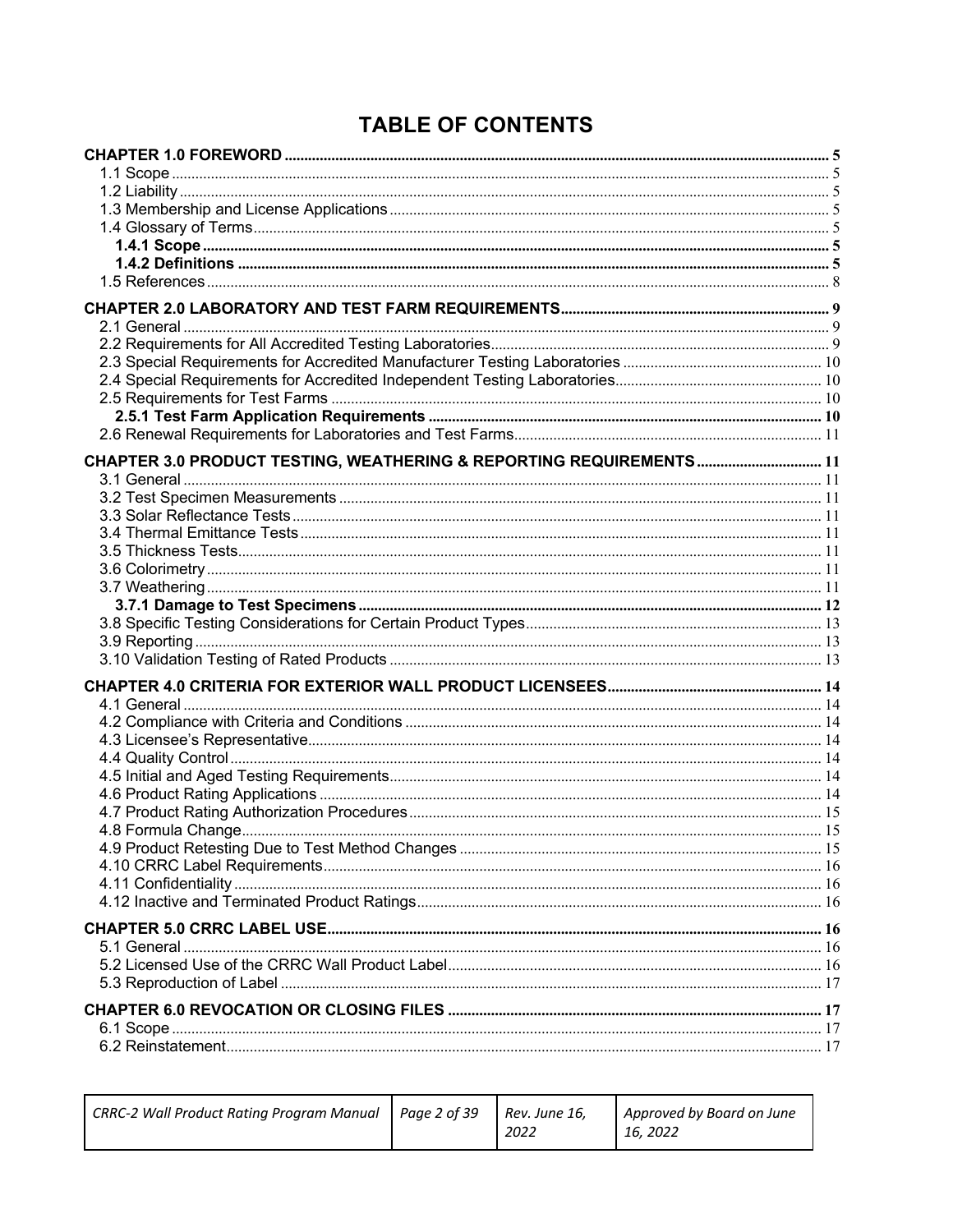| APPENDIX 1: WALL RATING PROGRAM TESTING AND WEATHERING REQUIREMENTS 20                                                                                      |  |
|-------------------------------------------------------------------------------------------------------------------------------------------------------------|--|
|                                                                                                                                                             |  |
|                                                                                                                                                             |  |
|                                                                                                                                                             |  |
|                                                                                                                                                             |  |
|                                                                                                                                                             |  |
|                                                                                                                                                             |  |
|                                                                                                                                                             |  |
|                                                                                                                                                             |  |
|                                                                                                                                                             |  |
|                                                                                                                                                             |  |
|                                                                                                                                                             |  |
|                                                                                                                                                             |  |
|                                                                                                                                                             |  |
|                                                                                                                                                             |  |
|                                                                                                                                                             |  |
|                                                                                                                                                             |  |
|                                                                                                                                                             |  |
|                                                                                                                                                             |  |
|                                                                                                                                                             |  |
|                                                                                                                                                             |  |
|                                                                                                                                                             |  |
|                                                                                                                                                             |  |
|                                                                                                                                                             |  |
| APPENDIX 3: STANDARD TEST METHOD FOR DETERMINING THE DIRECTIONAL-HEMISPHERICAL<br>SOLAR REFLECTANCE OF MATERIALS USING A DIRECTIONAL-HEMISPHERICAL PORTABLE |  |
|                                                                                                                                                             |  |
|                                                                                                                                                             |  |
|                                                                                                                                                             |  |
|                                                                                                                                                             |  |
|                                                                                                                                                             |  |

| CRRC-2 Wall Product Rating Program Manual   Page 3 of 39 | Rev. June 16.<br>2022 | Approved by Board on June<br>16, 2022 |
|----------------------------------------------------------|-----------------------|---------------------------------------|
|                                                          |                       |                                       |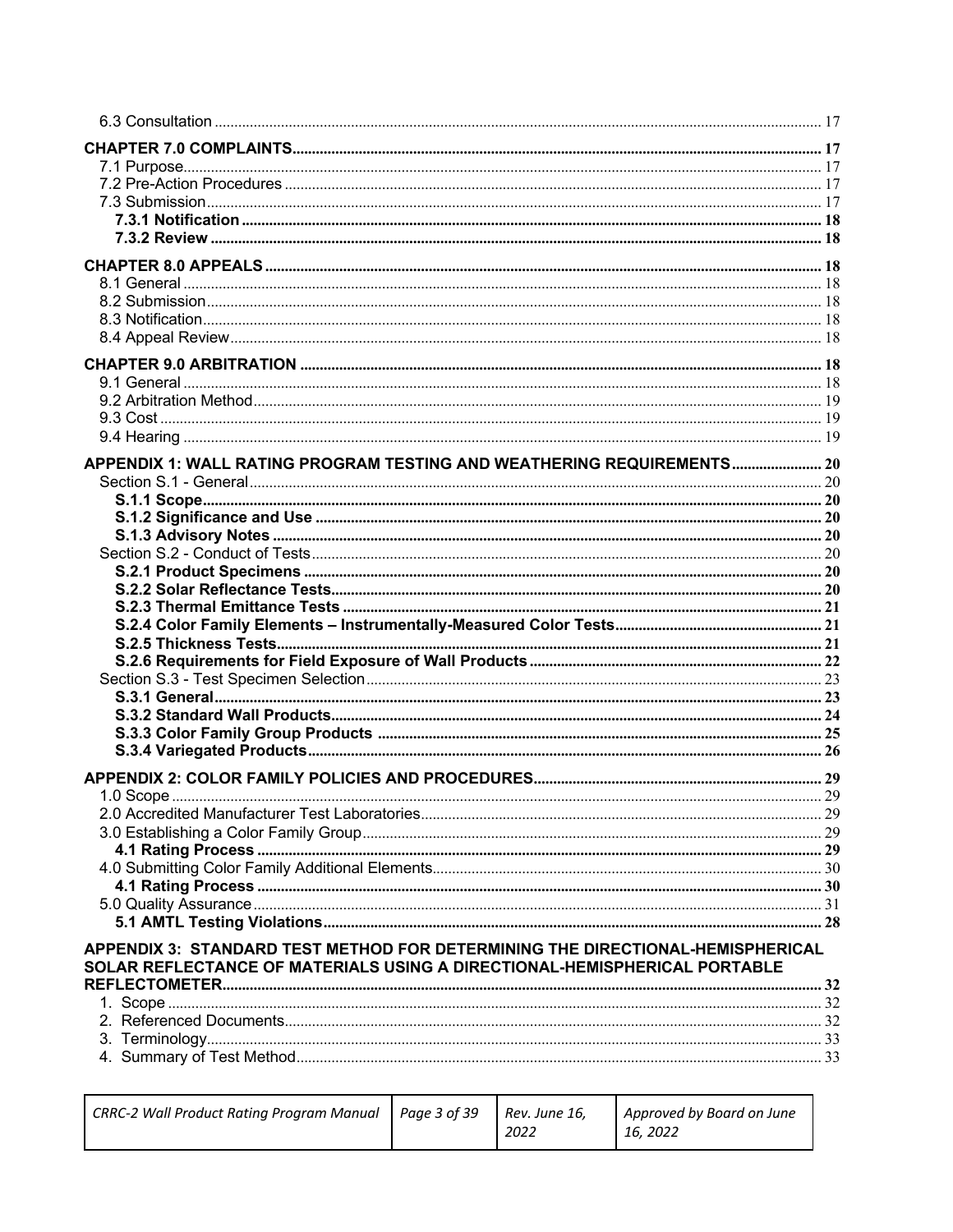ADVISORY NOTE: ALL REFERENCED DOCUMENTS SUCH AS CRRC AGREEMENTS, APPLICATIONS, FORMS, PROCEDURES OR OTHER ITEMS MAY BE FOUND AT

http://coolroofs.org/product-rating/overview

| $\vert$ CRRC-2 Wall Product Rating Program Manual $\vert$ Page 4 of 39 Rev. June 16, | 2022 | Approved by Board on June<br>16.2022 |
|--------------------------------------------------------------------------------------|------|--------------------------------------|
|--------------------------------------------------------------------------------------|------|--------------------------------------|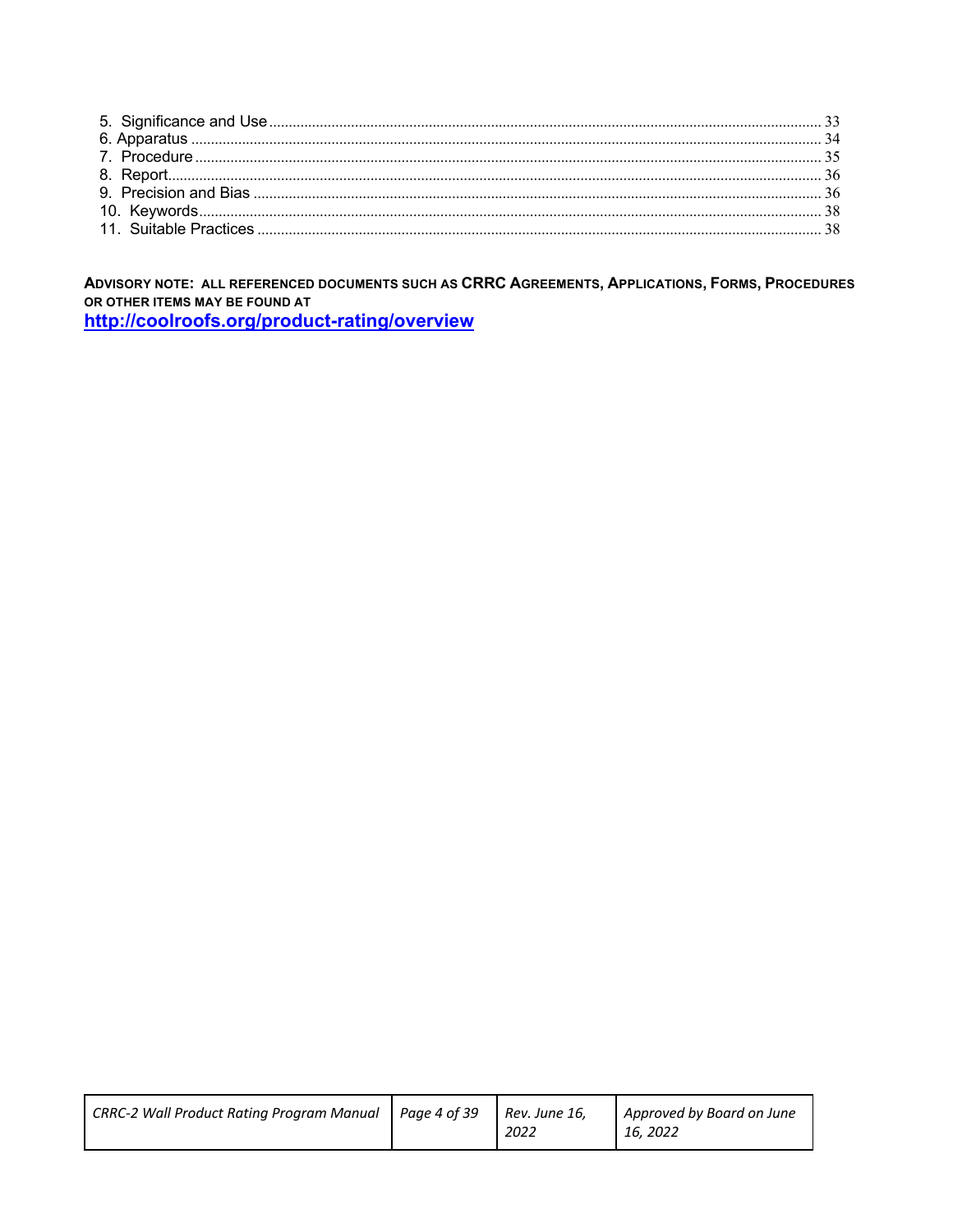## **CHAPTER 1.0 FOREWORD**

#### **1.1 Scope**

The Cool Roof Rating Council, Inc. (CRRC) operates a uniform rating system for the Radiative Properties of exterior Wall Products ("Wall Rating Program"). The system is supported by a rating program under which manufacturers and sellers ("Wall Licensees") have the opportunity to label exterior Wall Products with measured Initial and Aged Radiative Properties. These properties are determined through testing by CRRC Accredited Independent Testing Laboratories (AITLs) and, in some cases, Accredited Manufacturer Testing Laboratories (AMTLs).

*Advisory Note: The CRRC does not specify minimum threshold values for Radiative Properties. The Wall Rating Program is not intended to be used as a primary law or regulation, but rather as an authoritative resource that complements adopted laws or regulations. If the CRRC Wall Rating Program is referenced by a law or regulation, the provisions of that law or regulation may dictate specific requirements that are in addition to or conflict with the CRRC Wall Rating Program. It is therefore the responsibility of the user to comply with applicable laws and regulations.* 

#### **1.2 Liability**

#### *1.2.1 Disclaimer*

The CRRC is the copyright owner of the CRRC Wall Product Label, which bears one or more radiative property values reported by AITLs. The AITLs act independently from the CRRC.

A product rating authorization does not constitute a warranty by the CRRC regarding the Radiative Properties of an exterior Wall Product. A rating is not an endorsement of, or recommendation for, any exterior Wall Product. The CRRC is not a merchant in the business of selling exterior Wall Products, and therefore, cannot warrant products as to their merchantability or fitness for a particular use.

The CRRC therefore disclaims any and all liability, including but not limited to, damages for personal or other injury, lost profits, lost savings or other consequential or incidental damages that may arise from or in connection with:

1. services provided by, decisions made by, or reports issued or granted by any AITL or Wall Licensee;

- 2. reliance on any CRRC product description, specification, rating or test, whether appearing in a report, product rating authorization, printed or electronic directory or on a product label; or
- 3. the sale or use of any CRRC rated exterior Wall Product.

#### *1.2.2 Indemnification*

Wall Licensees are required to enter into a license agreement with the CRRC, which contains, among other provisions, an indemnification of the CRRC, its Board of Directors (CRRC Board), officers, and agents from and against liability.

#### **1.3 Membership and License Applications**

The use of official CRRC forms is required when applying for CRRC membership, CRRC licenses, and to become an approved CRRC testing laboratory or test farm. Official CRRC forms can be found online at www.coolroofs.org.

#### *1.3.3 Limitations*

Product rating applications shall be limited to the holder of the rights of materials and products for which the rating authorization is sought. For applications that reference another rated product, the application shall include documentation that the applicant has authorization from the manufacturer to use the test report data.

#### **1.4 Glossary of Terms**

#### *1.4.1 Scope*

Unless otherwise expressly stated, the following words and terms shall have the meanings as indicated in this document.

#### *1.4.2 Definitions*

**Accredited Testing Laboratory** – A laboratory that has received formal recognition by the CRRC as having demonstrated technical competency to perform specific types of tests in accordance with Chapter 2.0 of this manual.

**Accredited Independent Testing Laboratory** – An accredited testing laboratory that is approved by the CRRC to test exterior Wall Products and is completely independent from any manufacturing company.

**Accredited Manufacturer Testing Laboratory** – An accredited testing laboratory affiliated with a Wall Licensee that is approved by the CRRC to test the Radiative Properties of Wall Products.

| CRRC-2 Wall Product Rating Program Manual   Page 5 of 39 |  | Rev. June 16, 2022   Approved by Board on |
|----------------------------------------------------------|--|-------------------------------------------|
|                                                          |  | June 16, 2022                             |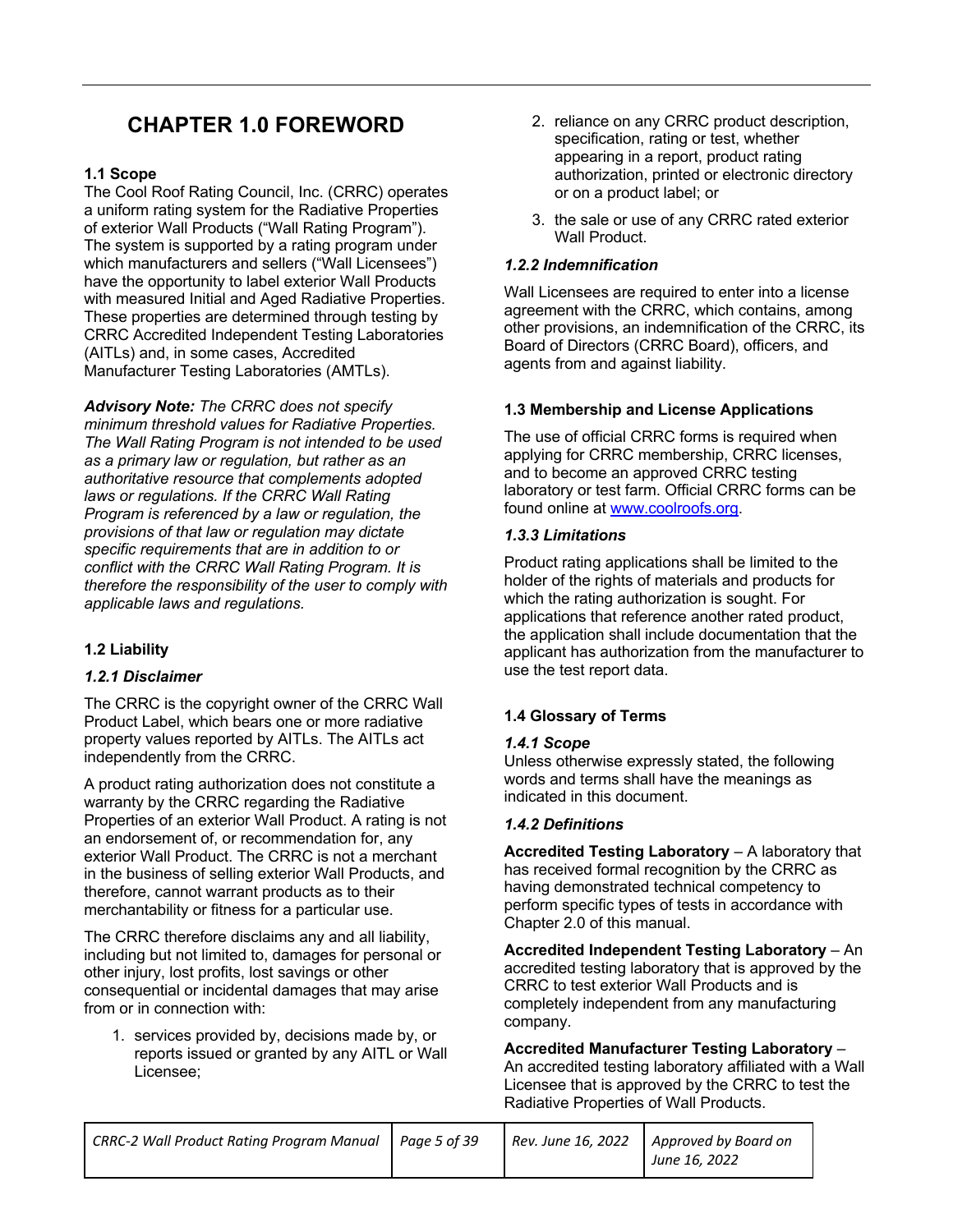**Agreement, Accredited Laboratory** – A written agreement that is entered into between the CRRC and a CRRC-approved testing laboratory.

**Agreement, Wall Licensee** – A written agreement that is entered into between the CRRC and a Wall Licensee.

**Agreement, Approved Test Farm - A written** agreement that is entered into between the CRRC and a CRRC Approved Test Farm.

**Approved Test Farm** – A company that the CRRC has approved to conduct exposure activities for products that are undergoing the process to obtain aged ratings.

**Batch** – A single quantity of product processed at one time as a mixture or combination of raw materials.

**Coating Thickness** – The dry film thickness of a coating when applied to a substrate, measured in accordance with ASTM D1005 or ASTM D7091.

**Color Family** – A predefined range of Hunter or CIE "L," "a," and "b" color coordinates that establishes the color space for a CRRC-predefined set of colors.

**Color Family Additional Element** – A uniquely formulated Architectural Coating Wall Product or Factory-Coated Metal Wall Product intended for application to an exterior wall that is CRRC-rated as a member of a Color Family Group and is not a Representative Element.

**Color Family Group** – One or more Architectural Coating or Factory-Coated Metal products rated by a Wall Licensee that are part of the same Product Line and that have color properties that fall within the ranges established for the respective CRRC Color Family.

**Color Family Representative Element** – A uniquely formulated Architectural Coating or Factory-Coated Metal intended for application to an exterior wall that is used to initially establish a Wall Licensee's Color Family Group.

**Cooling Degree Day (CDD)** – For any one day when the mean temperature is more than 10 °C or

50 °F, there are as many degree-days as degrees Celsius or Fahrenheit temperature difference between the mean temperature for the day and

10 °C or 50 °F. Annual cooling degree-days (CDDs) are the sum of the degree-days over a calendar year. *(Source: ASHRAE Standard 169)*.

**Compound Product Rating – A compound product** rating applies to two or more products that have the

same surface formulation and same Radiative Properties that are listed together as one product entry on the CRRC Rated Wall Products Directory and CRRC Label. Products of any type may be eligible for a Compound Product Rating.

**Embossed Panel** – A three-dimensional grain pattern that is transferred to the extruded panel.

**Estimate of Sample Mean Standard Error** – The sample (rather than population) standard deviation divided by the square root of the number of specimens.

**Emittance, Thermal** – The ratio of the radiant heat flux emitted by a specimen to that emitted by a blackbody radiator at the same temperature.

**Formula Change** – Individual or accumulated changes in a product (e.g., pigment or resin) that changes the Solar Reflectance or Thermal Emittance by ±0.05 or more.

**Heating Degree Day (HDD)** – For any one day, when the mean temperature is less than 18 °C or 65 °F, there are as many degree-days as degrees Celsius or Fahrenheit temperature difference between the mean temperature for the day and 18 °C or 65 °F. Annual heating degree-days (HDDs) are the sum of the degree-days over the calendar year. (*Source: ASHRAE Standard 169*)

**Heavily Textured Panel** – An uneven surface that contains a grain texture and defining shadow lines transferred to the injection molded panel.

**Heterogeneous** – Consisting of dissimilar or diverse ingredients or constituents.

**Hunter/CIE "L," "a," "b" Color Coordinates** – Numeric measurements of a color's lightness (L), redness/greenness (a) and yellowness/blueness (b) in accordance with ASTM E805, Section 9. Color Measurement Equipment Specification: 0°/45° or 45°/0° (illuminant angle/viewing angle) geometry with 10° standard observer, D65 illuminant.

**Inactive or Inactivated Product Rating** – Any product rating that is removed from the CRRC Wall Rated Products Directory due to a Wall Licensee's request or non-payment of fees.

**Label, CRRC** – The distinctive informational mark that contains the CRRC Wall Rating Program logo and other pertinent radiative property information specific to a Wall Product.

**Licensee, Wall** – A manufacturer and/or seller of exterior wall products that is licensed by the CRRC to participate in the Wall Rating Program.

| CRRC-2 Wall Product Rating Program Manual   Page 6 of 39 |  | $\mid$ Rev. June 16, 2022 $\mid$ Approved by Board on |
|----------------------------------------------------------|--|-------------------------------------------------------|
|                                                          |  | June 16, 2022                                         |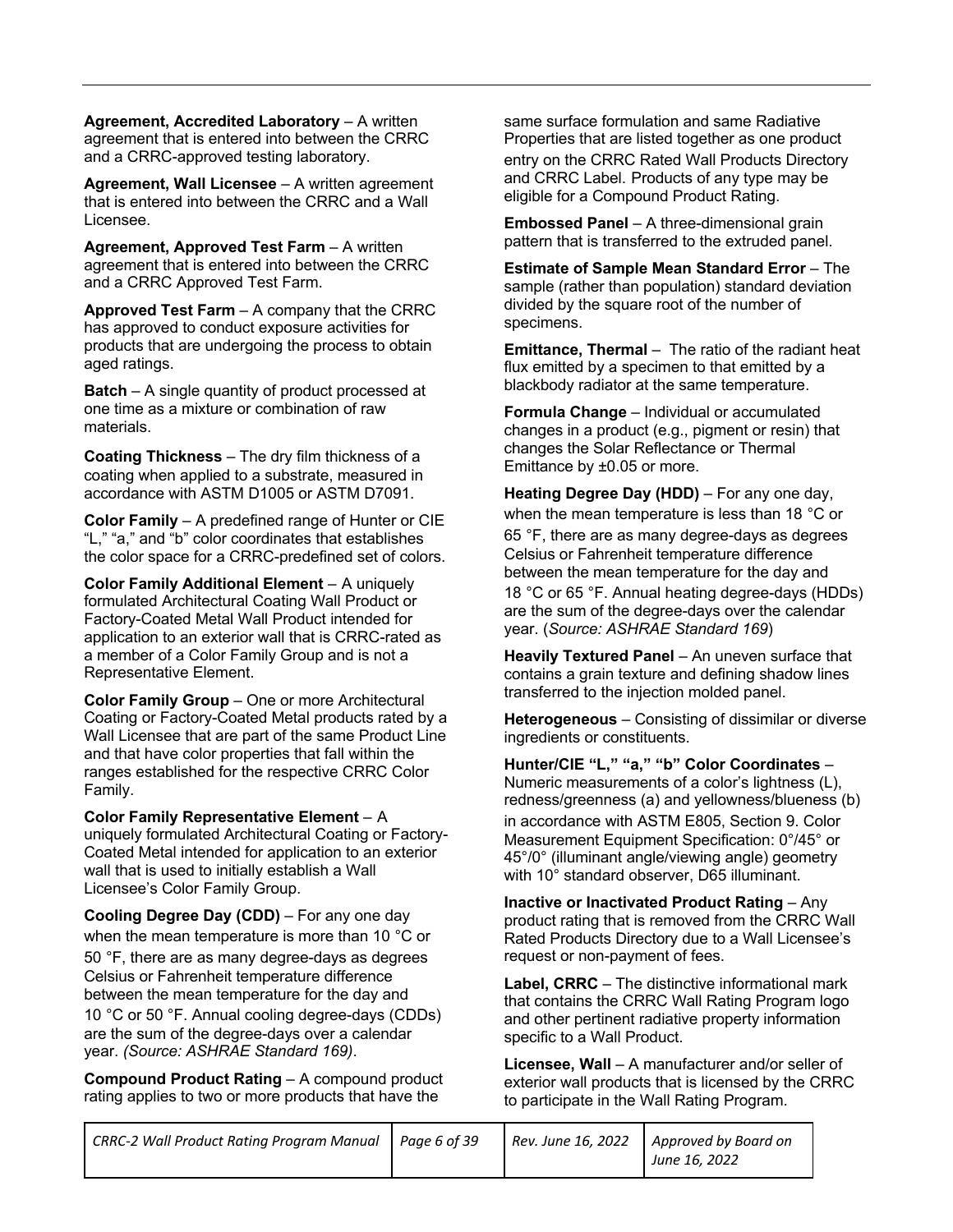**Licensed Party** – An entity that is a Wall Licensee or approved testing Laboratory.

**Logo, CRRC** – The distinctive registered service mark of the CRRC.

**Manufacturer, Wall Product** – A company that produces wall products.

**Population** – A group of Sample values in which conclusions are to be drawn, such as a set of Solar Reflectance values determined from nonoverlapping spots (small regions) that cover an entire Test Surface.

**Population Mean** – The arithmetic mean of the Radiative Property values measured for all members of a Population.

**Population Standard Deviation – The square root** of the arithmetic mean of the squares of the deviation from the Population mean.

**Product Line, Architectural Coating** – A set of Architectural Coating products sold under the same brand name. Product Lines may include multiple gloss levels (e.g., Semi-Gloss, Eggshell).

**Production Line** – A Wall Licensee's standard color offerings that are promoted in general product information and in marketing materials.

**Radiative Properties** – The Solar Reflectance and Thermal Emittance of a Wall Product.

**Radiative Properties, Rated** – The Solar Reflectance and Thermal Emittance of a Wall Product reported on a CRRC Label and published on the CRRC Rated Wall Products Directory.

**Radiative Properties, Aged – The Solar** Reflectance and Thermal Emittance of a Wall Product weathered and tested in accordance with Section 4.5 and S.2.6 of Appendix 1 of this manual.

**Radiative Properties, Initial** – The Solar Reflectance and Thermal Emittance of a Wall Product that tested in accordance with Section 4.5 of this manual.

**Radiative Properties, Tested** – The measured Solar Reflectance and Thermal Emittance of a Wall Product as reported by a CRRC-approved test lab.

**Rating Authorization** – An official notification from the CRRC to a Wall Licensee regarding the approval of a CRRC product rating.

**Reactivated Product** – An Inactive Product Rating that is reactivated by the CRRC upon request by the Wall Licensee.

**Reference Rating** – a product rating application that relies on the rated values from a different application for an identical product (e.g., private labeling)

**Reflectance, Solar** – The fraction of solar energy that is reflected by an exterior Wall Product.

**Relative Humidity (RH)** – The ratio of the partial pressure or density of water vapor to the saturation pressure or density, respectively, at the same drybulb temperature, and barometric pressure of the ambient air. (*Source: ASHRAE Terminology of Heating, Ventilation, Air-Conditioning, & Refrigeration*)

**Responsible Person** – An individual employee of a CRRC-approved test lab who has participated in a CRRC laboratory training workshop and who will supervise or perform all CRRC-related testing at that laboratory.

**Retested Product** – A CRRC-rated product that replaces an original product rating due to product reformulation, Validation Testing failure, test method change, or discontinuation for any other reason.

**Sample** – A set of test Specimens.

**Sample Mean** – The arithmetic mean of the Radiative Property values measured for all members of a Sample set.

**Sample Mean Standard Error** – The Population Standard Deviation divided by the square root of the sample size.

**Sample Set** – A subset of the Population, such as a set of non-overlapping Spots (i.e., small regions) on a Test Surface.

**Sample Standard Deviation – The square root of** the ratio of the sum of the squares of the deviation from the Sample Mean to a number one less than the number of Samples.

**Specimen** – A portion of a product used for Radiative Property testing and weathering.

**Smooth Panel –** A panel that contains no visual pattern, embossment, or texture.

**Solar Reflectometer** – A device that measures Solar Reflectance.

**Spot** – A small region of a test surface, such as a 2.54 centimeter by 2.54-centimeter (1 inch by 1 inch) square or a 2.54-centimeter (1 inch) diameter circle, in which *solar reflectance* can be measured.

**Test Farm Site** – An authorized location where product Specimens are placed for three-year

| CRRC-2 Wall Product Rating Program Manual   Page 7 of 39 |  | Rev. June 16, 2022   Approved by Board on |
|----------------------------------------------------------|--|-------------------------------------------|
|                                                          |  | June 16, 2022                             |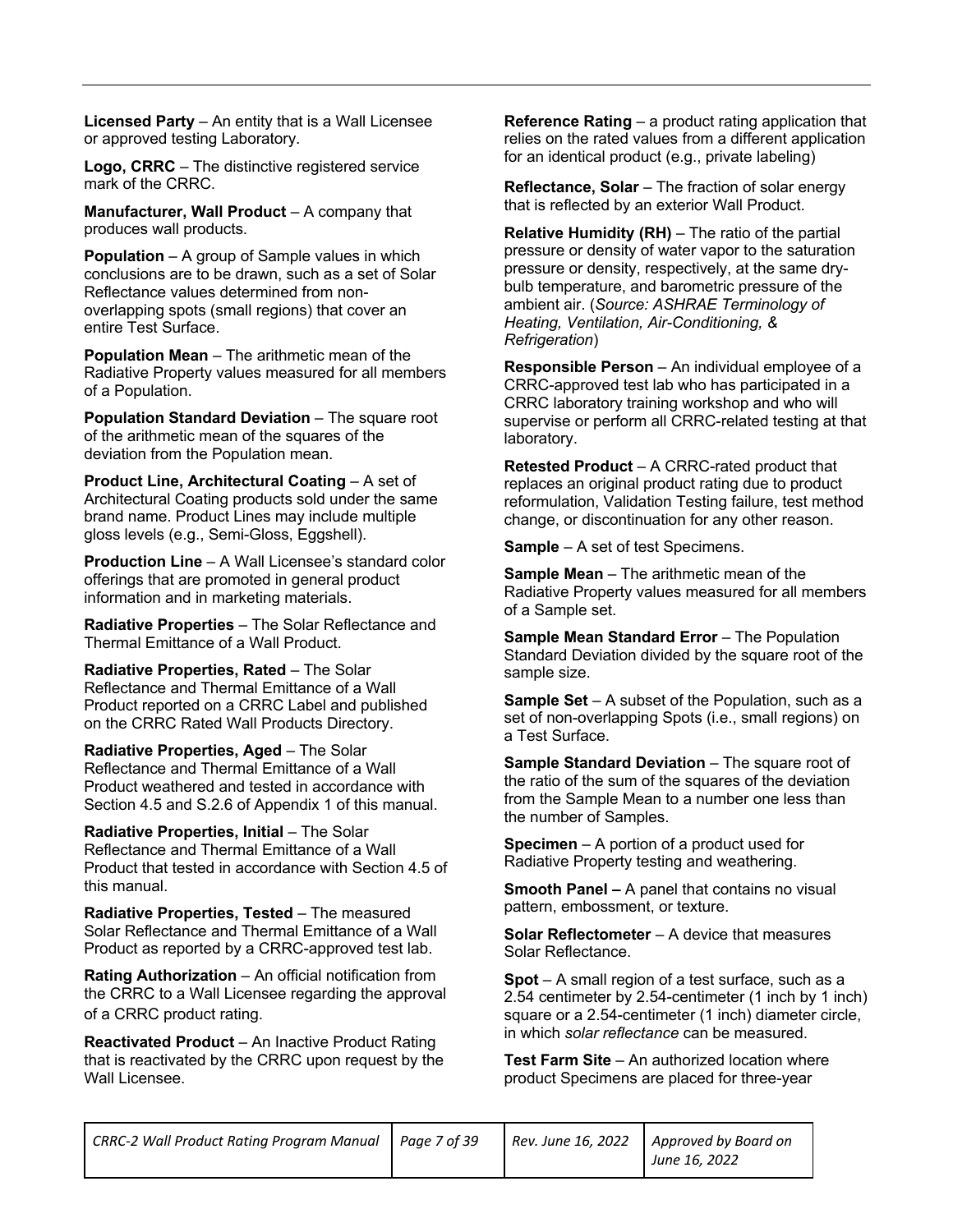weathering exposure before aged testing is conducted.

**Test Surface** – Outer surface of a product test Specimen.

**Test Surface Mean Solar Reflectance - The ratio** of solar energy reflected from a Test Surface to the solar energy incident on a Test Surface.

**Thickness, Dry Film** – The thickness of liquidapplied a paint or coating, when dried, as applied to a substrate.

**Terminated Product Rating** – Any product rating permanently removed from the CRRC Rated Wall Products Directory due to a Validation Testing failure, retesting requirements, or reformulation. Terminated products are not eligible for reactivation.

**Uncharacteristically Damaged** – A Specimen that is unusable for weathering exposure placement or unusable after weathering exposure through no fault of specimen preparation by the Wall Licensee or specimen preparer. "Unusable" refers to the inability to accurately measure the Aged Radiative Properties of the product Specimen.

Uncharacteristically Damaged shall include, but not be limited to, the following: damage during transit of the product by improper handling; animal excrement that stained the specimen; irreparable damage or destruction due to a natural disaster, such as a hurricane, tornado, flooding, or other disaster; or any other unforeseen event that might harm the Specimen beyond normal weather exposure.

**Wall Licensee** – A manufacturer or seller of exterior Wall Products that has met and maintains compliance with the Wall Rating Program requirements and has signed the CRRC Wall Rating Program License Agreement. Wall Licensees may manufacture their products, purchase them from another manufacturer, or both.

**Wall Product** – A material designed, manufactured and constructed as the outermost part of the wall assembly that is in direct contact with solar radiation.

**Wall Product, Architectural Coating - A paint that** is applied directly to an exterior wall.

**Wall Product, CRRC Rated – An exterior Wall** Product that has received a CRRC Rating Authorization and is published on the CRRC Rated Wall Products Directory.

**Wall Product, Factory-Coated Metal - A paint or** coating that is applied to a metal substrate in a factory or coating facility (i.e., not in the field).

**Wall Product, Insulated Vinyl Siding - A Vinyl** Siding Wall Product containing an additional insulative layer with an R-value no less than 2.0.

**Wall Product, Polypropylene Siding – An exterior** Wall Product that is manufactured from polypropylene resin in conformance with ASTM D7254.

**Wall Product, Privately-Labeled** – A Wall Product manufactured by an entity other than the Wall Licensee that is bringing it to market.

**Wall Product, Standard** – A CRRC-rated production line Wall Product that is not part of a Color Family Group or rated under a Compound Rating.

**Wall Product, Variegated** – A Wall Product with a varied surface color or discrete markings of different colors.

**Wall Product, Vinyl Siding** – A dual layer coextruded wall product manufactured from plastic, typically Polyvinyl Chloride (PVC).

#### **1.5 References**

ANSI/ASHRAE Standard 169 (2013), *Climatic Data for Building Design Standard*s, ASHRAE, Atlanta, GA, USA,

https://www.techstreet.com/ashrae/standards/ashrae -169-2013?ashrae\_auth\_token=12ce7b1d-2e2e-472b-b689-

8065208f2e36&gateway\_code=ashrae&product\_id= 1869436.

*ASHRAE Terminology of Heating, Ventilation, Air-Conditioning, & Refrigeration* (1991), ASHRAE, Peachtree Corners, GA, USA, https://www.ashrae.org/technical-resources/freeresources/ashrae-terminology.

ASTM C1371 (2015), *Standard Test Method for Determination of Emittance of Materials Near Room Temperature Using Portable Emissometers*, ASTM International, West Conshohocken, PA, USA, https://doi.org/10.1520/C1371-15.

ASTM C1549-09 (2016), *Standard Test Method for Determination of Solar Reflectance Near Ambient Temperature Using a Portable Solar Reflectometer*, ASTM International, West Conshohocken, PA, USA, https://doi.org/10.1520/C1549-16.

ASTM D1005-95 (2020), *Standard Test Method for Measurement of Dry-Film Thickness of Organic Coatings Using Micrometers*, ASTM International,

| CRRC-2 Wall Product Rating Program Manual   Page 8 of 39 |  | Rev. June 16, 2022   Approved by Board on<br>June 16, 2022 |
|----------------------------------------------------------|--|------------------------------------------------------------|
|                                                          |  |                                                            |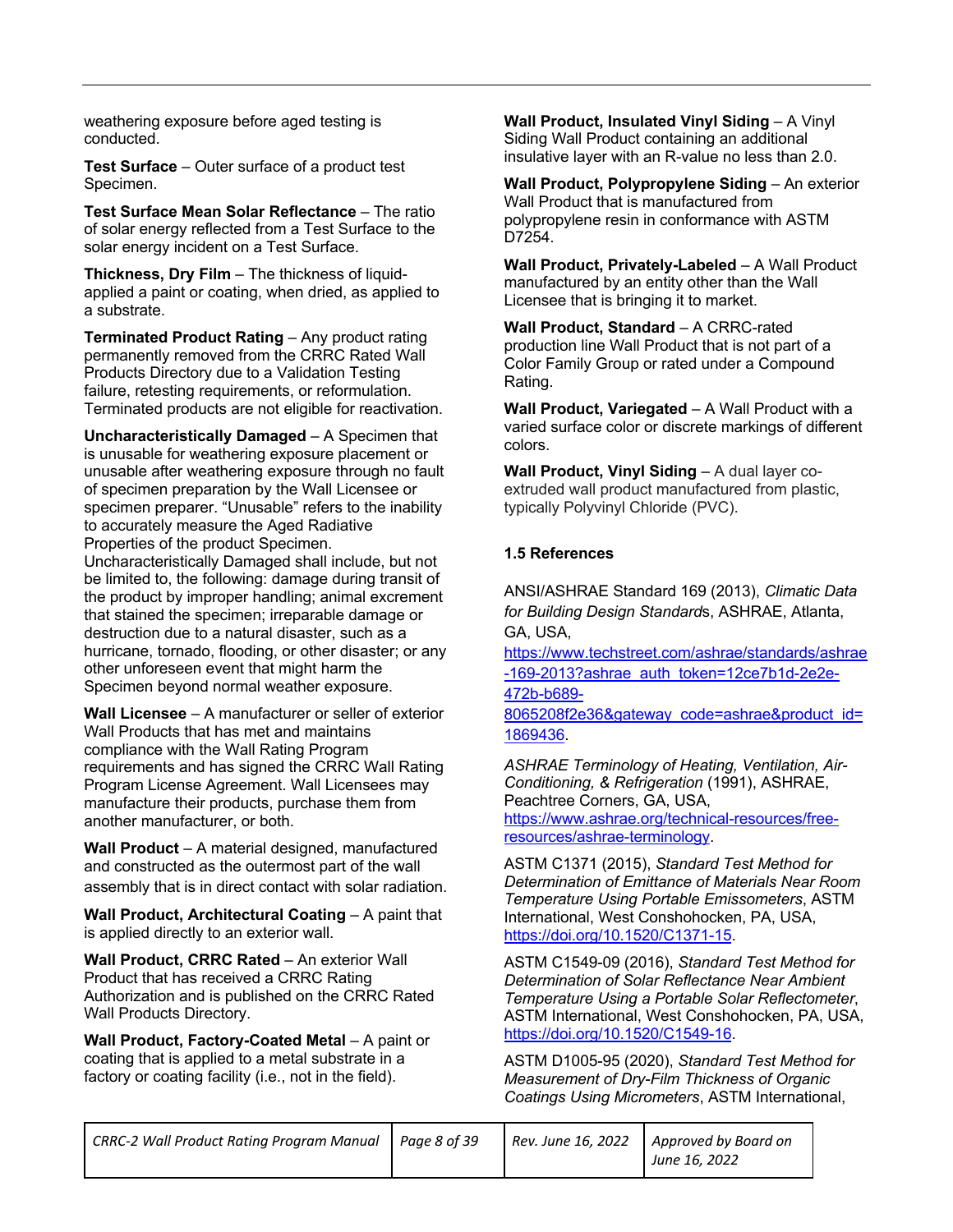West Conshohocken, PA, USA, https://doi.org/10.1520/D1005-95R20.

ASTM D1730-09 (2020), *Standard Practices for Preparation of Aluminum and Aluminum-Alloy Surfaces for Painting,* ASTM International, West Conshohocken, PA, USA, https://doi.org/10.1520/D1730-09R20.

ASTM D1669/D1669M-07 (2019), *Standard Practice for Preparation of Test Panels for Accelerated and Outdoor Weathering of Bituminous Coatings,* ASTM International, West Conshohocken, PA, USA, https://doi.org/10.1520/D1669\_D1669M-07R19.

ASTM D7091-21 (2021), *Standard Practice for Nondestructive Measurement of Dry Film Thickness of Nonmagnetic Coatings Applied to Ferrous Metals and Nonmagnetic, Nonconductive Coatings Applied to Non-Ferrous Metals*, ASTM International, West Conshohocken, PA, USA, https://doi.org/10.1520/D7091-21.

ASTM D3679-21 (2021), *Standard Specification for Rigid Poly (Vinyl Chloride) (PVC) Siding*, ASTM International, West Conshohocken, PA, USA, https://doi.org/10.1520/D3679-21.

ASTM D7254-21 (2021), *Standard Specification for Polypropylene (PP) Siding*, ASTM International, West Conshohocken, PA, USA, https://doi.org/10.1520/D7254-21.

ASTM D7793-21 (2021), *Standard Specification for Insulated Vinyl Siding*, ASTM International, West Conshohocken, PA, USA, https://doi.org/10.1520/D7793-21.

ASTM E805-12a (2017), *Standard Practice for Identification of Instrumental Methods of Color or Color-Difference Measurement of Materials*, ASTM International, West Conshohocken, PA, USA, https://doi.org/10.1520/E0805-12AR17.

ASTM E891-87(1992), *Tables for Terrestrial Direct Normal Solar Spectral Irradiance Tables for Air Mass 1.5. Note: Currently a withdrawn standard*, ASTM International, West Conshohocken, PA, USA, https://www.astm.org/e0891-87r92.html.

ASTM E903-20 (2020), *Standard Test Method for Solar Absorptance, Reflectance, and Transmittance of Materials Using Integrating Spheres,* ASTM International, West Conshohocken, PA, USA, https://doi.org/10.1520/E0903-20.

ASTM G147-17 (2017), *Standard Practice for Conditioning and Handling of Nonmetallic Materials for Natural and Artificial Weathering Tests*, ASTM International, West Conshohocken, PA, USA, https://doi.org/10.1520/G0147-17.

ASTM G197-14 (2021), *Standard Table for Reference Solar Spectral Distributions: Direct and Diffuse on 20° Tilted and Vertical Surfaces*, ASTM International, West Conshohocken, PA, USA, https://doi.org/10.1520/G0197-14R21.

ASTM G7/G7M-21 (2021), *Standard Practice for Natural Weathering of Materials*, ASTM International, West Conshohocken, PA, USA, https://doi.org/10.1520/G0007\_G0007M-21.

Comparative Climatic Data*, Average Relative Humidity: Morning (M, Afternoon (A)*, National Oceanic and Atmospheric Administration (NOAA), https://www.ncei.noaa.gov/products/land-basedstation/comparative-climatic-data.

ISO/IEC 17025 (2017), *General Requirements for the Competence of Testing and Calibration Laboratories*, International Organization for Standardization, Geneva, Switzerland, https://www.iso.org/standard/66912.html.

### **CHAPTER 2.0 LABORATORY AND TEST FARM REQUIREMENTS**

#### **2.1 General**

This chapter contains the requirements for Accredited Independent Testing Laboratories (AITL), Accredited Manufacturer Testing Laboratories (AMTL), and Approved Test Farms. AITLs and Approved Test Farms are to remain separate and unaffiliated entities.

#### **2.2 Requirements for All Accredited Testing Laboratories**

Product testing for a CRRC product rating must be conducted by CRRC-approved accredited testing laboratories. The requirements for testing laboratory approval are:

**(A)** The laboratory must submit a completed application to the CRRC for consideration as a recognized CRRC Accredited Testing Laboratory, and pay the required fee. AITLs that have been approved to participate in the CRRC Roof Rating Program do not need to reapply or pay a separate fee to participate in the Wall Rating Program. However, they will need to provide evidence that they have the proper test equipment to perform the measurements in accordance with this manual.

| CRRC-2 Wall Product Rating Program Manual   Page 9 of 39 | Rev. June 16, 2022 | Approved by Board on<br>June 16, 2022 |
|----------------------------------------------------------|--------------------|---------------------------------------|
|                                                          |                    |                                       |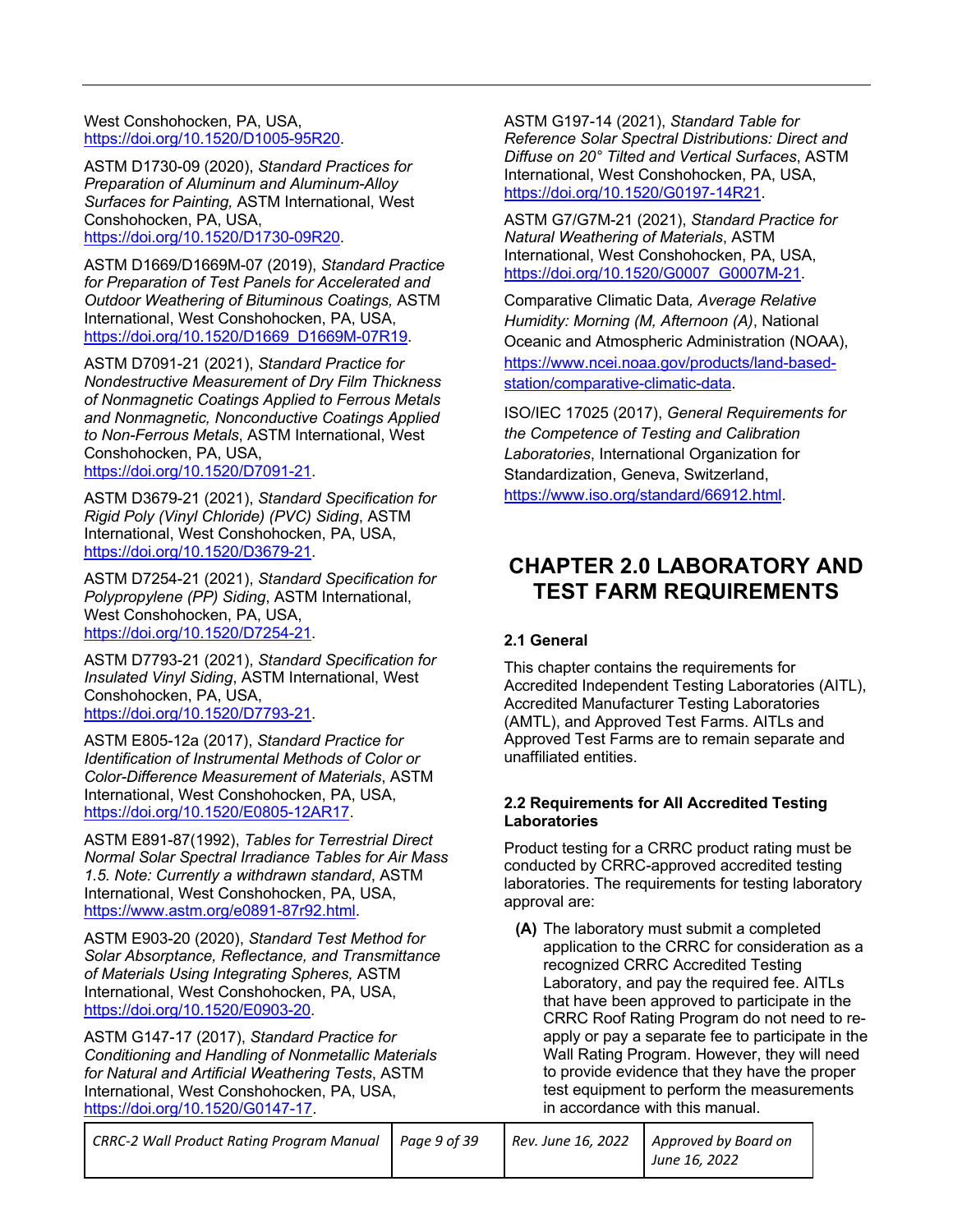- **(B)** At least one employee of the Accredited Testing Laboratory must participate in a CRRC laboratory training workshop. This employee shall be designated as a Responsible Person for CRRC testing. All testing for CRRC product ratings shall be performed or supervised by the Responsible Person, who shall ensure that test results are reported in accordance with section 3.9 of this manual. The laboratory shall notify the CRRC within 10 business days of any personnel changes as they pertain to the Responsible Person(s). A CRRC-approved laboratory must retain at least one Responsible Person to perform testing and ensure the accurate reporting of test results to the CRRC.
- **(C)** After participating in a CRRC laboratory training workshop, the laboratory must demonstrate competency prior to CRRC approval by completing testing on a set of specimens provided by the CRRC. The CRRC's evaluation of the laboratory's test results shall adhere to the same criteria used to evaluate product rating data.
- **(D)** The laboratory must demonstrate ongoing competency by participating in the CRRC's Interlaboratory Comparison Study in accordance with section 2.2.1 of this manual.
- **(E)** The laboratory must not be a CRRC Approved Test Farm or an affiliate of a CRRC Approved Test Farm.

#### *2.2.1 Interlaboratory Comparison Study*

As part of ongoing compliance with CRRC approval, AITLs, AMTLs, and Approved Test Farms are required to participate in the biennial Interlaboratory Comparison Study (ILC). The purpose of the ILC is to conduct a periodic evaluation to ensure consistency and competency of the testing laboratory by evaluating the test results against the test results of the other participants.

Participants shall report the solar reflectance, thermal emittance, and thickness (where applicable) for a sample set of products provided by the CRRC in accordance with Chapter 3.0 and Appendix 1 of this manual. Test Farms and laboratories that test colorimetry must also report color measurements, where applicable.

The CRRC will notify participants of the results at the completion of the Interlaboratory Comparison Study, and shall notify the participants of any corrective actions that may be necessary.

#### **2.3 Special Requirements for Accredited Manufacturer Testing Laboratories**

All AMTLs shall be subject to the provisions contained in Sections 2.2, 2.6, Appendix 2 of this manual, and the following:

- **(A)** All AMTLs shall participate in the Interlaboratory Comparison Study in accordance with Section 2.2.1 of this manual. Accredited Manufacturer Testing Laboratories will be responsible for testing only their respective product type from the Interlaboratory Comparison Study sample set.
- **(B)** All AMTLs shall submit proof to the CRRC that the following procedures are in place:
	- 1. Written procedures for the operation of any CRRC-approved test methods.
	- 2. Written training records of laboratory personnel who can perform testing and reporting of the test results to the CRRC.
	- 3. System for documenting and retaining testing records.
	- 4. System for calibrating any and all equipment used for product testing.

#### **2.4 Special Requirements for Accredited Independent Testing Laboratories**

An AITL shall demonstrate that it meets the CRRC's requirements through submission of the following information at the time of application to become an AITL, or at the request of the CRRC:

- **(A)** Evidence of accreditation by an official accreditation body as complying with the International Standard ISO 17025.
- **(B)** A list of test methods that the accrediting body has found the AITL capable of performing for the CRRC.
- **(C)** A statement of independence that shows the laboratory has no significant ownership or commercial interest in a supplier, roofing and/or wall product company, and is also not owned by such a company.

#### **2.5 Requirements for Test Farms**

#### *2.5.1 Test Farm Application Requirements*

A test farm shall demonstrate that it meets the CRRC's requirements through submission of the following information at the time of application to

| CRRC-2 Wall Product Rating Program Manual   Page 10 of 39 |  | Rev. June 16, 2022   Approved by Board on |
|-----------------------------------------------------------|--|-------------------------------------------|
|                                                           |  | June 16, 2022                             |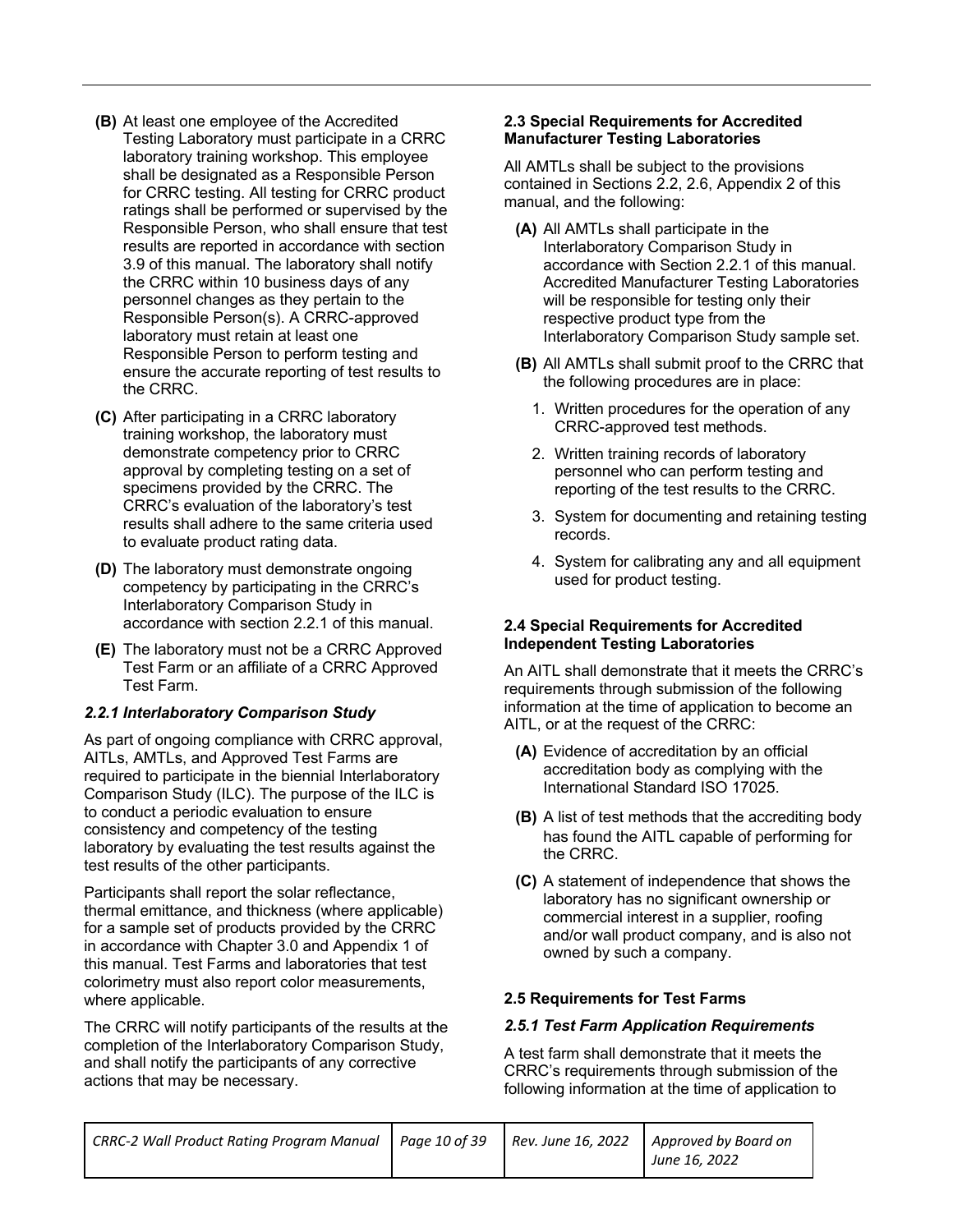become an Approved Test Farm, or at the request of the CRRC:

- **(A)** Evidence of accreditation by an official accreditation body as complying with ISO 17025.
- **(B)** Exposure locations as specified in Section S.2.6 of Appendix 1 of this manual.
- **(C)** A listing of exposure methods that an accrediting body has found the test farm capable of performing for the CRRC.
- **(D)** A statement that shows the test farm has no significant ownership or commercial interest in a supplier, roofing and/or wall product company, and is also not owned by such a company.
- **(E)** A statement that the test farm is not an AITL or an affiliate of an AITL.
- **(F)** Participation in the Interlaboratory Comparison Study upon CRRC request, in accordance with Section 2.2.1, if the test farm measures colorimetry. The test farm will only be responsible for testing colorimetry of applicable products in the sample set.

#### **2.6 Renewal Requirements for Laboratories and Test Farms**

Approved Test Farms, AITLs, and AMTLs must renew participation with the CRRC on an annual basis by paying the annual renewal fees.

Approved Test Farms and AITLs shall also provide a current copy of their ISO 17025 scope of accreditation certificate during annual renewals and each time the accreditation scope changes.

### **CHAPTER 3.0 PRODUCT TESTING, WEATHERING & REPORTING REQUIREMENTS**

#### **3.1 General**

This chapter, and the requirements of Appendix 1 of this manual, contains the product testing, weathering, and reporting requirements for the Wall Rating Program.

#### **3.2 Test Specimen Measurements**

- **(A)** The AITL shall verify that the test Specimens meet the required dimensions for that product type in accordance with Section S.3 of Appendix 1 of this manual. If the Specimen(s) do not meet the size requirements, the AITL will notify the Wall Licensee to obtain new test Specimens that meet the stated size requirements for that product type.
- **(B)** The AITL shall conduct one measurement per Specimen width and length.

#### **3.3 Solar Reflectance Tests**

Solar Reflectance tests shall be conducted in accordance with S.2.2 of Appendix 1 or Appendix 3 of this manual.

Results shall be reported to three decimal places.

#### **3.4 Thermal Emittance Tests**

Thermal Emittance tests shall be conducted in accordance with Section S.2.3 of Appendix 1 of this manual. Results shall be reported to two decimal places.

#### **3.5 Thickness Tests**

Thickness tests shall be conducted for Architectural Coating Wall Products in accordance with Section S.2.5 of Appendix 1 of this manual.

#### **3.6 Colorimetry**

Color measurements shall be conducted for Architectural Coating Wall Products and Factory-Coated Metal Wall Products in accordance with Section S.2.4 of Appendix 1 and Appendix 2 of this manual.

#### **3.7 Weathering**

After initial testing, the AITL shall forward the test Specimens directly to an Approved Test Farm for weathering exposure.

The AITL must send the test Specimens to the Approved Test Farm no later than twenty-eight (28) calendar days prior to the next test farm placement date to ensure that the specimens reach the test farm in time for that placement. Exposures will begin on the first day of every other month throughout the year beginning with January 1. The test farm will

| CRRC-2 Wall Product Rating Program Manual   Page 11 of 39 |  | Rev. June 16, 2022   Approved by Board on |
|-----------------------------------------------------------|--|-------------------------------------------|
|                                                           |  | June 16, 2022                             |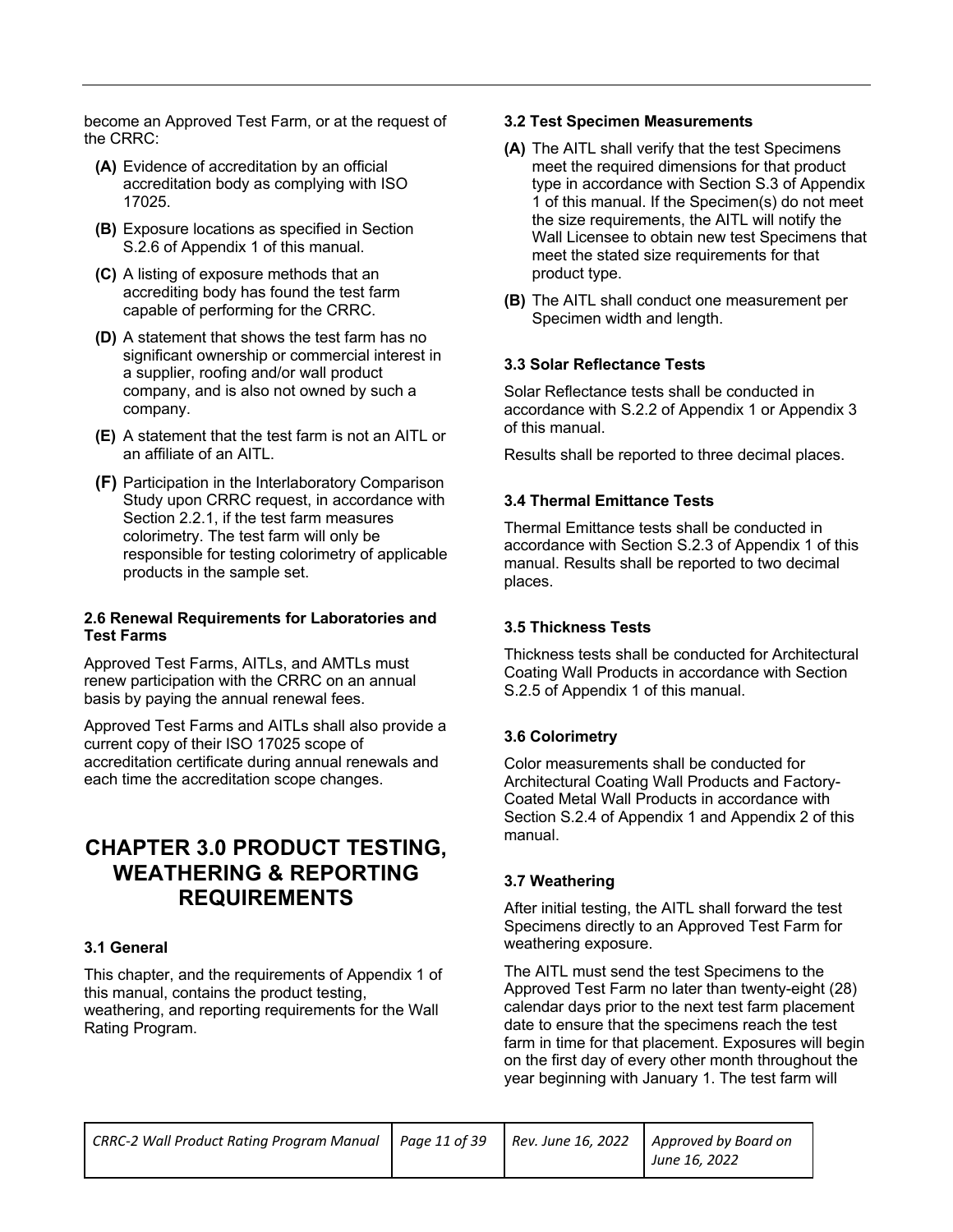conduct weathering of the specimens in accordance with ASTM G7.

Product weathering exposure and removal requirements, which shall include specimen mounting, exposure, and removal, shall be in accordance with S.2.6 of Appendix 1 in this manual.

The test farm shall notify the CRRC within 30 calendar days if specimens have been pulled before the official three-year exposure completion date.

Approved Test Farms are required to photograph specimens during three-year weathering at each exposure site. The photographs shall be taken every year over the course of three-year weathering (i.e., after 12, 24, and 36 months of exposure) and sent to the CRRC. Photographs must adhere to the following requirements:

**(A)** During three-year exposure, the Approved Test Farm shall submit photos to the CRRC using the following file nomenclature template:

FL/AZ/OH\_12m/24m/36m\_YYYY-MM-DD\_[Specimen]#

- 1. The date in the file name shall be the date that the photo was taken.
- 2. Specimen numbers:
	- i. If the label is on the back of the specimen, a photo of the front and back of the specimen must be taken.
	- ii. If the label is placed next to the front of the specimen, only the front of the specimen must be photographed.
- **(B)** Multiple specimens can be grouped together in a single photograph (front and back, depending on label placement) as long as the entire surface of each specimen is clearly visible in the photograph.
- **(C)** Proper lighting and high-resolution image quality are required.

After three-year weathering is complete, the test farm must ship the weathered Specimens directly to the AITL specified by the Wall Licensee.

After conducting aged testing of the weathered Specimens, the AITL shall retain the Specimens for a period of 90 calendar days or until the rated Radiative Properties are approved by the CRRC. The AITL must use the current CRRC-approved test methods applicable to the Wall Product type for the Radiative Property tests of the aged products

regardless of the test methods used for initial testing.

All AITLs, AMTLs, and Approved Test Farms shall adhere to select sections of ASTM G147 for the proper handling of weathered product samples, in accordance with Section 2.5.2 and Section S.2.6 of Appendix 1 of this manual.

#### *3.7.1 Damage to Test Specimens*

In the event that a test Specimen is Uncharacteristically Damaged in transit to the test farm or during weathering exposure to a degree that its Radiative Properties cannot be accurately measured, it shall be removed from the calculation of the Aged Radiative Properties. As a result of such an occurrence, the Aged Radiative Properties shall be reported as the arithmetic mean of the remaining Specimens from each test farm site.

Up to two Specimens per test farm site are permitted to be discarded if Uncharacteristically Damaged. Should all three specimens from one test farm site be Uncharacteristically Damaged, the Wall Licensee shall submit new specimens to the AITL for retesting.

In the event that all three specimens from one test farm site are Uncharacteristically Damaged and retesting is required, the product is permitted to be listed on the CRRC Rated Wall Products Directory until retesting is completed by the AITL. Retesting includes taking new initial measurements as well as going through the three-year exposure process to obtain the Aged Radiative Properties. If the new initial ratings differ from the original initial ratings by no more than ±0.05, then the initial ratings on the CRRC Rated Wall Products Directory will be updated to reflect the new initial ratings. The Wall Licensee shall be responsible for ensuring that the CRRC Wall Product Label and any reference to the original initial ratings are appropriately updated based on the new initial ratings. If the CRRC has not received a retesting submission within six (6) months of being notified of the damage to the original Specimens, the product will be removed from the CRRC Rated Products Directory, and the Wall Licensee will be notified.

All other conditions of damage will be assumed to be outside of the intent and application of Uncharacteristically Damaged. Should all three specimens from one test farm be rendered unusable from damage outside of what is defined as Uncharacteristically Damaged, the Wall Rating Program Committee shall review the case and provide a recommendation to the CRRC Board on whether the product needs to go through the rating

| CRRC-2 Wall Product Rating Program Manual   Page 12 of 39 | Rev. June 16, 2022 | Approved by Board on |
|-----------------------------------------------------------|--------------------|----------------------|
|                                                           |                    | June 16, 2022        |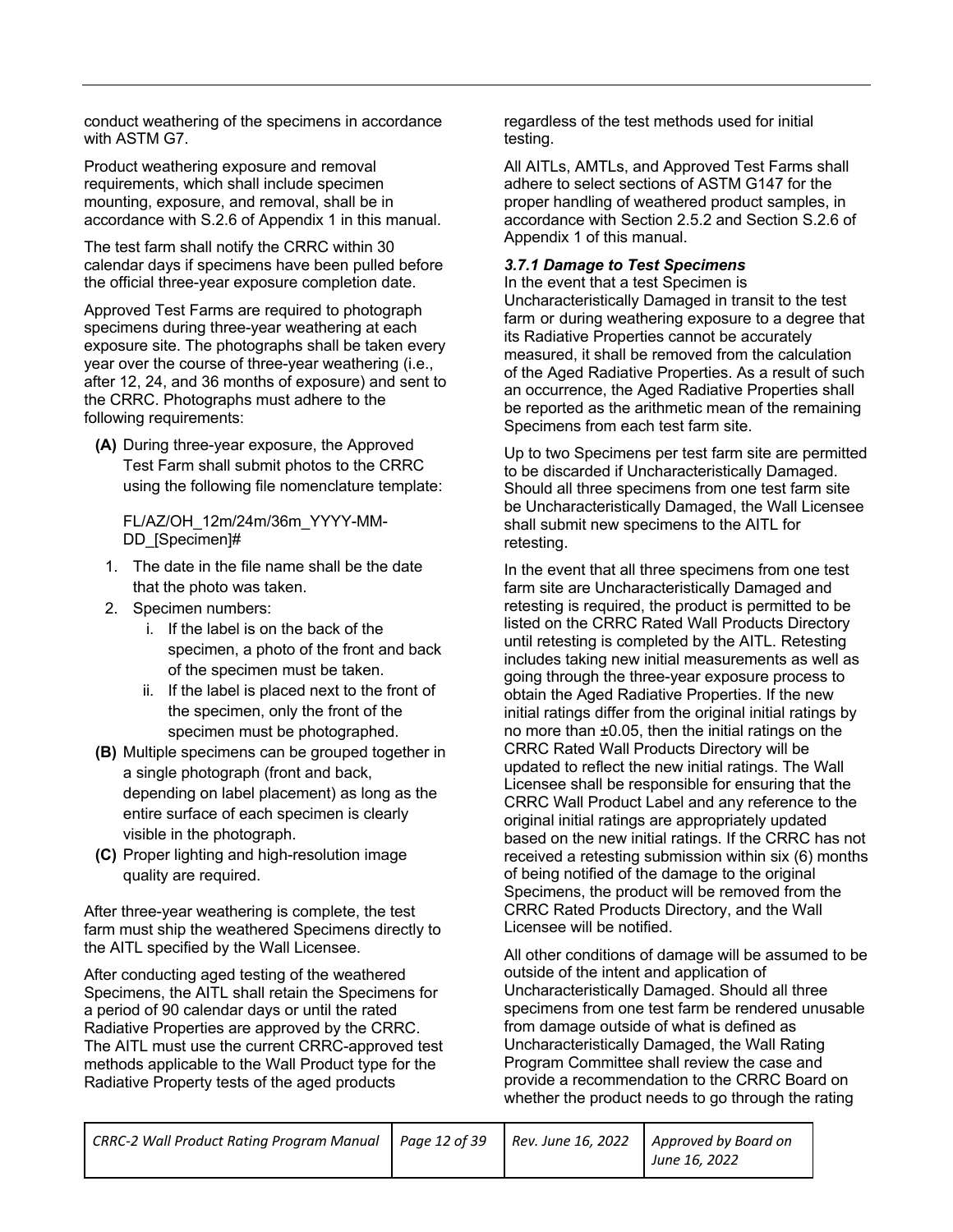process again. The CRRC Board shall take appropriate actions that may include removal of the product from the CRRC Rated Wall Products Directory, in which case, the Wall Licensee would be required to start the rating process over if a rating is desired. Alternatively, the Wall Licensee may elect to start the product rating process over again by having a new product sample tested in advance or in place of the CRRC Board's evaluation.

#### **3.8 Specific Testing Considerations for Certain Product Types**

See Section S.3.2 of Appendix 1 of this manual, and the following provisions:

- **(A)** Architectural Coating Wall Products shall be applied to a standard wall substrate at the minimum dry mil thickness or coverage recommended by the manufacturer for use in the field. For products that will undergo weathering (Standard Products and Color Family Representative Elements), the standard wall substrate shall be a metal panel with a Solar Reflectance less than 0.20. For paints that are designed for application to a specific substrate, the manufacturer can choose to use an alternative substrate to the default substrate, so long as the Solar Reflectance of the substrate is less than 0.20. For products not undergoing weathering (Color Family Additional Elements), the product shall be applied to the Standard substrate, a Leneta Form BK plain black chart, or the black portion of a Leneta Form 2C opacity chart. The manufacturer shall either supply prepared panels, or supply the substrate to the AITL along with instructions on how to properly apply the coating to the substrate.
	- 1. If Architectural Coating specimens are prepared on a Standard Substrate by the Licensee prior to shipment to the laboratory, the Licensee shall also send one unprepared Standard Substrate to allow the laboratory to measure the substrate thickness in accordance with Appendix 1, Section S.2.5 of this manual and substrate Solar Reflectance in accordance with Appendix 1, Section S.2.2 (B) of this manual.
	- 2. If Architectural Coating specimens are prepared on a Leneta Form by the Licensee prior to shipment to the laboratory, the Licensee shall ensure that sufficient space is left bare to allow the laboratory to measure the substrate thickness, while still meeting the

specimen size requirement of Appendix 1, Section S.3.3 (B) of this manual.

**(B)** Polypropylene Siding Wall Products with multiple product shapes that share the same surface formulation are eligible for a Compound Rating. The Licensee will submit nine (9) specimens of each shape for the initial rating in accordance with Section S.3.2 of Appendix 1 of this manual. All shapes must be initially measured by an AITL to determine the lowest Solar Reflectance. The shape with the lowest Solar Reflectance will be used for reporting the CRRC initial and aged values and sent to the test farm for weathering.

#### **3.9 Reporting**

Reporting of tested Radiative Properties shall be in accordance with S.2.7 of Appendix 1 of this manual, and the following provisions:

- **(A)** Initial Radiative Properties shall be the arithmetic mean of the initial test results of the specimens from Batches A and B.
- **(B)** Aged Radiative Properties shall be the arithmetic mean of the aged test results of each of the nine (9) product specimens that undergo aging exposure.
- **(C)** The AITL shall photograph specimens during initial and aged testing of all products undergoing the process of obtaining a CRRC product rating. The photographs shall be submitted with the initial test results and the aged test results. The AITL must include the following information in the file name of each digital photo:
	- Initial or Aged
	- Date photo was taken
	- Specimen numbers

*Example:* Initial YYYY-MM-DD [specimen #] Multiple specimens can be grouped together in a single photograph as long as the entire surface of each specimen is clearly visible in the photograph. Proper lighting and highresolution image quality are required.

#### **3.10 Validation Testing of Rated Products**

The CRRC reserves the right to conduct periodic testing of actively rated Wall Products through the Validation Testing Program. The purpose of the Validation Testing Program is to verify the product

| CRRC-2 Wall Product Rating Program Manual   Page 13 of 39 |  | Rev. June 16, 2022   Approved by Board on |
|-----------------------------------------------------------|--|-------------------------------------------|
|                                                           |  | June 16, 2022                             |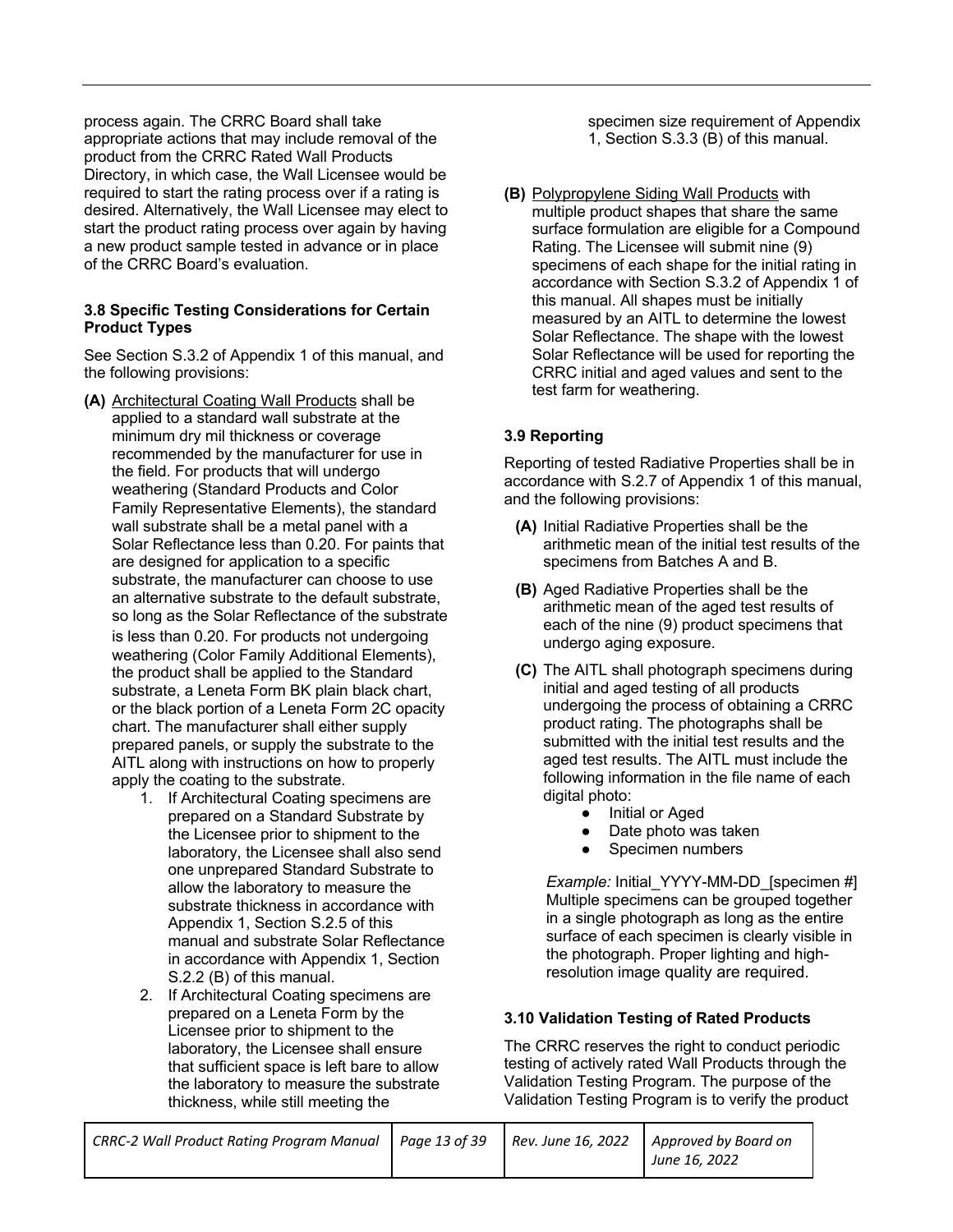ratings of actively rated products to maintain the credibility of the CRRC Rated Wall Products Directory. All products with an active rating may be selected for Validation Testing.

### **CHAPTER 4.0 CRITERIA FOR EXTERIOR WALL PRODUCT LICENSEES**

#### **4.1 General**

To obtain or maintain an active status as a Wall Licensee with rated wall products, the Wall Licensee shall comply with all the conditions and criteria of this chapter and all applicable requirements of the CRRC Wall Rating Program.

A Wall Licensee, as governed by the CRRC Wall Rating Program License Agreement, shall make no representation that it is "approved" or "certified" by the CRRC or that the rated product is approved or certified by the CRRC. The CRRC does not certify or approve products as a part of the Wall Rating Program.

#### **4.2 Compliance with Criteria and Conditions**

Compliance by a Wall Licensee with all the criteria and conditions of the CRRC Wall Rating Program shall be subject to review by the CRRC at any time.

#### **4.3 Licensee's Representative**

A Wall Licensee shall designate one or more individuals to be responsible for the proper labeling of CRRC rated products and serve as the primary point of contact for the Wall Rating Program. The Licensee shall notify the CRRC if there are changes to the responsible individual(s).

#### **4.4 Quality Control**

The Wall Licensee shall have an appropriate quality control plan in place to ensure its product(s) maintain their Radiative Properties within ±0.05 of those listed for that product(s) on the CRRC Rated Wall Products Directory (i.e., values obtained through testing). A Wall Licensee shall designate at least one employee as the quality control manager at each plant. All quality control records and the quality control plan shall be made available to the CRRC upon written request.

#### **4.5 Initial and Aged Testing Requirements**

All products, with the exception of Color Family Additional Elements and Reference Ratings, shall be submitted to an AITL for Initial Radiative Properties testing. Upon completion of initial testing by the AITL, the product specimens shall be sent by the AITL to an Approved Test Farm where they shall undergo weathering exposure for three (3) years, after which they shall be retested by an AITL in order to determine the Aged Radiative Properties. Color Family Additional Elements may be tested by either an AITL or AMTL and do not undergo threeyear weathering. For Compound Ratings, only the product with the lowest Solar Reflectance undergoes weathering.

Testing and weathering exposure shall be performed at the expense of the Wall Licensee.

The Wall Licensee shall be responsible for the selection, sampling, and labeling of products that go through testing for a CRRC product rating according to the provisions set forth in Chapter 3.0 and Appendix 1 of this manual.

#### **4.6 Product Rating Applications**

With the exception of Color Family Additional Elements and Reference Ratings, each Wall Licensee shall have its products' Radiative Properties measured by a CRRC-approved Accredited Independent Testing Laboratory as described in Section 4.5 of this manual. The Wall Licensee shall complete the following steps for each product for which it wishes to obtain a CRRC product rating:

- 1. Submit a product rating application.
- 2. Submit payment of the application fee.
- 3. Submit a Safety Data Sheet, product specification sheet, field application instructions, or other supporting documentation, as applicable.
- 4. Assign a public contact for the CRRC Rated Wall Products Directory.
- 5. Denote the CRRC-approved Accredited Testing Laboratory and Approved Test Farm that will handle testing and sample exposure for the product, respectively.
- 6. Provide any other pertinent information relevant to the submission, as applicable or as requested by the CRRC.

| CRRC-2 Wall Product Rating Program Manual   Page 14 of 39 |  | Rev. June 16, 2022   Approved by Board on |
|-----------------------------------------------------------|--|-------------------------------------------|
|                                                           |  | June 16, 2022                             |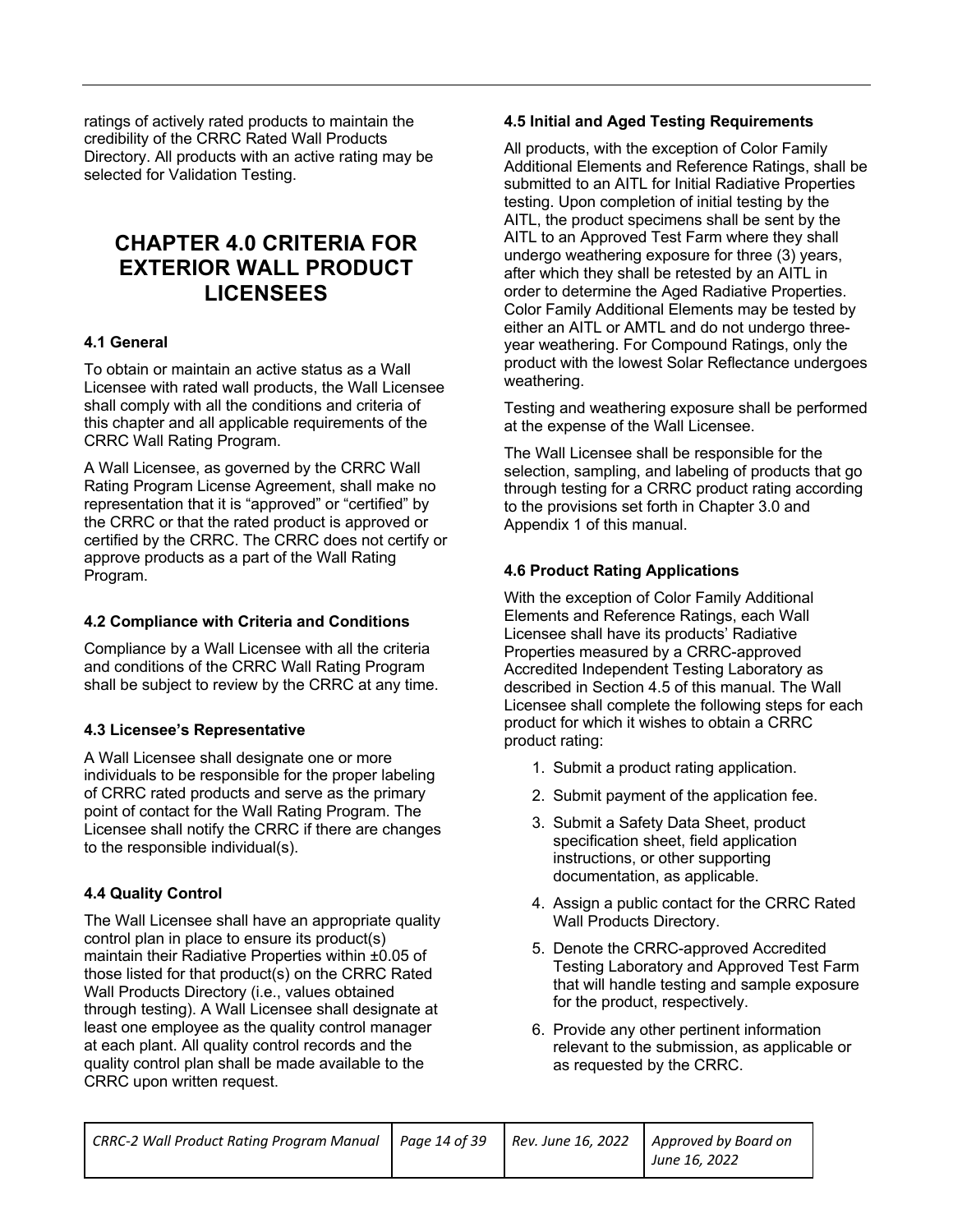#### **4.7 Product Rating Authorization Procedures**

- **(A)** Product Rating Authorization: After receiving the required items listed in Section 4.6 above and conducting a review and approval of the test results, the CRRC will notify the Wall Licensee by email regarding the approval of the Rating Authorization.
- **(B)** Reference Ratings (Private-Labeling): A Wall Licensee may apply for a Reference Rating if they are bringing a product to market that contains an existing CRRC-rated component.

For example, the original manufacturer of an exterior wall product, such as a paint producer, may obtain a CRRC product rating for the product, even if they are not the company bringing the product to market. A Wall Licensee that manufactures a final exterior wall product using that CRRC-rated component (e.g., paint formulation) may use the original manufacturer's CRRC rated values for their own CRRC product rating.

Reference Ratings can also be obtained for private labeled products. If one manufacturer sells a CRRC-rated product to another company to be marketed under a different brand name, the marketer of the private labeled product may use the original manufacturer's CRRC rated values for their own CRRC product rating.

Any scenario wherein one product's ratings rely on another product's ratings through a Reference Rating application, identical rating values must be used for both the rated products on the CRRC Rated Wall Products Directory and the CRRC Wall Product Label. If the original manufacturer's product rating is terminated, all product ratings referencing that rating will also be terminated.

**(C)** Rating Acquisitions Procedures: When a Wall Licensee (e.g., Company A) acquires another Wall Licensee (e.g., Company B) or its products and wishes to retain the product ratings under Company A's name, Company A must submit a new Product Rating Application for each of Company B's actively rated products in accordance with the procedures in Section 4.6 of this manual. Under normal circumstances, Company A will be able to use the existing Test Results Reports originally obtained by Company B. However, the CRRC reserves the right to require Company A to resubmit products for initial testing, weathering, and aged testing, if warranted, such as in the case where the test

method originally used to measure the product is no longer current.

The CRRC will work with the Wall Licensee to ensure that the rated values for the new product listings are correct.

#### **4.8 Formula Change**

A Formula Change is defined as a change in the Radiative Properties of a rated product by more than ±0.05 of the Initial Radiative Properties. Any CRRCrated product that undergoes a Formula Change shall obtain a new CRRC product rating and new CRRC Rating Authorization in accordance with the procedures as set forth in Chapter 3.0 and Section 4.6 of this manual.

To rate a new formulation of a rated product, the Wall Licensee shall have an AITL (or AMTL, as applicable) submit new test results and complete the requirements described in Section 4.6 of this manual. The replacement product shall receive a CRRC product ID number that consists of the ID number for the original formulation followed by a suffix. When the test results of the reformulated product are approved by the CRRC, the Radiative Properties of the product shall be listed on the CRRC Rated Wall Products Directory and on the CRRC Wall Product Label. The rating for the previous formulation will be terminated and removed from the CRRC Rated Wall Products Directory. The Wall Licensee shall discontinue the use of the CRRC label for the terminated product.

**(A)** Reference Ratings: A Wall Licensee with a Reference Rating for a product that undergoes reformulation will be asked to confirm if they wish to transition the Reference Rating to the reformulated product or have their product rating inactivated. If the Reference Rating is transitioned to the reformulated product, the Radiative Properties of the Reference Rating displayed on the CRRC Rated Wall Products Directory will be updated to align with the retested values. The Wall Licensee must also transition to using a new CRRC Wall Product Label that displays the retested values.

#### **4.9 Product Retesting Due to Test Method Changes**

The CRRC reserves the right to adopt new test methods or substantively revise existing test methods. When the CRRC Board approves a new or revised test method, the previous test method is withdrawn from the Wall Rating Program, which may

| CRRC-2 Wall Product Rating Program Manual   Page 15 of 39 | Rev. June 16, 2022 | Approved by Board on |
|-----------------------------------------------------------|--------------------|----------------------|
|                                                           |                    | June 16, 2022        |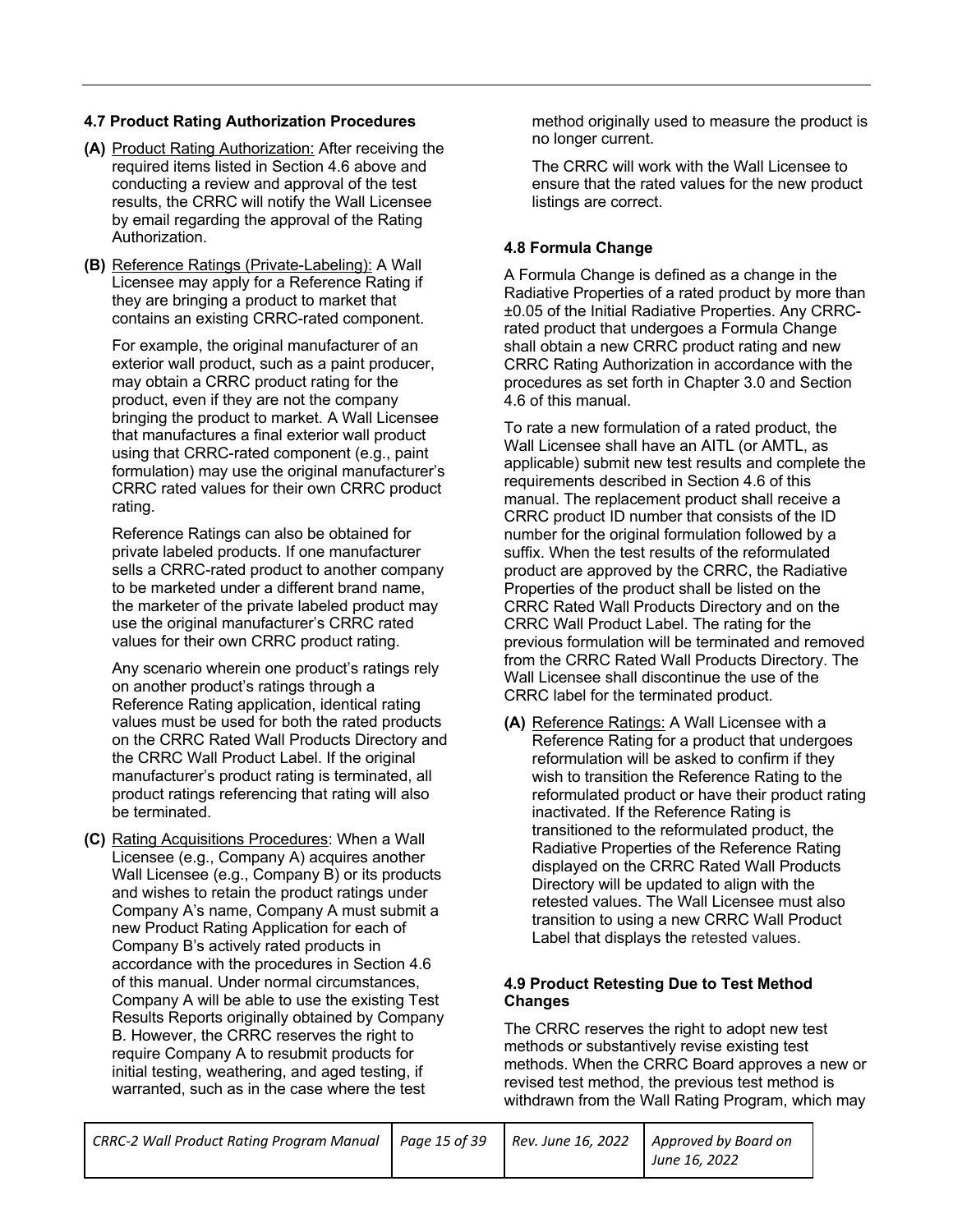require some products with existing CRRC ratings to be retested using new product Specimens in accordance with the new or revised test method. The specific retesting requirements will vary depending on the test method adoption or change.

#### **4.10 CRRC Label Requirements**

The Wall Licensee shall only use the CRRC Wall Product Label for CRRC rated products in accordance with Chapter 5.0 of this manual.

#### **4.11 Confidentiality**

CRRC product rating applications and test results shall be considered confidential and shall not be disclosed by the CRRC except as set forth in this manual, pursuant to legal proceedings or in the context of appeals.

#### **4.12 Inactive and Terminated Product Ratings**

The following requirements shall apply to inactivated and terminated products:

- **(A)** A CRRC rated product shall be removed from the CRRC Rated Wall Products Directory for any of the following reasons:
	- 1. Product has been discontinued by the manufacturer, meaning it is no longer in production or available for purchase.
	- 2. The manufacturer no longer wishes to maintain a CRRC product rating.
	- 3. The manufacturer fails to pay renewals fees for the product.
	- 4. Product has been reformulated or retested by the manufacturer resulting in a variance in solar reflectance or thermal emittance from the initial rating and for which a replacement product has been rated.
	- 5. The product rating has been terminated by the CRRC for any reason, including Validation Testing failure or failure to comply with CRRC requirements.
- **(B)** The Wall Licensee must reapply for a reinstatement of an inactivated product. The Wall Licensee must provide a statement that the product formula has not changed or must have the reformulated product retested in accordance with Chapter 3.0 and Section 4.8 of this manual. Any outstanding fees must be paid to the CRRC before the product will be reinstated.

For inactivated products that have not undergone a Formula Change, previous test data may only be used if the previous testing was conducted in accordance with current CRRC testing and weathering requirements, otherwise the product must restart the rating process.

**(C)** Terminated products are not eligible for reinstatement.

### **CHAPTER 5.0 CRRC LABEL USE**

#### **5.1 General**

Use of the CRRC Wall Product Label, as governed by the CRRC Wall Rating Program License Agreement, is permitted solely for products that meet the CRRC Wall Rating Program requirements and for which a CRRC Rating Authorization has been issued.

#### **5.2 Licensed Use of the CRRC Wall Product Label**

The following requirements shall be met when using the CRRC Wall Product Label:

- **(A)** The graphic format shall be as shown in the Wall Rating Program License Agreement.
- **(B)** The CRRC Wall Product Label shall be used only for wall products that have been determined by the CRRC to meet the CRRC Wall Rating Program requirements.
- **(C)** The CRRC Wall Product Label shall be clearly visible when placed on one or more of the following:
	- 1. The rated Wall Product.
	- 2. The packaging, wrapping or container for the rated Wall Product.
	- 3. The bill of lading or other documentation that accompanies the delivery of the Wall Product to the user.
	- 4. Marketing materials for the Wall Product.
- **(D)** When used in product marketing or informational materials for multiple products, the CRRC Wall Product Label shall be placed adjacent to the specific Wall Product that received the CRRC Rating Authorization.

| CRRC-2 Wall Product Rating Program Manual   Page 16 of 39 | Rev. June 16, 2022 | Approved by Board on |
|-----------------------------------------------------------|--------------------|----------------------|
|                                                           |                    | June 16, 2022        |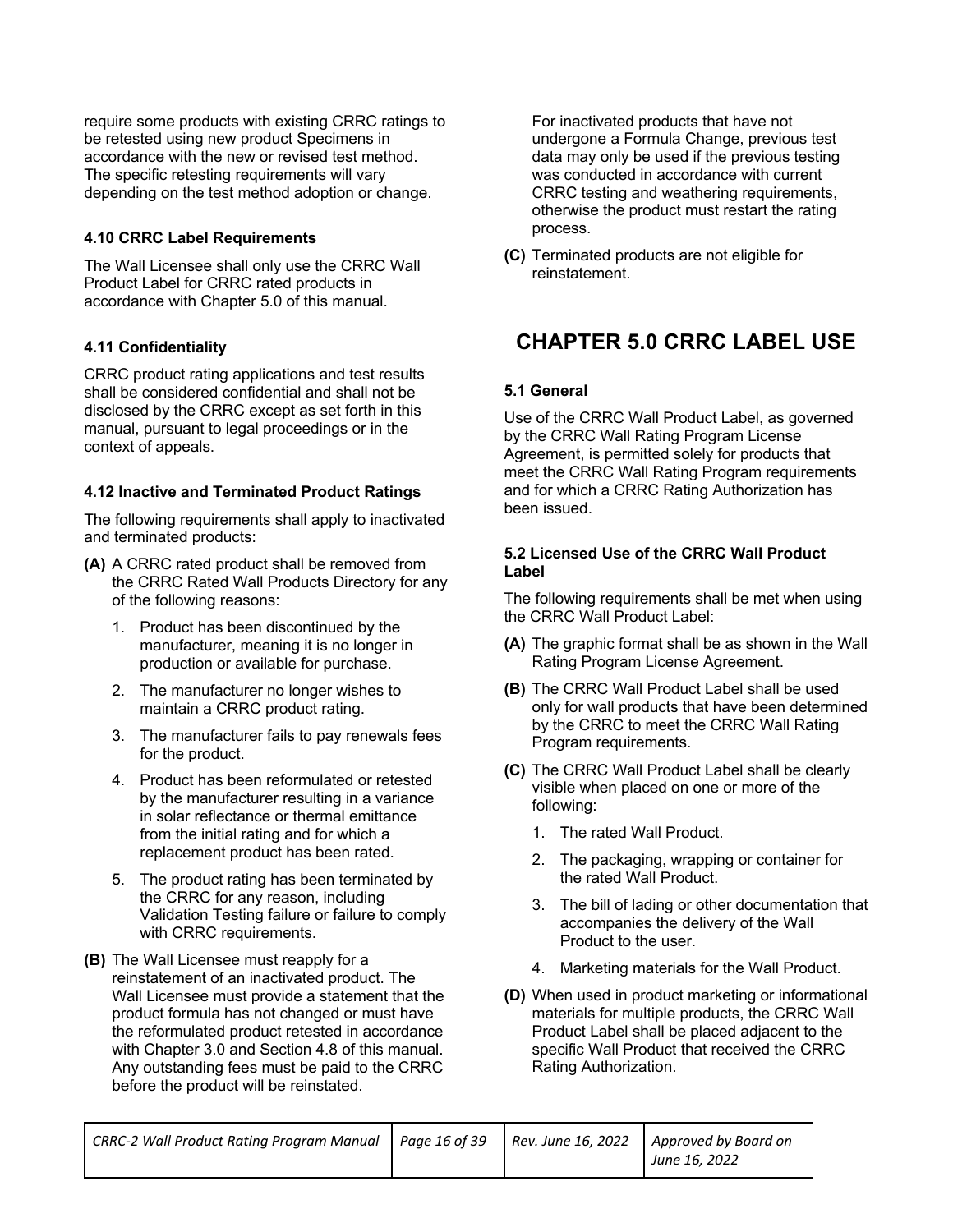#### **5.3 Reproduction of Label**

The CRRC will provide the CRRC Wall Product Label to the Wall Licensee upon request. The label is available in color and in grayscale. Reproduction of the label shall meet the following requirements:

- **(A)** Not be smaller than the CRRC Wall Product Label provided to the Wall Licensee.
- **(B)** Meet the same proportions of the CRRC Wall Product Label provided to the Wall Licensee, if the Wall Licensee wishes to increase the size of the CRRC Wall Product Label.
- **(C)** Include the Radiative Properties as issued by the CRRC.
- **(D)** Not be altered or modified in any way.

## **CHAPTER 6.0 REVOCATION OR CLOSING FILES**

#### **6.1 Scope**

The CRRC shall have the authority to revoke or modify for cause (including but not limited to imposition of further conditions) any license and/or product rating granted under the CRRC Wall Rating Program. "Cause" shall include:

- **(A)** Failure of the material to conform to the rating upon which the Rating Authorization was based.
- **(B)** Failure of the material, and/or method of manufacturing, to remain consistent.
- **(C)** Failure to comply with any condition or rule of the CRRC Wall Rating Program.
- **(D)** Any intentional misstatement in the application or any inaccurate data knowingly submitted in support thereof.
- **(E)** Failure to comply with any provision in the Rating Authorization, Wall Rating Program License Agreement, and/or Accredited Manufacturing Testing Laboratory License Agreement.
- **(F)** Any other ground considered as adequate cause in the judgment of the CRRC whether of the same or a different type than listed above.

#### **6.2 Reinstatement**

**(A)** Licensed parties that are terminated as a result of nonpayment of annual CRRC renewal fees may be reinstated if the necessary fees are paid within

the same calendar year. At the end of the calendar year, reinstatement is subject to item (B).

**(B)** The submission for license reinstatement shall be in accordance with the requirements stipulated in Chapter 4.0 (Licensees) or Chapter 2.0 for (accredited test labs) of this manual.

**(C)** Reinstatement of a product rating is subject to the provisions in Section 4.12 of this manual; terminated products are not eligible for reinstatement. The decision to reinstate an inactivated product may be subject to review by the CRRC Board.

#### **6.3 Consultation**

Prior to the CRRC acting on the closing of files, the holder of the CRRC license shall be given reasonable notice and an opportunity to be heard in accordance with Section 7.2 of this manual.

## **CHAPTER 7.0 COMPLAINTS**

#### **7.1 Purpose**

These rules establish procedures for complaints regarding CRRC licenses and Wall Product ratings.

#### **7.2 Pre-Action Procedures**

Any party shall be afforded the opportunity to discuss, clarify, and resolve disagreements with respect to cited disputes concerning actions by the CRRC or by a licensed party regarding licensure and labeling policies and procedures prior to that party submitting a complaint.

#### **7.3 Submission**

Any person may submit a written complaint to the CRRC. Complaints shall be directed to CRRC headquarters, and shall include the following information:

- **(A)** The name(s) and address(es) of the submitter(s), telephone, and email contact information;
- **(B)** description of the complaint;
- **(C)** relevant information to support the complaint; and
- **(D)** a filing fee to be determined by the CRRC Board. In the event of a complaint regarding

| CRRC-2 Wall Product Rating Program Manual   Page 17 of 39 | Rev. June 16, 2022 | Approved by Board on |
|-----------------------------------------------------------|--------------------|----------------------|
|                                                           |                    | June 16, 2022        |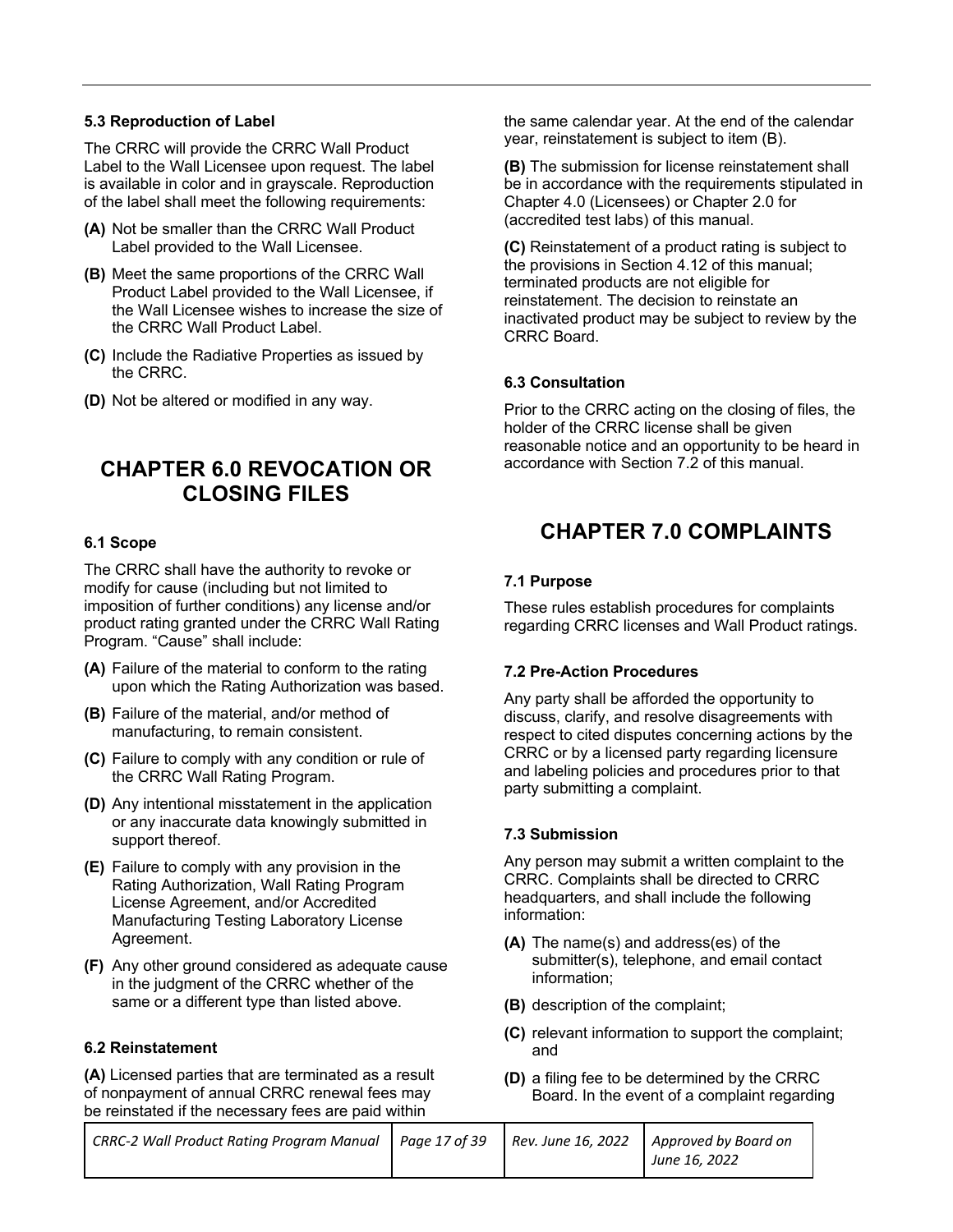inaccuracy of a product rating, the complainant shall pay a filling fee that includes the cost of obtaining and testing the product sample.

The CRRC reserves the right to request further information or written clarification.

#### *7.3.1 Notification*

Upon receipt of the complaint, the CRRC shall forward a notice indicating receipt of the submission, an action plan that further identifies cost and timeline for resolving the complaint, and shall assign the submission a file number. Any licensed party who is the subject of the complaint shall be provided with a copy of the notice.

#### *7.3.2 Review*

The CRRC may take such action as it deems appropriate, in its sole discretion, to address the complaint. In the event of a complaint regarding inaccuracy of a Wall Licensee's product rating, the CRRC will obtain a product sample and shall coordinate product testing with an AITL. In the event the product rating was inaccurate, the Wall Licensee shall pay the CRRC the amount of the filing fee and the complainant shall have its filing fee refunded.

The CRRC shall notify the complainant of the CRRC's decision by certified mail, return receipt requested, or other method, which provides evidence of, and a receipt for, delivery.

## **CHAPTER 8.0 APPEALS**

#### **8.1 General**

Any licensed party (appellant) aggrieved by any determination by the CRRC pursuant to Chapter 6.0 of this manual who chooses to appeal shall do so within 20 business days of the date of receipt of said written determination or order.

#### **8.2 Submission**

Appeals shall be submitted in writing, directed to the CRRC Board Chairperson, addressed to the CRRC headquarters, and shall include the following information:

- **(A)** The name and address of the appellant, telephone, and email contact information, and the name and address of legal counsel if the appellant desires to have representation;
- **(B)** description of the product under appeal,
- **(C)** description of the issue being appealed;
- **(D)** statement of reasons for appeal; and
- **(E)** relevant evidence and supporting data or information.

The CRRC reserves the right to request further information or a written clarification from the appellant, and shall extend the appeal review if, in the opinion of the CRRC, the content of the additional information or written clarification is of substance to warrant additional time.

#### **8.3 Notification**

Upon receipt of the appeal, the CRRC shall assign a file number. All future correspondence to and from the CRRC shall reference the file number. The appellant shall be notified of any associated hearings convened by the CRRC Board.

#### **8.4 Appeal Review**

The CRRC shall, upon receipt of a completed submission, evaluate the appeal and render a decision of the matters in dispute within 20 business days of receipt of the completed submission or within 20 business days of a hearing if one is convened. The decision to hold a hearing shall be at the discretion of the CRRC Board. The CRRC reserves the right to extend the time of review if the CRRC determines that there is sufficient cause. The CRRC shall notify the appellant of its decision by certified mail, return receipt requested, or other method, which provides evidence of, and a receipt for, delivery.

## **CHAPTER 9.0 ARBITRATION**

#### **9.1 General**

If the appellant disputes the decision of the CRRC under Chapter 8.0 of this manual, the appellant has the right to appeal solely through arbitration. The appellant shall notify the CRRC of a request for arbitration in writing within 20 business days of receipt of the written appeal review decision. The request shall include the following information:

**(A)** The name(s) and address(es) of the appellant(s), telephone, and email contact information, and name and address of legal

| CRRC-2 Wall Product Rating Program Manual   Page 18 of 39 |  | Rev. June 16, 2022   Approved by Board on |
|-----------------------------------------------------------|--|-------------------------------------------|
|                                                           |  | June 16, 2022                             |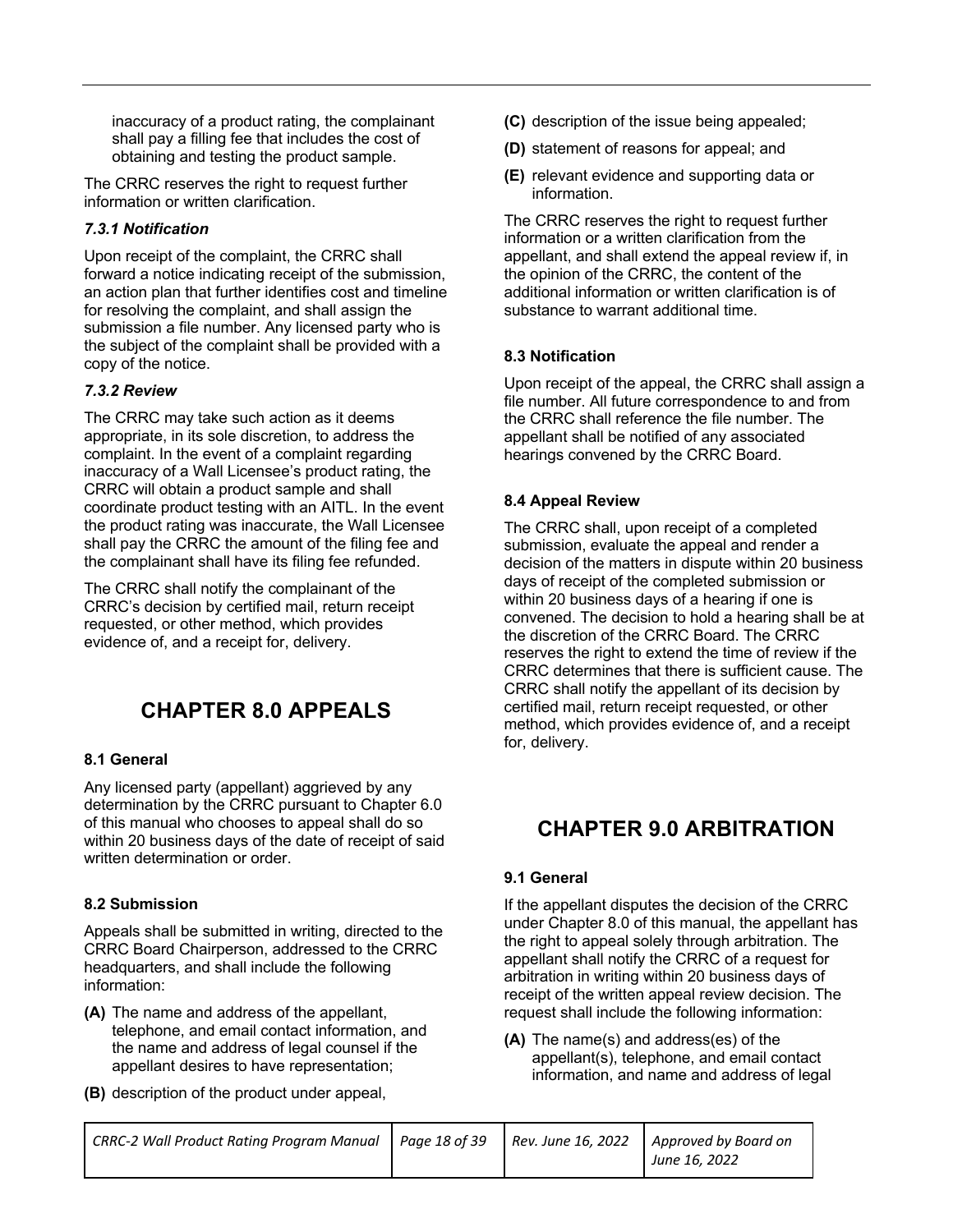counsel if the appellant desires to have said representation;

- **(B)** description of the product subject to the arbitration,
- **(C)** description of the issue being arbitrated;
- **(D)** statement of reason for the arbitration;
- **(E)** relevant evidence and supporting data or information; and
- **(F)** concise statement of its rebuttal position(s).

#### **9.2 Arbitration Method**

The arbitration shall consist of one of the following methods:

- **(A)** A single arbitrator selected jointly by the appellant and the CRRC to investigate and resolve the matter, or
- **(B)** The CRRC and the appellant shall use the American Arbitration Association's procedures for the selection of a single arbitrator from a list of seven candidates, with each party having the right to strike three.

#### **9.3 Cost**

The appellant shall be responsible for all time and expense costs incidental to the arbitration proceedings.

#### **9.4 Hearing**

The hearing may be conducted under the American Arbitration Association procedures for arbitration if requested by either party. Unless otherwise agreed upon by all parties, the arbitrator(s) shall issue a written decision within 15 business days of the hearing or of the final written submission.

| CRRC-2 Wall Product Rating Program Manual   Page 19 of 39   Rev. June 16, 2022   Approved by Board on |  |               |
|-------------------------------------------------------------------------------------------------------|--|---------------|
|                                                                                                       |  | June 16, 2022 |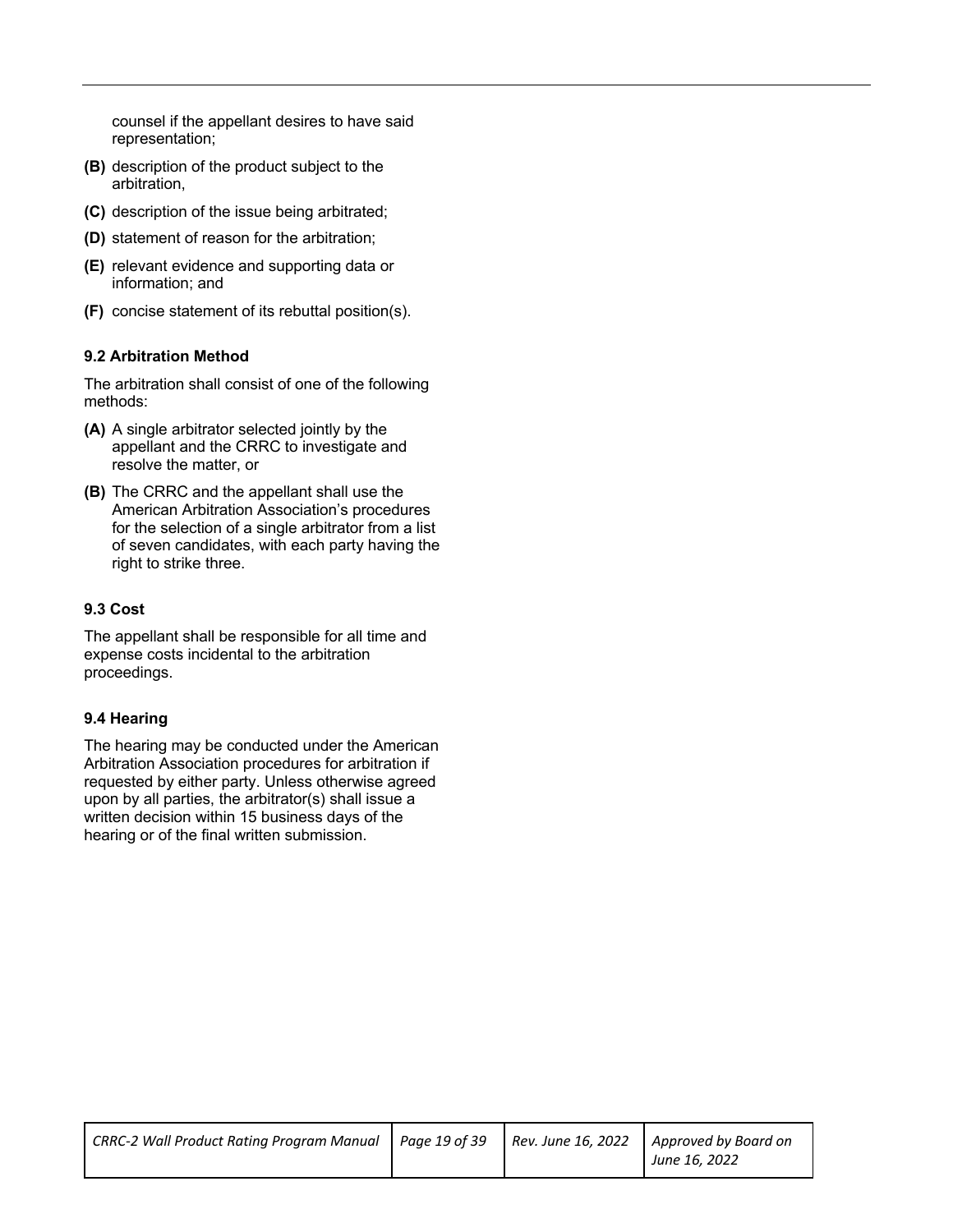### **APPENDIX 1: WALL RATING PROGRAM TESTING AND WEATHERING REQUIREMENTS**

#### **Section S.1 - General**

#### *S.1.1 Scope*

This appendix covers specimen preparation and test methods for determining and reporting the Initial and Aged Radiative Properties of exterior Wall Products.

#### *S.1.2 Significance and Use*

This appendix provides a practice and method for testing and reporting the Radiative Properties of exterior Wall Products before and after a specified test exposure. Product test Specimens are exposed to specific tests and to the exterior environment throughout a specified time period. The tests provide a relative measure of the Wall Product's response to the test conditions. This appendix does not purport to be representative of all conditions that an exterior Wall Product may experience in the field. Variations of the test conditions or Specimen construction also affect the Specimen's response.

#### *S.1.3 Advisory Notes*

This appendix contains references to advisory notes that are provided as explanatory material.

#### **Section S.2 - Conduct of Tests**

#### *S.2.1 Product Specimens*

All product Specimens used for testing the Initial and Aged Radiative Properties shall be chosen by the Wall Licensee. Testing shall be in accordance with this appendix and Chapter 3.0 of this manual.

An Accredited Independent Testing Laboratory (AITL) or Accredited Manufacturing Testing Laboratory (AMTL), if applicable, shall measure the dimensions of each test Specimen. Specimen measurements shall be within 2.54 centimeters (1 inch) of the minimum required specimen size, and specimens shall be measured to an accuracy of 0.64 centimeters (0.25 inches).

The accredited test lab shall note in the initial test results that the Specimens meet the size requirements. If the Specimens do not meet the size requirements, the Laboratory will notify the Wall Licensee to obtain new Specimens.

#### *S.2.2 Solar Reflectance Tests*

- **(A)** Solar Reflectance tests shall be conducted based upon one of the following test methods using the air-mass 1.5 global vertical (AM1.5GV) Solar Reflectance of a sun-facing, 90° (vertical) tilted surface, except for Variegated Wall Products, which must be tested using CRRC-1 Test Method #1.
	- 1. ASTM E903, in conjunction with the global solar-spectral irradiance at air mass 1.5 incident on a sun-facing, 90° (vertical) tilted surface, specified as "Global 90°" in ASTM G197.
	- 2. ASTM C1549, using the global Solar Reflectance at air-mass 1.5 for a sun-facing, 90° (vertical) tilted surface, specified as output "1.590" (air mass 1.5; tilt 90°) on version 6 of the Devices & Services Solar Spectrum Reflectometer.
	- 3. CRRC-1 Test Method #1, using the variant of ASTM C1549 specified in item (2).

| CRRC-2 Wall Product Rating Program Manual   Page 20 of 39   Rev. June 16, 2022   Approved by Board on |  |               |
|-------------------------------------------------------------------------------------------------------|--|---------------|
|                                                                                                       |  | June 16, 2022 |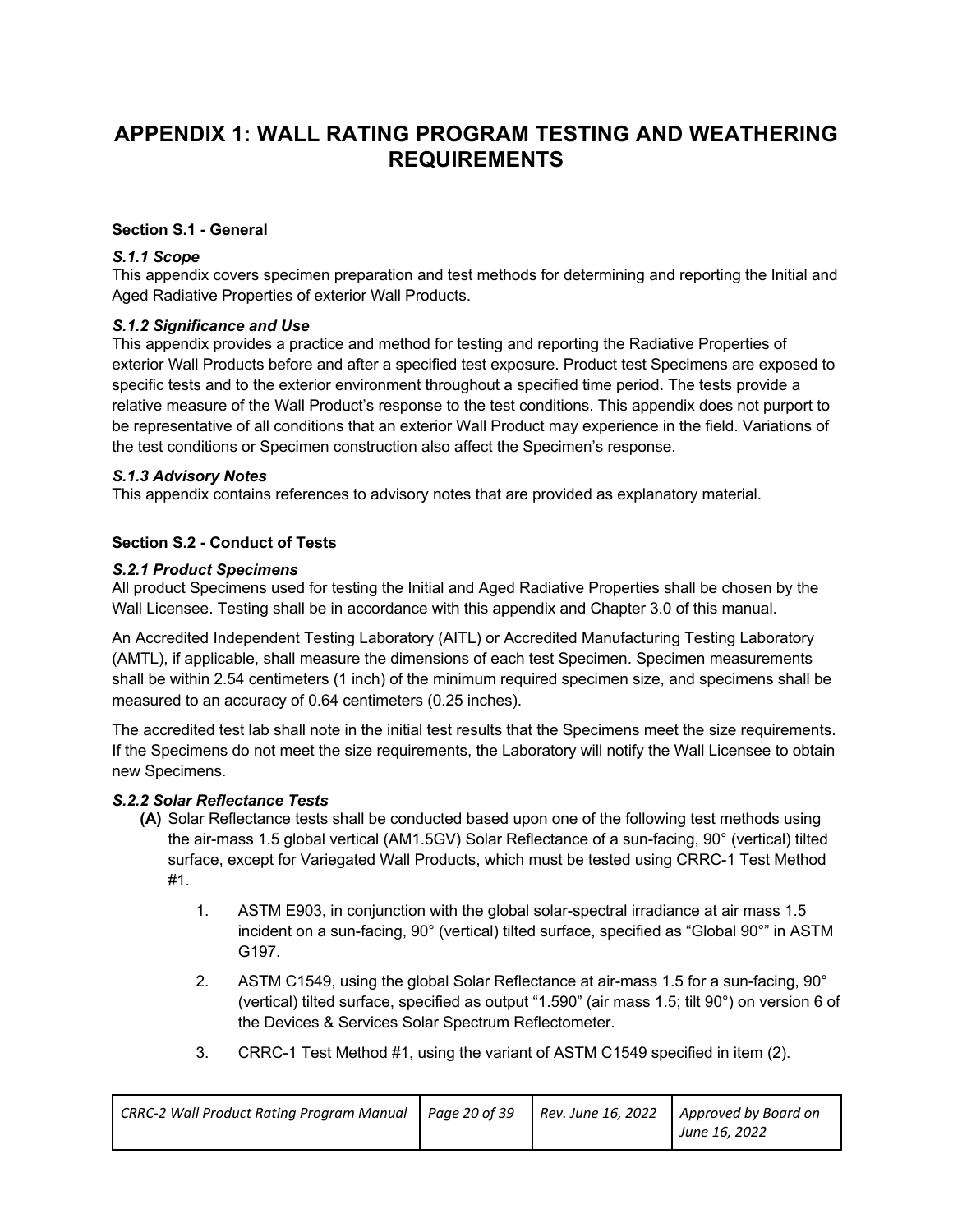4. The *Standard Test Method for Determining the Directional Hemispherical Solar Reflectance of Materials Using a Directional-Hemispherical Portable Reflectometer*, using the global Solar Reflectance at air-mass 1.5 for a sun-facing, 90° (vertical) tilted surface, specified as output "G197GT90" on the Surface Optics 410-Solar or 410-Solar-*i.*

*Advisory note*: The CRRC-1 Test Method #1 can be found in the appendix of ASTM C1549. The *Standard Test Method for Determining the Directional Hemispherical Solar Reflectance of Materials Using a Directional-Hemispherical Portable Reflectometer* can be found in Appendix 3 of this manual.

**(B)** For Architectural Coating products applied to a Standard Substrate, a bare Standard Substrate must also be tested for Solar Reflectance using the same test method that is used for the prepared Specimens. The Solar Reflectance of the Standard Substrate must meet the requirements of section 3.8 (A) of this Manual in order to proceed with a product rating using the selected Standard Substrate.

#### *S.2.3 Thermal Emittance Tests*

Thermal Emittance tests shall comply with the following:

- **(A)** Uninsulated Factory-Coated Metal products shall be tested in accordance with ASTM C1371 or the Slide Method.
- **(B)** There shall be three (3) measurements taken on each Specimen.
- **(C)** Any Wall Product *other than* uninsulated Factory-Coated Metal products shall be tested using the Slide Method. In the Slide Method, the emissometer head shall be moved, without creating a gap between the specimen and the emissometer, every 15 seconds during the testing procedure. Architectural Coatings applied to an uninsulated metal substrate or Leneta Chart and uninsulated Factory-Coated Metal products are allowed, but not required, to be tested using the Slide Method.

*Advisory note*: *The Slide Method can be found in Devices and Services (D&S) Technical Note 11-2 at http://devicesandservices.com.* Moore, Charles. *Model AE1 Emittance Measurements using a Port Adapter, Model AE-ADP*. D&S Technical Note 11-2. Dallas, TX: Devices & Services Co., 2011.

#### *S.2.4 Color Family Elements – Instrumentally Measured Color Tests*

Color Family Elements shall be tested for L, a, and b coordinates on the Hunter or CIE color scale for Factory-Applied Coating Wall Products (metal) and Architectural Coating Wall Products (paint), respectively. Color measurement equipment specification: 0°/45° (illuminant/observer) geometry with 10° standard observer, D65 illuminant. (Informative Note: See ASTM E805, Section 9 for reference only.)

The color Specimen shall be conditioned to room temperature ( $24 \pm 3$  °C) for at least 30 minutes prior to measurement. The color Specimen shall be placed on the instrument and measurements conducted according to the instrument manufacturer's instructions. The L, a, and b coordinates shall be measured at three (3) locations on the Specimen Test Surface and the average of each color coordinate shall be reported. The test results shall be reported in a manner that identifies the specific specimen, the color coordinates (L, a, b) at each location, and the average of the three readings for each coordinate.

#### *S.2.5 Thickness Tests*

**(A)** Architectural Coating Wall Products: Thickness tests shall be conducted in accordance with ASTM D1005 or ASTM D7091. A thickness measurement shall be taken at five (5) evenly spaced points on each of the nine (9) Specimens. The average of the five (5) measurements shall be used to determine the thickness of the coating on each specimen. The average thickness of the measured coating for a given Specimen shall be within 20% of the manufacturer's recommended

| <b>CRRC-2 Wall Product Rating Program Manual</b> | Page 21 of 39 | Rev. June 16, 2022   Approved by Board on |
|--------------------------------------------------|---------------|-------------------------------------------|
|                                                  |               | June 16, 2022                             |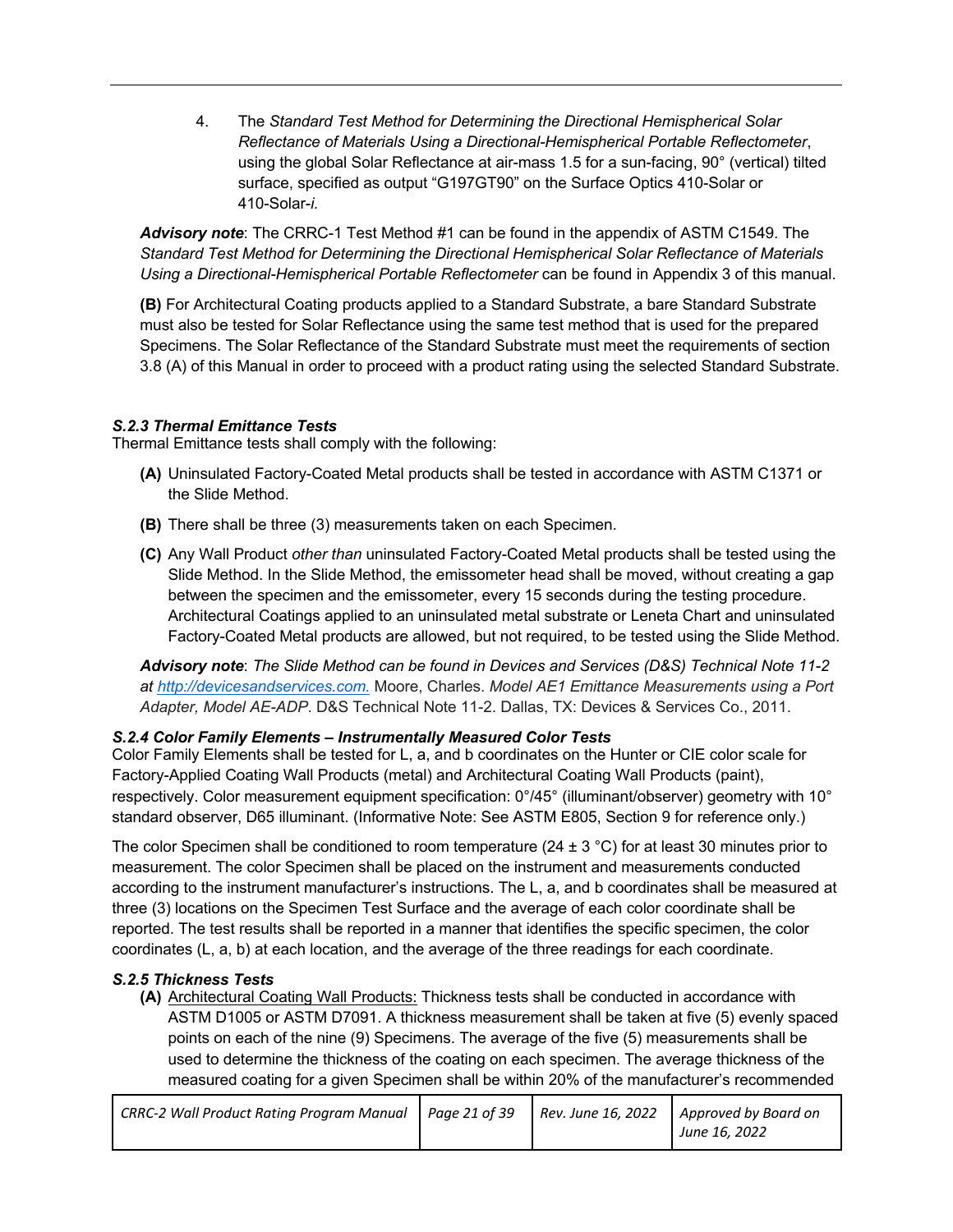minimum Dry Film Thickness. Any Specimen this is not within this range shall not be used for ratings. The Accredited Testing Laboratory shall notify the Licensee to request a new Specimen.

**(B)** If ASTM D1005 is followed, the following additional requirements shall be observed:

- 1. If the laboratory prepares the test specimens, Procedure A of ASTM D1005 shall be followed using the alternate approach described in ASTM D1005 Section 6.1.5 to measure the substrate thickness.
- 2. If the Licensee has prepared the test specimens:
	- a. For products applied to a Standard Substrate, the laboratory shall measure the thickness of the bare standard substrate panel that is provided in accordance with section 3.8 of this manual. ASTM D1005 sections 6.1.3 or 6.1.5 shall not be used to measure the substrate thickness.
	- b. For products applied to a Leneta Chart, the laboratory shall measure the thickness of the exposed portion of the Leneta Chart. ASTM D1005 sections 6.1.3 or 6.1.5 shall not be used to measure the substrate thickness.

#### *S.2.6 Requirements for Field Exposure of Wall Products*

The following criteria shall be met to determine aged ratings:

- **(A)** Test Farm Qualifications: A Test Farm shall be accredited to ISO/IEC Standard 17025 for the weathering and colorimetry testing of Wall Products, and shall be independent from any AITL or Licensee.
- **(B)** Test Farm Sites: Specimens shall be exposed in the following three (3) locations representing three (3) climate zones:
	- 1. Hot/Humid climate with:
		- a. Annual Heating Degree-Day (HDD)  $@$  18 °C of 72 (Annual HDD  $@$  65 °F of 130), and
		- b. Annual Cooling Degree-Day (CDD) @ 10 °C of 5,447 (Annual CDD @ 50 °F of 9,805), and
		- c. An average yearly relative humidity of 83% in the A.M. and 61% in the P.M.
	- 2. Cold/Temperate climate with:
		- a. Annual Heating Degree-Day (HDD) @ 18 °C of 3,280 (Annual HDD @ 65 °F of 5,904), and
		- b. Annual Cooling Degree-Day (CDD) @ 10 °C of, 1,662 (Annual CDD @ 50 °F of 2,992), and
		- c. An average yearly relative humidity of 80% in the A.M. and 62% in the P.M.
	- 3. Hot/Dry climate with:
		- a. Annual Heating Degree-Day (HDD) @ 18 °C of 523 (Annual HDD @ 65 °F of 941), and
		- b. Annual Cooling Degree-Day (CDD) @ 10 °C of 5,067 (Annual CDD @ 50 °F of 9,120), and
		- c. An average yearly relative humidity of 50% in the A.M. and 23% in the P.M.

| CRRC-2 Wall Product Rating Program Manual   Page 22 of 39   Rev. June 16, 2022   Approved by Board on |  |               |
|-------------------------------------------------------------------------------------------------------|--|---------------|
|                                                                                                       |  | June 16, 2022 |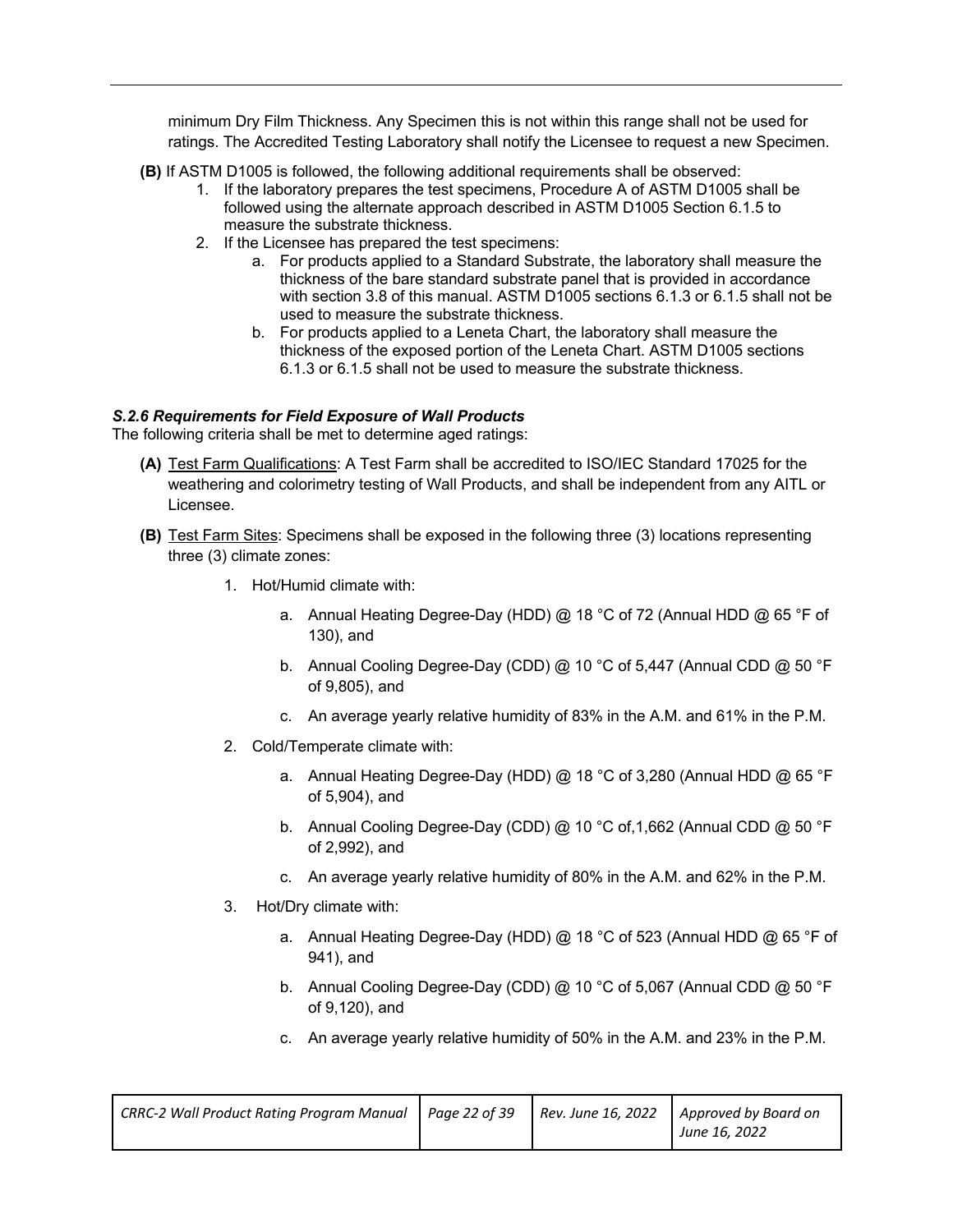The heating degree-day and cooling degree-day shall be determined in accordance with ANSI/ASHRAE Standard 169. The average yearly relative humidity shall be determined in accordance with NOAA comparative climate data. Test farm location climate values shall be within plus or minus 10% of those values shown above.

*Advisory note*: *Examples of regions of the United States that comply with Section S.2.6 are, but are not limited to, the following:*

*Hot/Humid climate: Miami, Florida.*

*Cold/Temperate climate: Chicago, Illinois; Cleveland, Ohio; Youngstown, Ohio; Pittsburgh, Pennsylvania.*

*Hot/Dry climate: Phoenix, AZ.*

- **(C)** Specimen Exposure Period: Specimens shall be exposed for a minimum of three (3) continuous years at the locations specified in Section S.2.6(B) above in accordance with specimen preparations described in Section S.3 below. Specimens shall remain untouched for that minimum period, except for removal and reinstallation at the Test Farm Site as a result of weather conditions that have the potential for damaging the Specimens. Said removal and reinstallation shall be in accordance with the Test Farm's policy and procedures for the safe-keeping of Specimens.
- **(D)** Photographic Documentation: The Test Farm shall take photographs of exposed Specimens after each year of exposure (e.g., after 12, 24, and 36 months) and submit the photos to the CRRC.
- **(E)** Specimen Mounting: Exposure shall be in accordance with ASTM G7. Specimens shall be exposed on wood backing at 90° South in an offset rack that horizontally staggers Specimens to minimize cross-contamination induced by dripping.
- **(F)** Exposure Removal: After three years of exposure, the Specimens are removed for the purposes of testing and reporting the Aged Solar Reflectance and Thermal Emittance results.

To ensure the proper handling of specimens, AITLs and Test Farms shall adhere to the procedures in ASTM G147, **except** sections 14.3 through 14.4 involving the washing of specimens. The Test Surface of each specimen **shall not** be washed, cleaned, or wiped in any fashion. Loose dirt, embedded dirt, environmental stains, mold, mildew, and any other material that rests on—or has become incorporated into—the surface of the material shall not be altered.

- **(G)** Testing of Exposed Specimens: The Specimens shall be tested in accordance with Section S.2 above.
- **(H)** Exposure Notification: The Test Farm shall be responsible for notifying the Licensee of exposure start and end dates and any other pertinent information about Specimen damage or unusual appearance. The Test Farm is also responsible for accurately labeling the exposed specimens to coincide with the exposure location (i.e., Test Farm Site).

#### **Section S.3 - Test Specimen Selection**

#### *S.3.1 General*

Wall Product Specimen selection shall be determined in accordance with one of the following:

| CRRC-2 Wall Product Rating Program Manual   Page 23 of 39 |  |  | $\mid$ Rev. June 16, 2022 $\mid$ Approved by Board on<br>June 16, 2022 |
|-----------------------------------------------------------|--|--|------------------------------------------------------------------------|
|-----------------------------------------------------------|--|--|------------------------------------------------------------------------|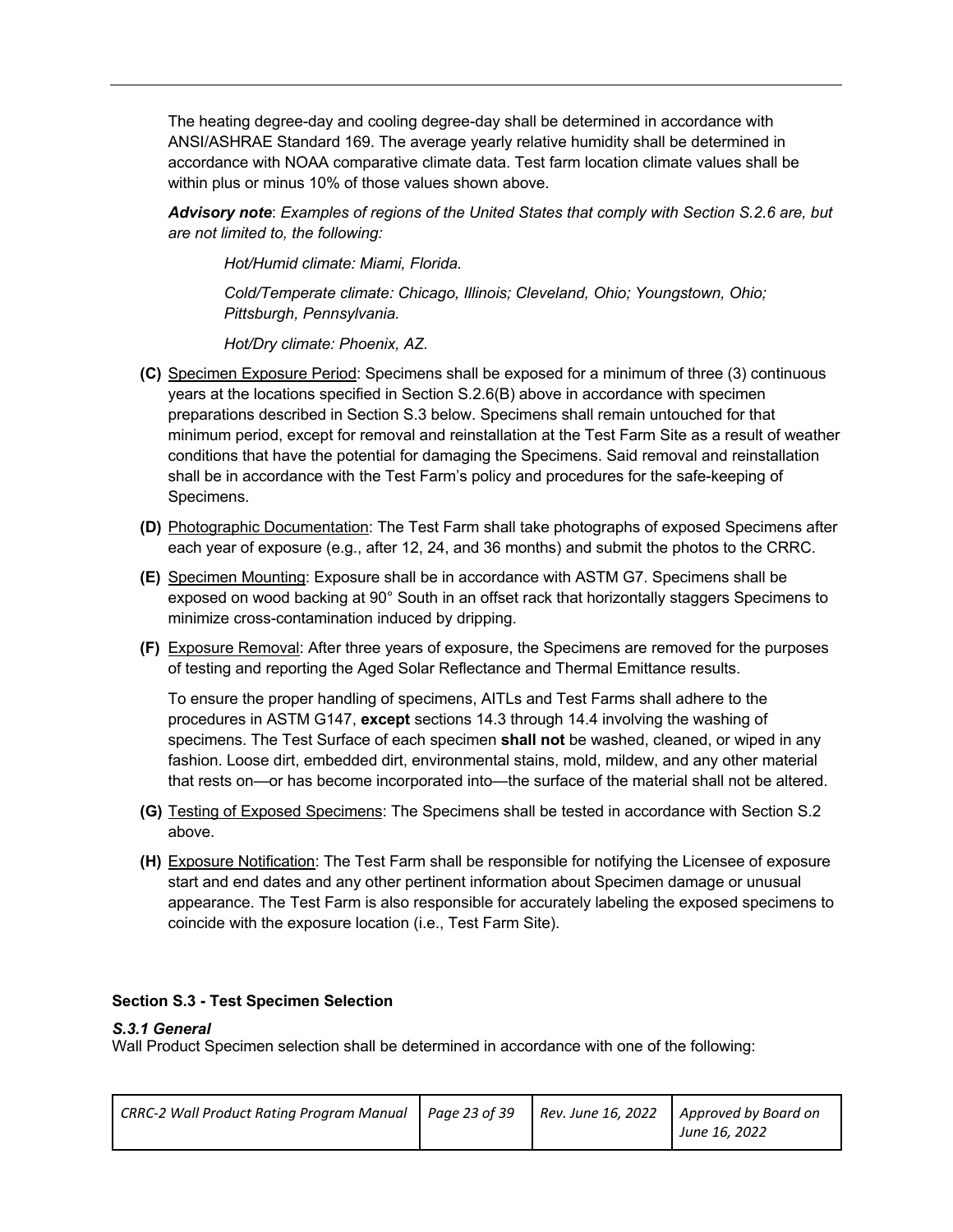- **(A)** Section S.3.2 below for standard Wall Products, when the product is not a Color Family Representative Element, a Color Family Additional Element, or a Variegated Wall Product.
- **(B)** Section S.3.3 below for products that are part of a Color Family Group.
- **(C)** Section S.3.4 below for Variegated Wall Products.

#### *S.3.2 Standard Wall Products*

**(A)** Specimen Selection:

Licensee shall randomly select nine (9) Specimens from routine production to send to an AITL for testing. These Specimens shall be grouped into three (3) sets:

- 1. Three (3) Specimens from Batch A,
- 2. Three (3) Specimens from a Batch B, and
- 3. Three (3) Specimens for which each of the two (2) Batches shall be represented.

This results in a total of four (4) Specimens from one Batch and five (5) from the other.

For Polypropylene Siding Wall Products applying for a compound rating*,* all shapes with the same formulation must be measured to determine the lowest Solar Reflectance. The profile with the lowest Solar Reflectance will be reported and will be sent to the Test Farm for three-year weathering.

Profiled metal wall products shall be rated using flat specimens of the same color and material. Ratings for these samples may be applied to profiled products.

- **(B)** Specimen Preparation (including size, Batch, number of Specimens, identification, substrate, and Thickness):
	- 1. Each Specimen shall be a minimum of 10.2 centimeters by 15.2 centimeters (4 inches by 6 inches) in size.
	- 2. Each Specimen shall be identified with the following:
		- a. Licensee name;
		- b. product name and/or model number; and
		- c. Batch number and individual Specimen number.

Labels shall be adhered to the back of each Specimen and be durable to withstand three-year weathering. The information on the label shall be legible.

**(C)** Substrate:

Where applicable, the Licensee shall be responsible for ensuring that product Specimens are prepared on the appropriate substrate(s) according to the following provisions:

1. Architectural Coating Wall Products: Color Family Representative Element products shall be applied to a Standard Substrate with a Solar Reflectance less than 0.20. Color Family Additional Element Products shall be applied to the Standard Substrate or a Leneta BK chart or the black portion of a Leneta 2C chart. Specimens shall be applied at the minimum dry film thickness or coverage recommended by the Licensee for use in the field. The dry film thickness shall be within 20% of the manufacturer's

| CRRC-2 Wall Product Rating Program Manual   Page 24 of 39 |  | Rev. June 16, 2022   Approved by Board on |
|-----------------------------------------------------------|--|-------------------------------------------|
|                                                           |  | June 16, 2022                             |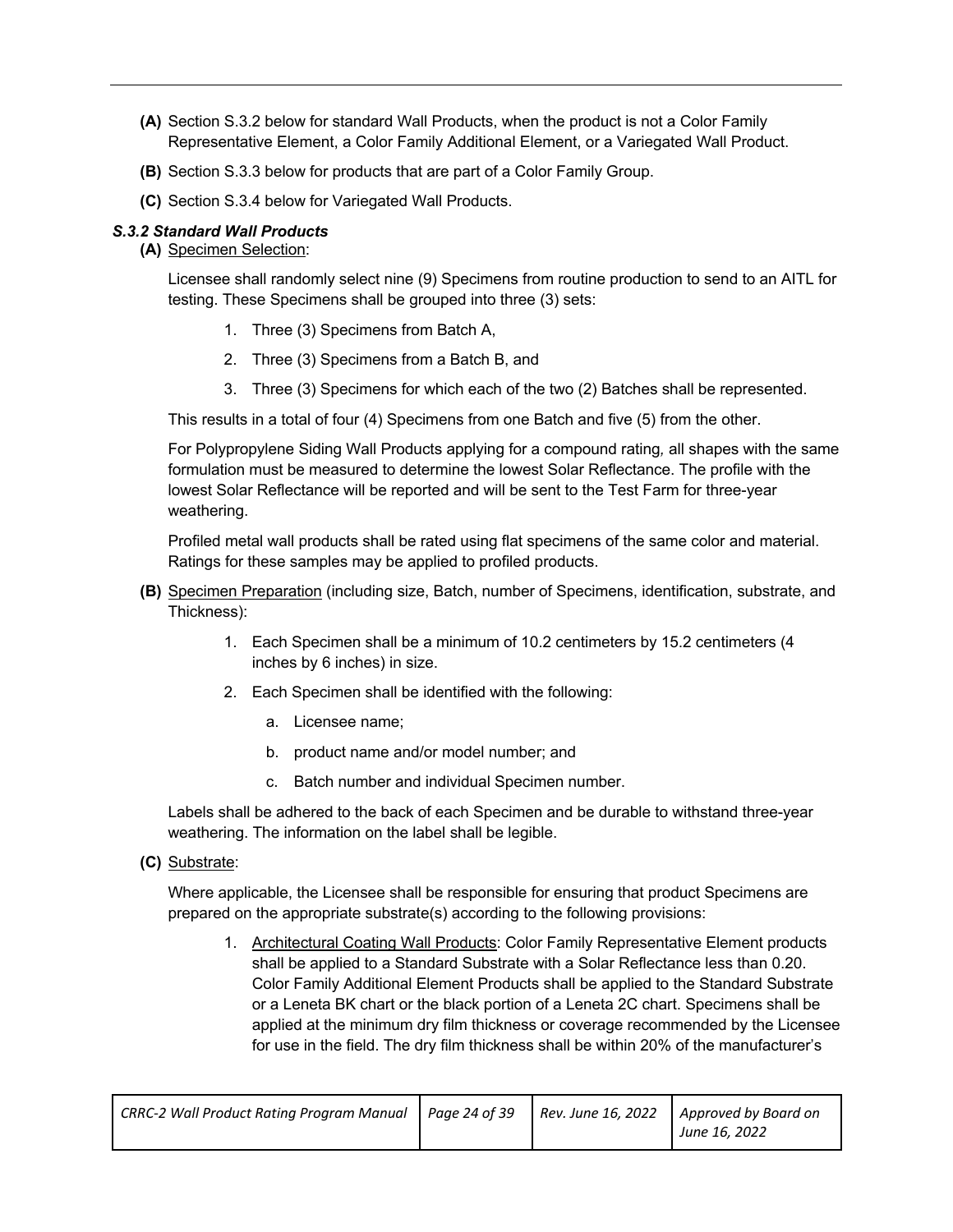recommended minimum thickness and shall be verified upon initial testing by an AITL in accordance with the procedures set forth in Section S.2.5 above.

- 2. Vinyl Siding Wall Products, Polypropylene Siding Wall Products, and Insulated Vinyl Siding Wall Products: The Licensee shall be responsible for ensuring that Specimens are prepared on the appropriate substrate(s) based on solid or variegated capstock.
- **(D)** Radiative Properties Reporting:

The tested Radiative Properties of the Specimens shall be reported according to the following provisions:

- 1. Initial tested Radiative Properties shall be reported as the arithmetic mean of the initial test results of the Specimens from Batches A and B.
- 2. Aged tested Radiative Properties shall be reported as the arithmetic mean of the aged test results for each of the nine (9) Specimens that completed three-year weathering.
- 3. In the event that a Specimen is uncharacteristically damaged during weathering, the specimen shall be removed from the calculation of the Aged Radiative Properties. As a result of such an occurrence, the Aged Radiative Properties that are reported shall be the arithmetic mean of the measurements made on the remaining Specimens from each Test Farm Site.

Up to two (2) Specimens per Test Farm Site shall be permitted to be discarded if Uncharacteristically Damaged. Should all three (3) Specimens from one Test Farm Site be Uncharacteristically Damaged, the Licensee shall have the product re-tested.

#### *S.3.3 Color Family Group Products*

All elements of a Color Family Group must belong to the same product line. In establishing a Color Family Group, the Licensee will submit data for all products included in the Group. The Representative Element of the group shall be tested for Radiative Properties by an AITL and aged according to section S.2.6 above. Color Family Additional Elements shall be tested by an AITL or an AMTL.

Color shall be established using the average Hunter or CIE L, a, b measurements taken on one Specimen from Batch A and one Specimen from Batch B. The reported values shall establish the color of the product. The measured color coordinates shall fall within the coordinate ranges for the CRRC Color Families. If the color measurements do not fall within the defined coordinate ranges, the product is ineligible to be rated as a part of a Color Family Group, and must be rated as a Standard Product.

*Advisory note:* Colorimetry measurements may be made by an AITL, AMTL, or Test Farm.

**(A)** Specimen Selection:

- 1. Color Family Representative Element: The Licensee shall randomly select nine (9) Specimens from routine production to send to an AITL for testing. These Specimens shall be grouped into three (3) sets: a) three (3) Specimens from one Batch, b) three (3) Specimens from a second Batch, and c) another set of three (3) Specimens for which each of the two Batches must be represented. This results in a total of four (4) Specimens from one Batch and five (5) from the other.
- 2. Color Family Additional Element: For each Color Family Additional Element to be added to an existing Color Family Group, six (6) Specimens shall be randomly selected and tested by an AITL or AMTL. The Specimens shall be grouped into two

| CRRC-2 Wall Product Rating Program Manual   Page 25 of 39 |  |  | Rev. June 16, 2022   Approved by Board on<br>June 16, 2022 |
|-----------------------------------------------------------|--|--|------------------------------------------------------------|
|-----------------------------------------------------------|--|--|------------------------------------------------------------|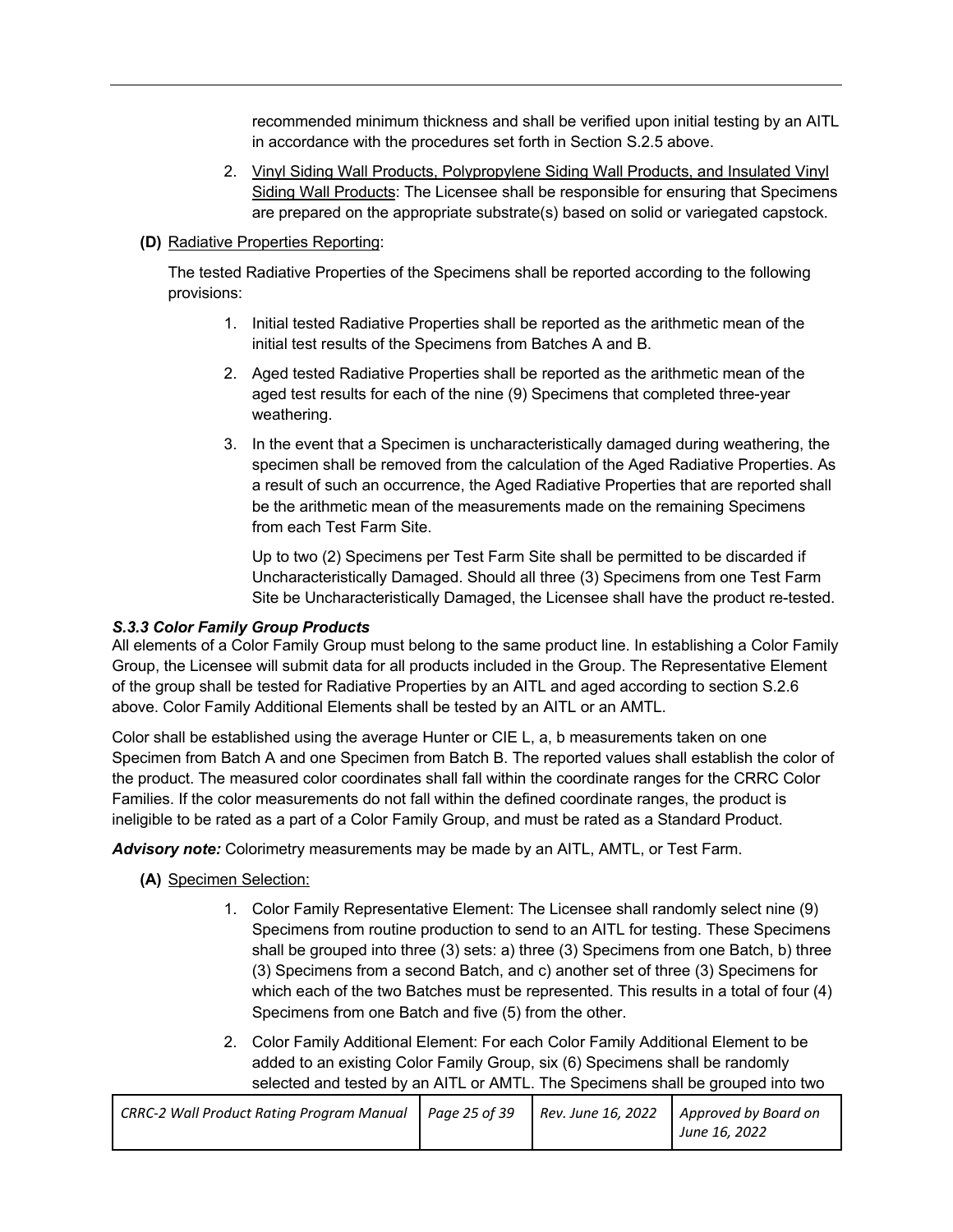(2) sets: a) three (3) Specimens from one Batch and b) three (3) Specimens from a second Batch.

- **(B)** Specimen Preparation:
	- 1. Each Specimen shall be at least 155 square centimeters (24 square inches) in size.
	- 2. Each Specimen shall be identified with the following:
		- a. Licensee name;
		- b. product name and/or model number; and
		- c. Batch number and individual Specimen number.

Specimens shall be legibly labeled on the back of each panel. In the case of Representative Elements, the labeling shall be durable to withstand three-year weathering.

**(C)** Substrate:

The Licensee shall be responsible for ensuring that Specimens are prepared on the appropriate substrate(s) as described in section S.3.2 (C) above.

#### **(D)** Radiative Properties Reporting:

The tested Radiative Properties of the specimens shall be reported as described in section S.3.2 (D) with the following exception: Color Family Additional Elements are not subject to Aged Radiative Properties testing. The Aged tested Radiative Properties reported for the Color Family Additional Element and in the test results shall be identical to what is reported for the Representative Element of the Color Family Group.

#### *S.3.4 Variegated Products*

A product is considered Variegated if a series of five (5) Solar Reflectance measurements taken approximately equidistant along a diagonal axis of the Specimen varies by more than 0.05 from the arithmetic mean of all five measurements.

Variegated Wall Products shall be tested using CRRC-1 Test Method #1. When products are tested in accordance with CRRC-1 Test Method #1, the following provisions must be followed:

**(A)** Specimen Selection:

- 1. The Licensee shall randomly select Specimens from routine production to send to an AITL for testing. These Specimens shall be grouped into three (3) sets:
	- a. Three (3) Specimens from Batch A;
	- b. Three (3) Specimens from Batch B;
	- c. Three (3) Specimens for which each of the two Batches shall be represented.
- **(B)** Specimen Preparation:
	- 1. The area of each Specimen shall be at least 10.2 by 25.4 centimeters (4 inches by 10 inches).
	- 2. Specimens shall be labeled with the necessary information for identification by Batch and Specimen.

| <b>CRRC-2 Wall Product Rating Program Manual</b> | Page 26 of 39 | $\vert$ Rev. June 16, 2022 $\vert$ Approved by Board on |
|--------------------------------------------------|---------------|---------------------------------------------------------|
|                                                  |               | June 16, 2022                                           |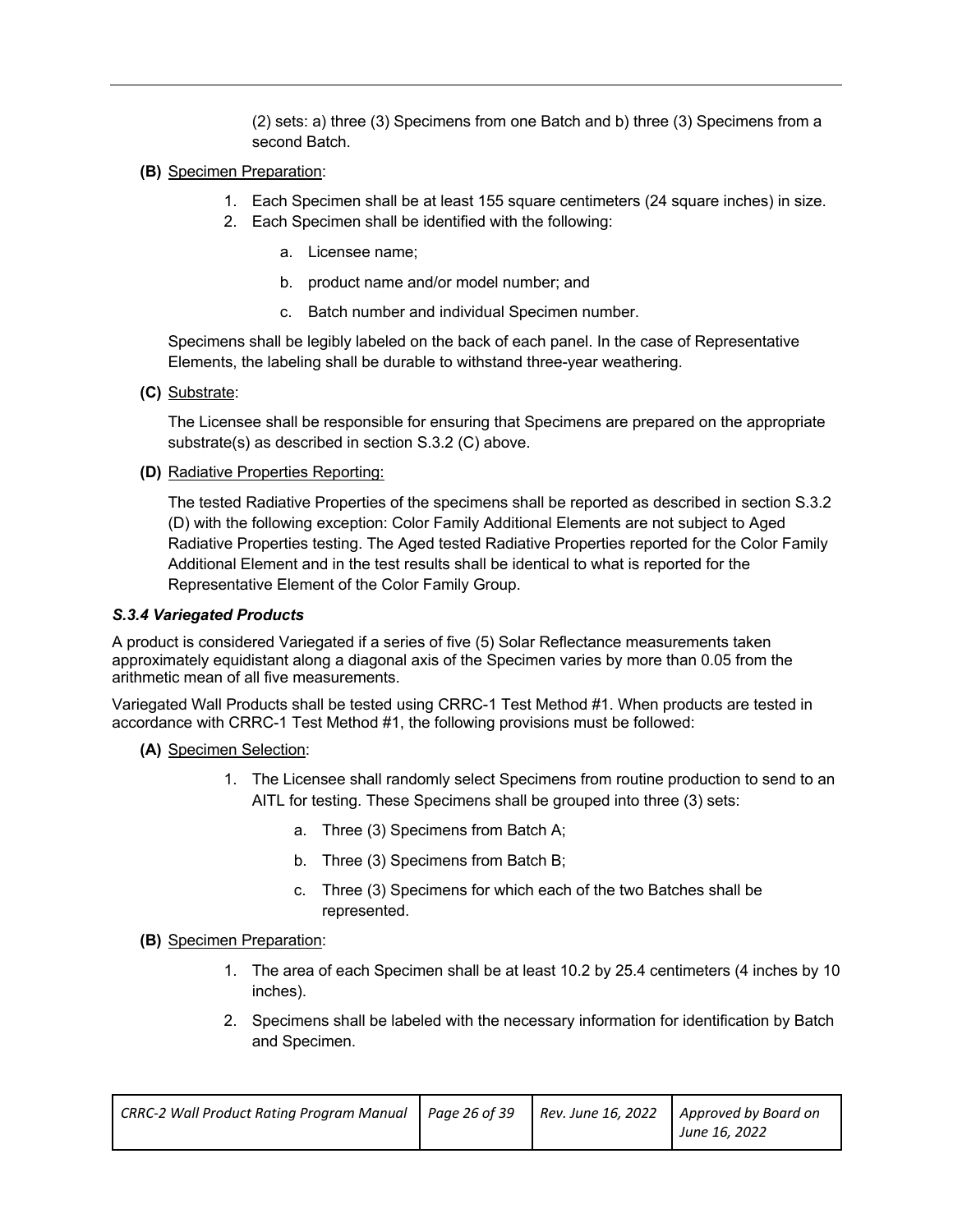- a. Labels shall be adhered to the back of each Specimen and be durable to withstand three-year weathering.
- b. The information on the label shall be legible.
- **(C)** Radiative Properties Reporting:
	- 1. Initial tested Radiative Properties shall be reported as the arithmetic mean of the average Radiative Property values determined in accordance with CRRC-1 Test Method #1.

In the event that two (2) Specimens yield radiative property values that differ by more than 0.05 from each other, both specimens shall be deemed to be non-compliant with the requirements stated in this section (Section S.3.4). The Licensee shall then be required to prepare three (3) additional Specimens of sufficiently larger dimensions to ensure that the difference in the Radiative Property values between each of the two (2) new measured Specimens is equal to or less than 0.05.

- 2. Aged tested Radiative Properties shall be reported as the arithmetic mean of the average Radiative Values for each of the three (3) Test Farm Sites, as determined in accordance with CRRC-1 Test Method #1.
- 3. In the event that a Specimen is uncharacteristically damaged during weathering, the specimen shall be removed from the calculation of the Aged Radiative Properties. As a result of such an occurrence, the Aged Radiative Properties that are reported shall be no higher than the arithmetic mean of the averaged results from each Test Farm Site. Up to two (2) Specimens per Test Farm Site shall be permitted to be discarded if Uncharacteristically Damaged. Should all three (3) Specimens from one Test Farm Site be Uncharacteristically Damaged, the Licensee shall have the product re-tested.

#### **S.4.0 Quality Assurance**

All active rated products are subject to testing under the Wall Program Validation Testing Program (VT Program). On a rolling basis, the CRRC will select active rated products on the Directory for testing to ensure that the values displayed on the Directory still reflect the market-available product. The selection process will incorporate randomness, but will also take into account other factors, such as the amount of time since the product was initially tested, the amount of time since last tested by VT, and other circumstances.

VT will be conducted by an AITL and will comply with the requirements set forth in Appendix 1 of this manual. If the tested values differ from the initial rated values by more than ±0.05, an additional Specimen (i.e., panel) of the product will be obtained and sent to a different AITL for testing. If the results of the second test also differ from the initial rated values by more than  $\pm 0.05$ , the CRRC will notify the Wall Licensee that the product has failed VT. The failed product will be terminated from the Directory.

If a Representative Element of a Color Family Group fails VT, the remainder of products in the Color Family Group shall be temporarily suspended while the below procedure is conducted. The Wall Licensee is responsible for the cost of the subsequent testing described below.

- 1. The Additional Element with the lowest initial Solar Reflectance in the Color Family Group will be sent to an AITL for testing.
	- a. If the product meets the VT passing criteria as described above, the Additional Element can become the new Representative Element, but must undergo three-year aging in accordance with Section 3.7 of this manual. Specimens of the new Representative Element will be prepared, and tested by an AITL. The aged results for all products in the

| CRRC-2 Wall Product Rating Program Manual   Page 27 of 39   Rev. June 16, 2022   Approved by Board on |  |               |
|-------------------------------------------------------------------------------------------------------|--|---------------|
|                                                                                                       |  | June 16, 2022 |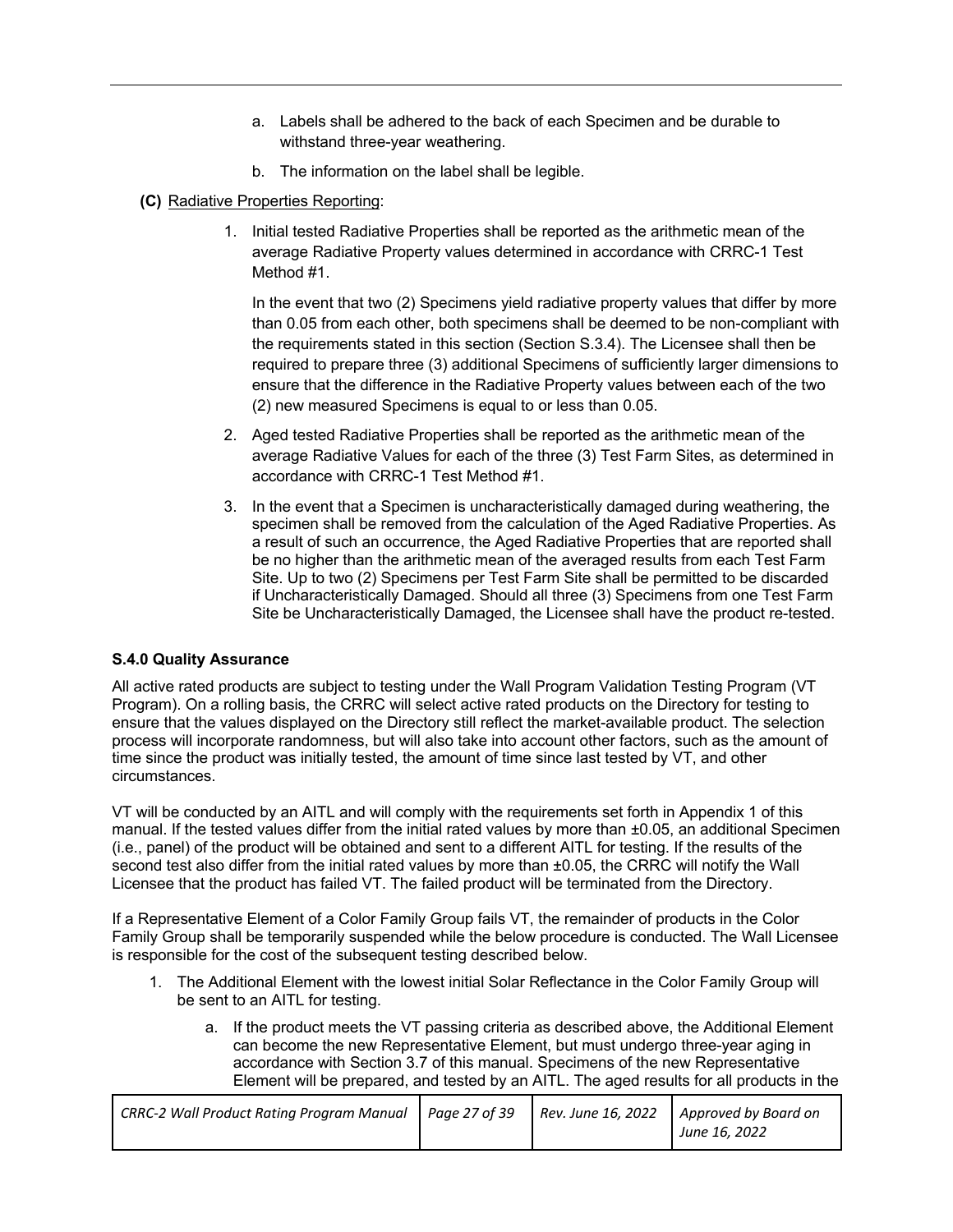Color Family Group will display as "Pending" on the Directory and CRRC Label until three-year results are available.

b. If the product does not meet the VT passing criteria, the product and the Color Family Group will be terminated from the Directory. The Wall Licensee may elect to resubmit the Color Family Group with revised test results and a new Representative Element.

#### *S.4.1 AMTL Testing Violations*

If an Additional Element that was tested by an AMTL fails VT, the CRRC will note the failure as a violation of the Wall Rating Program requirements. If any Additional Elements from a Color Family Group are selected and fail VT, the AMTL will be placed in an "Under Review" period, during which no new product ratings can be submitted until the laboratory conducts testing on a set of specimens supplied by the CRRC. The test results submitted by the AMTL will be compared with other known test values to ensure the AMTL's results align with the results provided by other testing entities.

If an additional five (5) products are subsequently selected and fail VT and the Wall Licensee cannot provide sufficient data to support that they should pass VT, the AMTL will be suspended from the CRRC Wall Rating Program and will not be eligible to submit any new product ratings for a period of twelve (12) months. Reinstatement will be subject to the discretion of the CRRC Board. The AMTL may be subject to a reinstatement fee.

| CRRC-2 Wall Product Rating Program Manual   Page 28 of 39 |  | Rev. June 16, 2022   Approved by Board on |
|-----------------------------------------------------------|--|-------------------------------------------|
|                                                           |  | June 16, 2022                             |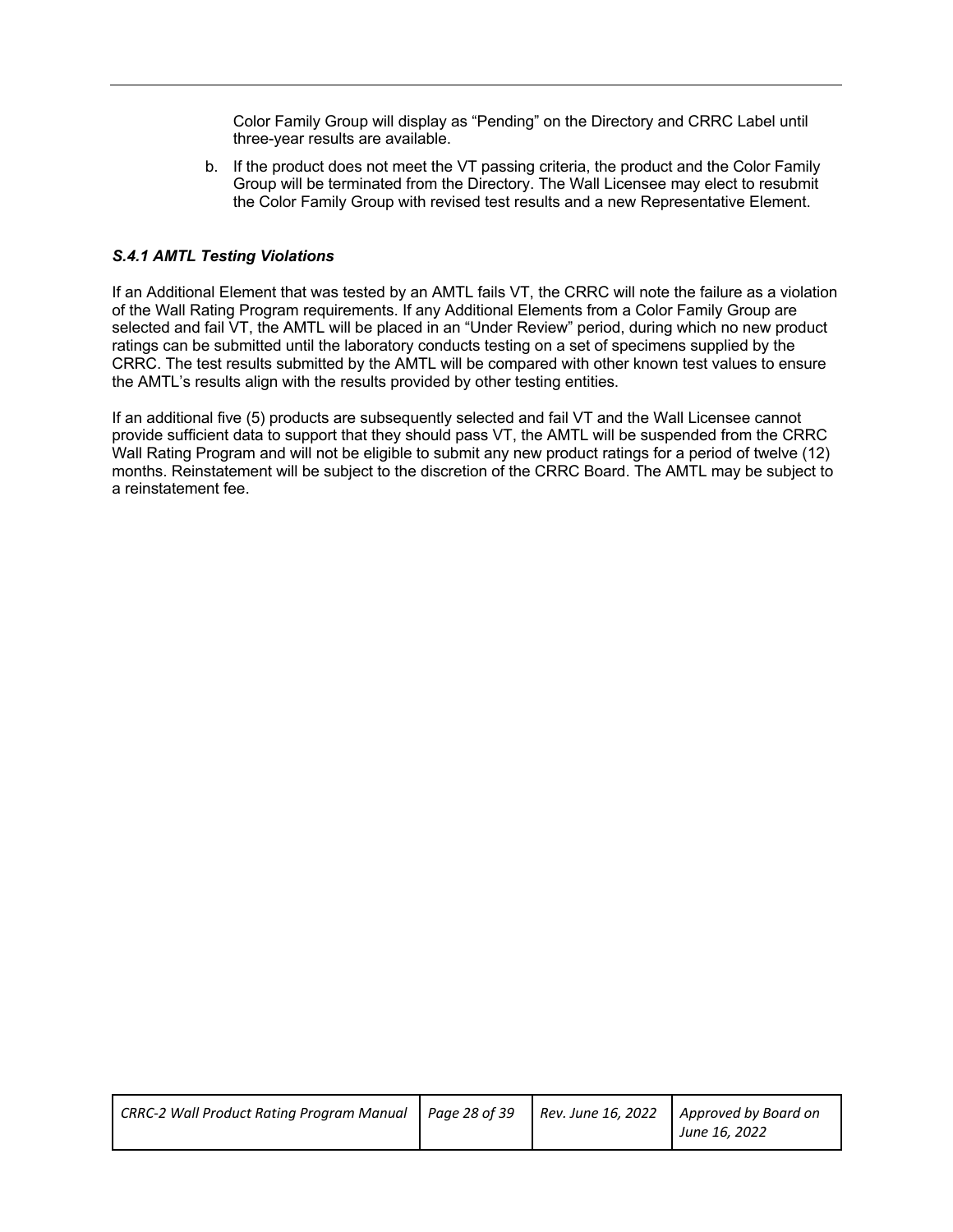## **APPENDIX 2: COLOR FAMILY POLICIES AND PROCEDURES**

#### **1.0 Scope**

These procedures describe the process to establish a Color Family Group (also see S.3.3 of Appendix 1 of this manual) for a given Architectural Coating Wall Product or Factory-Applied Coating Wall Product product line through the CRRC Color Family Program and the subsequent inclusion of Color Family Additional Elements to a Color Family Group. This procedure is limited to Architectural Coating Wall Products and Factory-Applied Coating Wall Products, which have thousands of color options available to consumers, making it cost-prohibitive for Wall Licensees to seek standard product ratings on every available color.

A Wall Licensee that manufactures or sells Architectural Coating Wall Products or Factory-Applied Coating Wall Products may also rate products using the Standard Wall Product rating at any time; the Color Family procedures are an optional pathway to streamline the rating process for hundreds or thousands of colors.

#### **2.0 Accredited Manufacturer Test Laboratories**

The test results for Color Family Additional Elements may be submitted to the CRRC by an Accredited Manufacturer Testing Laboratory (AMTL) or an Accredited Independent Testing Laboratory (AITL).

All AMTLs are subject to the requirements described in Chapter 2.0 of this manual. The CRRC will not accept test results for Color Family Representative Elements or for Standard Products from an AMTL, only an AITL.

#### **3.0 Establishing a Color Family Group**

Multiple Color Families are defined within the L,a,b color space, using CIE or Hunter coordinates, for Architectural Coatings Wall Products and Factory-Applied Coating Wall Products, respectively. The Color Families are defined in Table 1 and Table 2, below. A Wall Licensee may elect to establish one or more Color Family Groups within a Color Family. All members of a Color Family Group must be a part of the same Product Line and fall within the same Color Family parameters shown in Table 1 or Table 2. If a product falls outside the L,a,b ranges provided in Table 1 and Table 2, the product must be rated as a Standard Wall Product. Only one gloss level needs to be submitted for testing for products that are available in multiple gloss levels.

#### *3.1 Rating Process for Establishing a Color Family Group*

- 1. The Wall Licensee will submit product testing data for all products in the Color Family Group, whether tested by an AITL or AMTL. The CRRC will review the product data and select the product that will act as the Color Family Representative Element for the establishment of a Color Family Group. The Color Family Representative Element must have the lowest Solar Reflectance of all of the products that will be included in the Color Family Group. If more than one product has the lowest Solar Reflectance, the product that has the lowest Thermal Emittance will be the Representative Element. If more than one product has the lowest Solar Reflectance and Thermal Emittance, the product with the lowest L value will be the Representative Element.
	- a. Note: The product with the lowest Solar Reflectance typically correlates to the product with the lowest Light Reflectance Value (LRV) and highest pigment loading in that Color Family.
- 2. The Wall Licensee shall prepare the appropriate number of Specimens of the Representative Element, following the requirements described in Section S.3.3 of Appendix 1 of this manual and submit the Specimens to an AITL for testing.

| CRRC-2 Wall Product Rating Program Manual   Page 29 of 39 |  | Rev. June 16, 2022   Approved by Board on |
|-----------------------------------------------------------|--|-------------------------------------------|
|                                                           |  | June 16, 2022                             |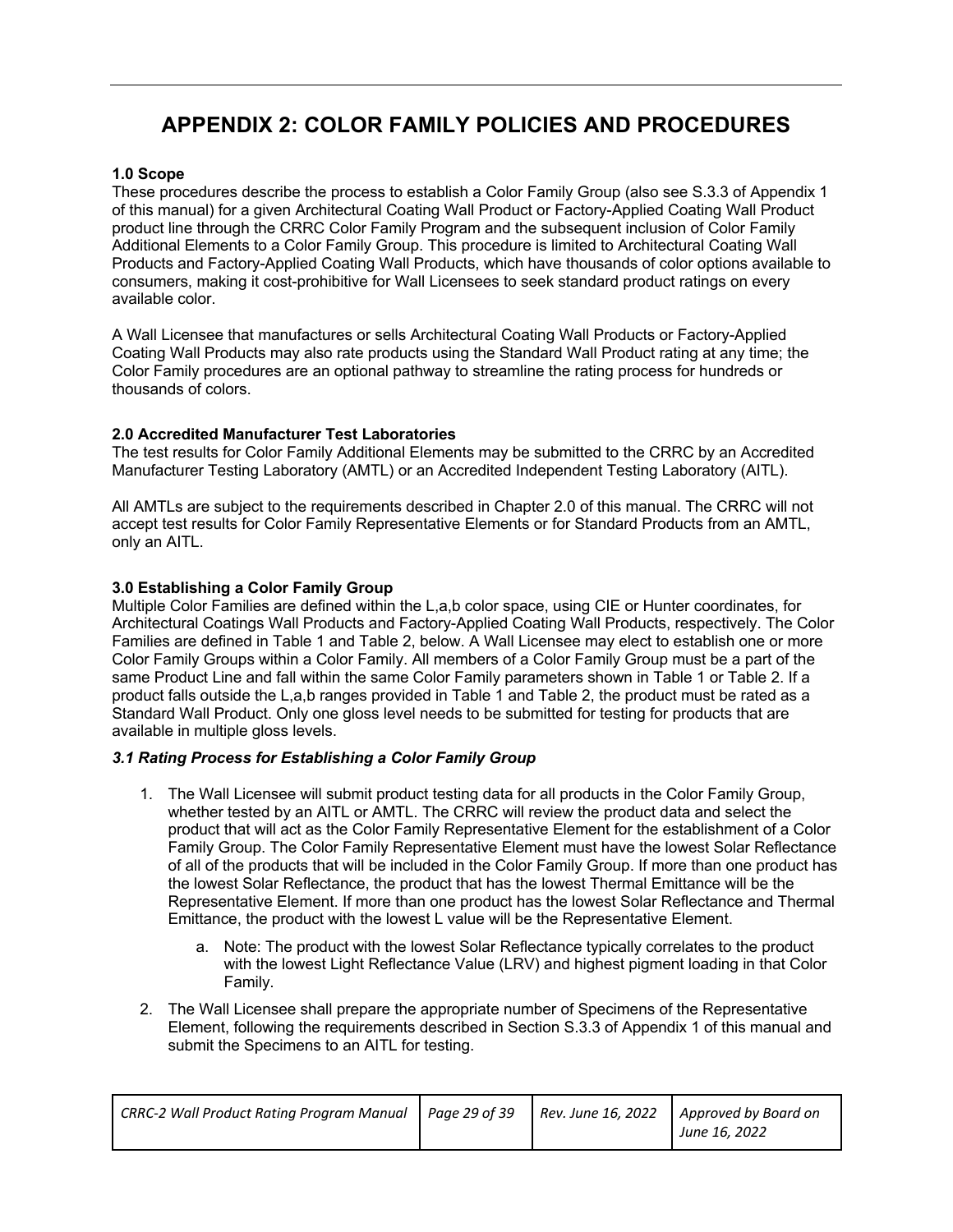- 3. The AITL shall conduct Solar Reflectance, Thermal Emittance, and colorimetry testing and report the results in accordance with Appendix 1 of this manual.
- 4. The CRRC will review the initial test results. As soon as the initial test results are approved by the CRRC, a unique CRRC ID number will be assigned to the product and the product rating will be appear on the Directory. If Color Family Additional Element applications were submitted at the same time as establishing the Color Family Group, the CRRC will review and approve those applications at this time. The Wall Licensee is also eligible to submit additional Color Family Additional Element ratings, as described below.
- 5. After the AITL submits the test results to the CRRC, the AITL shall send the Specimens to an Approved Test Farm for three-year natural exposure in accordance with Chapter 3.0 and Appendix 1 of this manual.
- 6. The remainder of the rating process shall follow the process for a Standard Product rating.

#### **4.0 Submitting Color Family Additional Elements**

A Wall Licensee may submit Color Family Additional Elements to an established Color Family Group after the CRRC has approved the initial test results for the Color Family Representative Element that has established that Color Family Group.

#### *4.1 Rating Process for Adding Additional Elements to a Color Family Group*

- 1. The Wall Licensee shall prepare the appropriate number of Additional Element specimens in accordance with Section S.3.3 of Appendix 1 of this manual.
- 2. Either an AMTL or AITL shall conduct colorimetry testing as described in Section S.3.3 of Appendix 1 of this manual. If the product does not fall within the Color Family L,a,b ranges for the established Color Family Group, the product is not eligible for a Color Family rating; it will need to be rated as a Standard Product.
- 3. Either the AMTL or AITL shall conduct initial Solar Reflectance and Thermal Emittance testing and report the results in accordance with Chapter 3.0 and Appendix 1 of this manual. For Architectural Coating products, thickness testing must also be conducted in accordance with Chapter 3.0 and Appendix 1 of this Manual. The initial tested Solar Reflectance of the Color Family Additional Element shall be equal to or greater than the initial Solar Reflectance of the Color Family Representative Element.
	- a. Note: If the Solar Reflectance of the Color Family Additional Element does not meet or exceed the initial Solar Reflectance of the Color Family Representative Element, the Additional Element is not eligible for inclusion in the Color Family Group.
- 4. If all requirements are met, the Additional Element will be added to the Color Family Group on the Directory. Once approved by the CRRC, the measured initial Solar Reflectance and Thermal Emittance values of the Additional Element will be published on the Directory. The Additional Element will inherit the aged Solar Reflectance and Thermal Emittance values of the Representative Element.

| CRRC-2 Wall Product Rating Program Manual   Page 30 of 39 |  | Rev. June 16, 2022 Approved by Board on |
|-----------------------------------------------------------|--|-----------------------------------------|
|                                                           |  | June 16, 2022                           |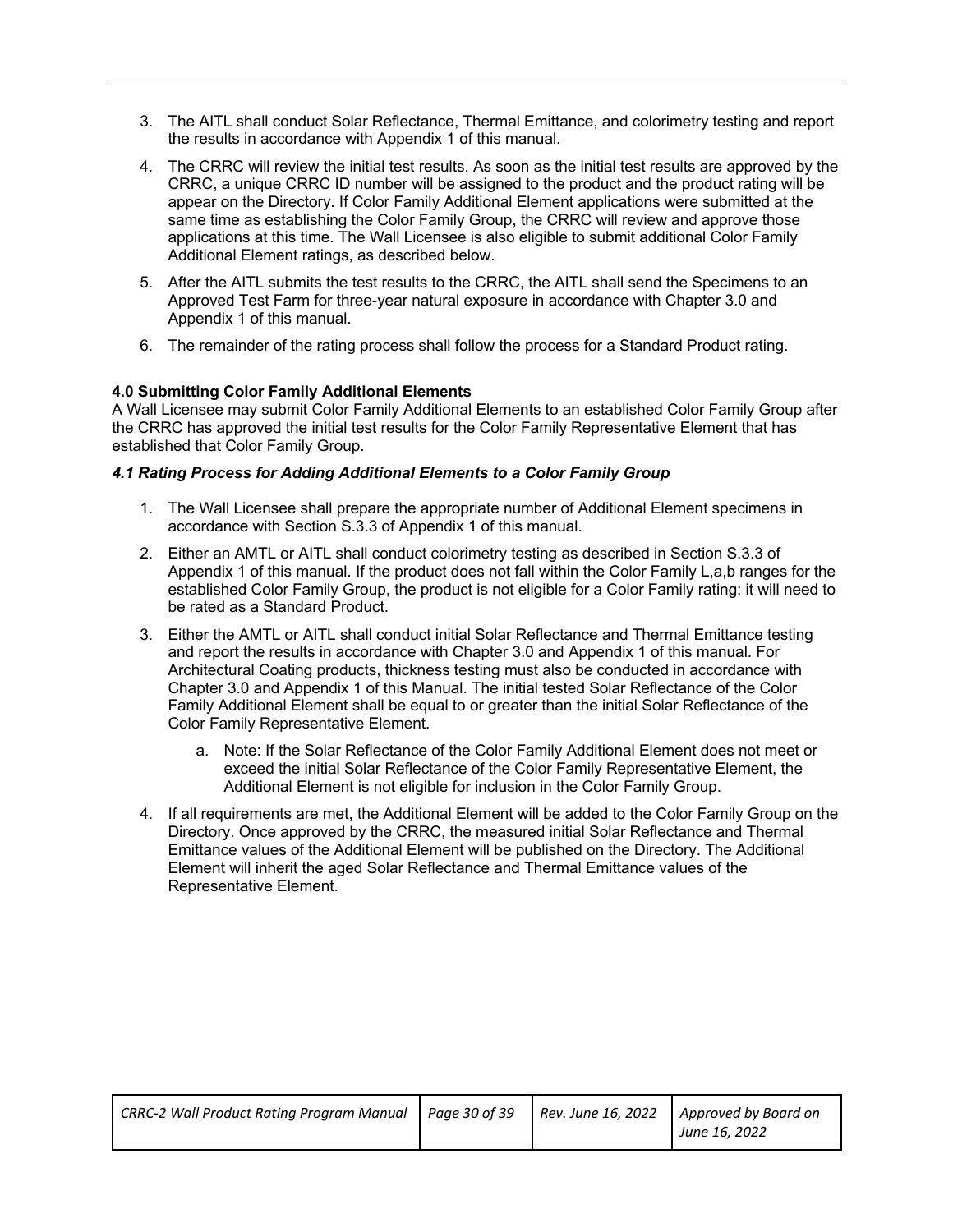| <b>Color Family Name</b>               | <b>Typical LRV</b><br>Ranges* | <b>CIE</b><br>L range | <b>CIE</b><br>a range | <b>CIE</b><br>b range |
|----------------------------------------|-------------------------------|-----------------------|-----------------------|-----------------------|
| <b>Muted Dark Colors</b>               | 0 to 14.99                    | 0 to 45               | $-14.99$ to $19.99$   | $-15.99$ to 24.99     |
| Muted Medium<br>Colors                 | 15 to 35                      | 45.1 to 65            | $-14.99$ to 19.99     | -15.99 to 24.99       |
| <b>Blues</b>                           | 4 to 35                       | 25 to 65              | -50 to 19.99          | $-100$ to $-16$       |
| Muted Yellows &<br>Greens              | 15 to 45                      | 25 to 65              | $-14.99$ to $19.99$   | 25 to 49.99           |
| <b>Bright Yellows &amp;</b><br>Oranges | 25 to 85                      | 55 to 100             | $-50$ to $50$         | 50 to 100             |
| Greens                                 | 5 to 35                       |                       | $-100$ to $-15$       | -15.99 to 49.99       |
| Reds & Purples                         | 5 to 35                       | 25 to 65              | 20 to 100             | $-40$ to 50           |
| Pastels (Medium)                       | 33 to 60                      | 65.01 to 79.99        | $-50$ to $49.99$      | $-35$ to $49.99$      |
| Pastels (Light) and<br>Whites          | 54 to 100                     | 80 to 100             | $-35$ to $35$         | $-35$ to $49.99$      |

**Table 1. Wall Rating Program Color Families for Architectural Coating Wall Products**

#### **\* For Reference Only**

|  |  | Table 2. Wall Rating Program Color Families for Factory-Applied Coating Wall Products |  |  |  |  |  |
|--|--|---------------------------------------------------------------------------------------|--|--|--|--|--|
|  |  |                                                                                       |  |  |  |  |  |

| <b>Color Family Name</b>  | <b>Hunter</b>          | <b>Hunter</b> | <b>Hunter</b> |
|---------------------------|------------------------|---------------|---------------|
|                           | L range                | a range       | b range       |
| Red                       | 17 to 29               | 7 to 36       | 0 to 15       |
| <b>Terra Cotta</b>        | 20 to 38               | 15 to 30      | 6 to 16       |
| <b>Bright Red</b>         | 23 to 38               | 35 to 49      | 10 to 48      |
| Beige / Off-White         | 59 to 86               | $-5$ to 5     | $-3$ to 23    |
| Tan                       | 51 to 65               | $-2$ to $7$   | 6 to 21       |
| Dark Blue                 | 13 to 35               | $-7$ to 6     | $-25$ to $-2$ |
| Medium To Light Blue      | 34 to 55               | $-12$ to $-3$ | $-25$ to $-8$ |
| Dark Brown                | 17 to 30               | $-1$ to 9     | 0 to 10       |
| Medium To Light Brown     | 25 to 58<br>$-2$ to 17 |               | 2 to 26       |
| Dark Green                | 18 to 45               | $-20$ to $-3$ | $-25$ to 11   |
| Medium To Light Green     | 24 to 70               | $-20$ to $0$  | $-25$ to 11   |
| White                     | 76 to 89               | $-3$ to 2     | $-3$ to 10    |
| <b>Bright White</b>       | >85                    | $-3$ to 1     | $-3$ to 6     |
| <b>Black</b>              | $26$                   | $-1.5$ to 1.5 | $-1.5$ to 1.5 |
| Dark Grey                 | 24 to 42               | $-4$ to 2     | $-8$ to 4     |
| Medium To Light Grey      | 40 to 77               | $-4$ to 3     | $-3$ to $8$   |
| <b>Pearlescent Colors</b> | 25 to 75               | $-15$ to 17   | $-15$ to 24   |

| CRRC-2 Wall Product Rating Program Manual   Page 31 of 39 |  | Rev. June 16, 2022   Approved by Board on<br>June 16, 2022 |
|-----------------------------------------------------------|--|------------------------------------------------------------|
|                                                           |  |                                                            |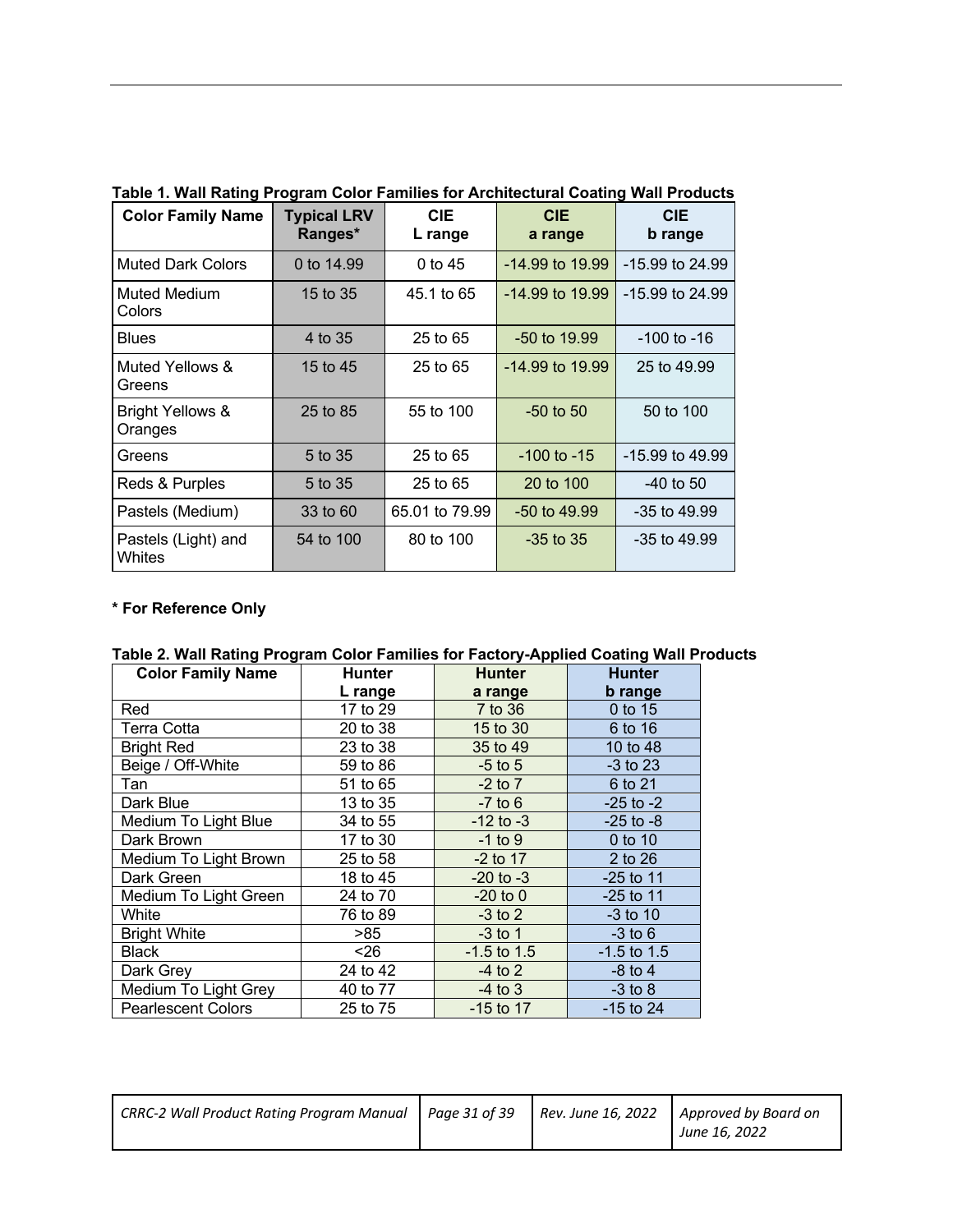### **APPENDIX 3: STANDARD TEST METHOD FOR DETERMINING THE DIRECTIONAL-HEMISPHERICAL SOLAR REFLECTANCE OF MATERIALS USING A DIRECTIONAL-HEMISPHERICAL PORTABLE REFLECTOMETER**

#### **1. Scope**

1.1. This test method covers a technique for determining the directional-hemispherical Solar Reflectance of materials in a laboratory or in the field using a commercial portable Reflectometer. The purpose of the test method is to evaluate the reflectance properties of surfaces exposed to solar radiation.

1.2. This test method is applicable to Specimens of materials having both specular and diffuse optical properties.

1.3. This technique is supported by comparing Reflectometer measurements with those using ASTM E903-12 test method for Solar Reflectance using integrating spheres.

1.4. This test method refers to applications using standard solar spectral irradiance functions but may be applied using alternative weighting functions if the source and details are reported.

1.5. *This standard does not purport to address the safety concerns, if any, associated with its use. It is the responsibility of the user to establish appropriate safety and health practices and determine the applicability of regulatory limitations.*

#### **2. Referenced Documents**

2.1. ASTM Standards:

2.1.1. C1549-16 Standard Test Method for Determination of Solar Reflectance Near Ambient Temperature Using a Portable Solar Reflectometer

2.1.2. C1864-17e1 Standard Test Method for Determination of Solar Reflectance of Directionally Reflective Material Using Portable Solar Reflectometer

2.1.3. E903-20 Standard Test Method for Solar Absorptance, Reflectance, and Transmittance of Materials Using Integrating Spheres

2.1.4. E490-00a (2019) Standard Solar Constant and Zero Air Mass Solar Spectral Irradiance Tables

2.1.5. E891-92 Tables for Terrestrial Direct Normal Solar Spectral Irradiance Tables for Air Mass 1.5

2.1.6. G173-03 (2020) Standard Tables for Reference Solar Spectral Irradiances: Direct Normal and Hemispherical on 37° Tilted Surface

2.1.7. G197-14 (2021) Standard Table for Reference Solar Spectral Distributions: Direct and Diffuse on 20° Tilted and Vertical Surfaces

2.2. Additional References:

2.2.1. Levinson, R.; Akbari, H.; Berdahl, P.; "Measuring Solar Reflectance-Part I: Defining a metric that accurately predicts solar heat gain," *Solar Energy* **84**, 1717-1744 (2010).

2.2.2. Gueymard, C.; "Simple Model of the Atmospheric Radiative Transfer of Sunshine (SMARTS) 2.9.5." <http://www.nrel.gov/grid/solar-resource/smarts.html>.

| CRRC-2 Wall Product Rating Program Manual   Page 32 of 39 |  | Rev. June 16, 2022   Approved by Board on |
|-----------------------------------------------------------|--|-------------------------------------------|
|                                                           |  | June 16, 2022                             |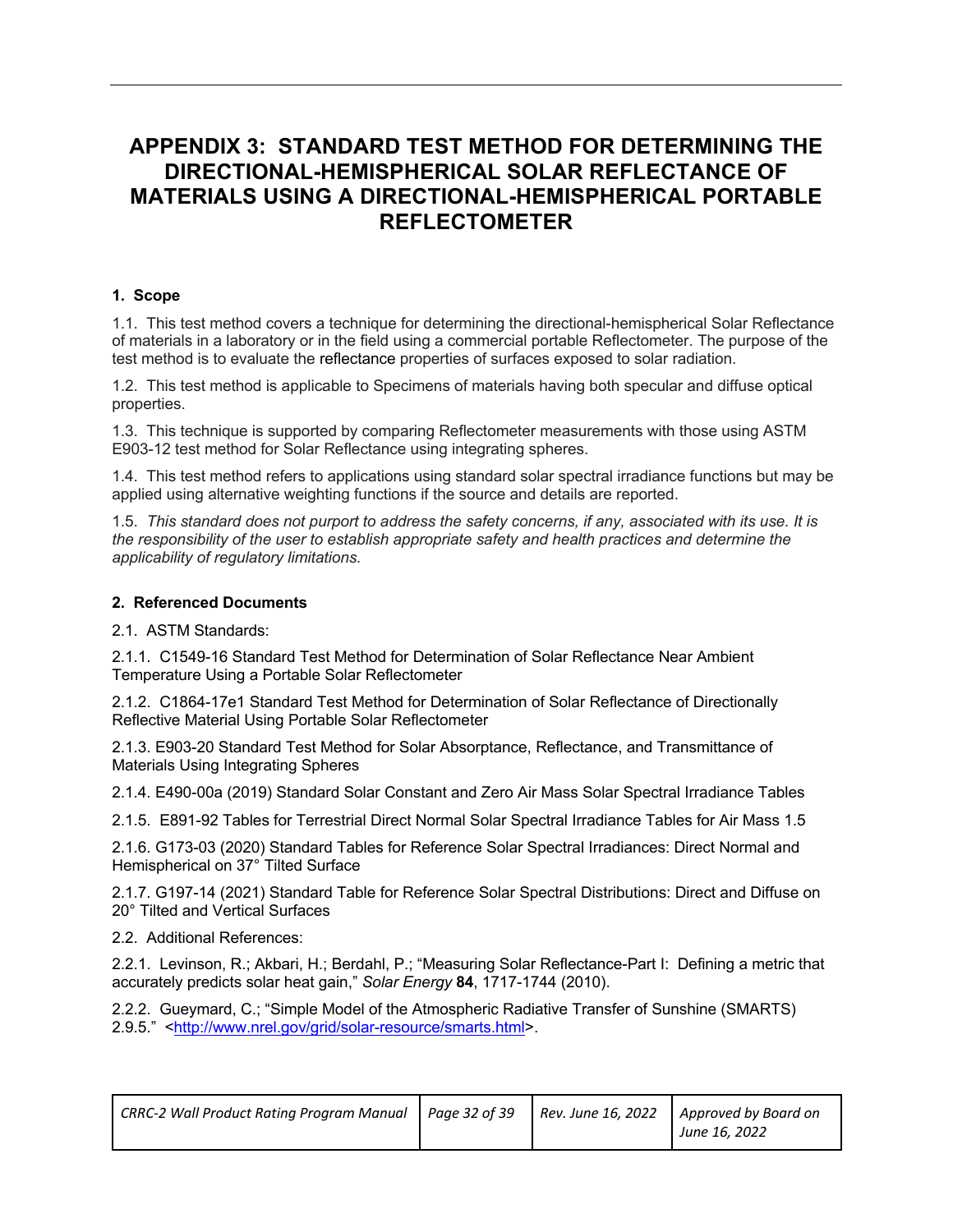#### **3. Terminology**

3.1. Definitions – The definitions in ASTM C1549-16, ASTM E903-12, and Levinson *et al.* (2010) are applicable to this method.

3.2. Definitions of terms specific to this standard:

3.2.1. Directional-hemispherical reflectance – ratio of the total energy reflected into the subtending hemisphere to the energy incident on the surface from a given direction.

3.2.2. Directional-hemispherical in-band reflectance – directional-hemispherical reflectance for a given wavelength band (i.e., measured by a given detector).

3.2.3. Solar spectral irradiance – power of electromagnetic radiation received from the Sun per unit area as a function of wavelength.

3.3. Symbols:

3.3.1.  $\lambda$  – Wavelength of light, nm.

3.3.2. R*solar* – Directional-hemispherical Solar Reflectance, dimensionless.

3.3.3. R*in-band,j* – Directional-hemispherical in-band reflectance measured by detector *j*, dimensionless.

3.3.4.  $\rho(\lambda)$  – Directional-hemispherical spectral reflectance, dimensionless.

3.3.5.  $I(\lambda)$  – Solar spectral irradiance, W/m<sup>2</sup>·nm.

#### **4. Summary of Test Method**

4.1. This test method uses a commercial portable Reflectometer to characterize the directionalhemispherical Solar Reflectance of a material. The test Specimen is illuminated at 20° from normal and the directional-hemispherical reflectance is measured in seven wavelength bands from approximately 335 to 2,500 nm utilizing an integrating sphere equipped with an array of detectors and filters.

4.2. The instrument's software calculates the directional-hemispherical Solar Reflectance or absorptance by taking a weighted average of the directional-hemispherical in-band reflectances using a standard or custom solar spectral irradiance as the weighting function.

#### **5. Significance and Use**

5.1. Exposure to solar radiation is primary concern for construction materials, aerospace vehicles, solar power devices, and any application where a surface is exposed to solar radiation. The property called "Solar Reflectance" is defined as the fraction of incident solar radiation reflected by a surface.

5.2. This test method is designed to provide reproducible data in the field or in the lab. Use this method to compare results among laboratory or field facilities, compare results from different times by the same facility, or compare data obtained on different materials. This method can be used to monitor changes in directional-hemispherical Solar Reflectance due to aging, exposure, or other dynamic processes.

5.2. Directional-hemispherical Solar Reflectance affects the heat balance of the building envelope and the performance of solar energy systems, including photovoltaic devices and solar thermal energy collectors.

5.3. Directional-hemispherical Solar Reflectance is critical for the thermal control of spacecraft and the solar power of extraterrestrial systems.

5.4. This test method provides a means for determining directional-hemispherical Solar Reflectance for both terrestrial and extraterrestrial conditions using either standard solar spectral irradiance or alternative weighting functions.

| CRRC-2 Wall Product Rating Program Manual   Page 33 of 39 |  | Rev. June 16, 2022   Approved by Board on |
|-----------------------------------------------------------|--|-------------------------------------------|
|                                                           |  | June 16, 2022                             |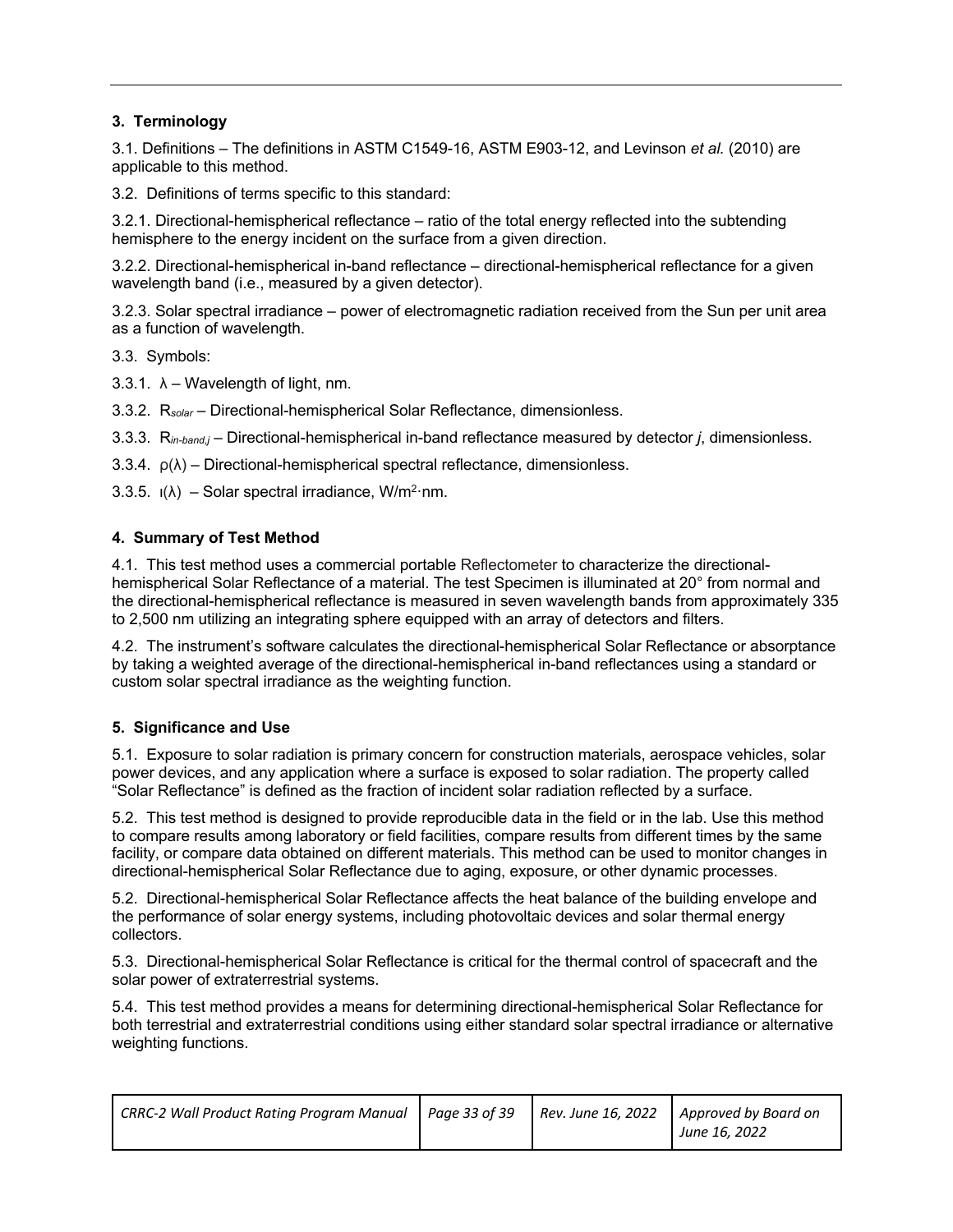5.6. This test method is appropriate for smooth and rough materials having both specular and diffuse optical properties. Some structured anisotropic materials may require special consideration because of the azimuthal angular dependence of the reflectance. For such cases, an average directionalhemispherical Solar Reflectance can be determined by making measurements at several orientations (refer to ASTM C1864-17).

#### **6. Apparatus**

6.1. This test method applies to directional-hemispherical Solar Reflectance determination with a commercial portable Reflectometer. The instrument utilizes the principles of an integrating sphere for performing optical reflectance measurements in the spectral region of 335 to 2,500 nm. The instrument consists of two units, the Measurement Head and the Command Module (Fig. 1).



**Figure 1. 410-Solar-i Reflectometer by Surface Optics Corporation**

6.1.1. Measurement Head – The Measurement Head is constructed around an integrating sphere for measurements of directional-hemispherical reflectance. Light from a tungsten halogen lamp enters the integrating sphere through an internal beam port and illuminates the test Specimen at the sample port at a 20° angle of incidence. The test Specimen scatters light back into the integrating sphere where it is uniformly diffused. A portion of the light reaches the detector arrays which are used to measure the directional-hemispherical in-band reflectance. Optical filters and detector arrays cover seven spectral bands in the wavelength range of 335 to 2,500 nm (335-380, 400-540, 480-600, 590-720, 700-1,100, 1,000-1,700, and 1,700-2,500 nm). A rubber ring protects the measured surface from contact with the metal surface of the integrating sphere and provides a non-skid surface to press against the sample surface.

6.1.2. Command Module – The Command Module provides computer processing, electrical power, and structural support for the Measurement Head. The Command Module housing contains the Trigger, Battery Cartridge, a small Personal Digital Assistant (PDA) type computer, Light Emitting Diode (LED) & Vibrator Motor indicators, Secure Digital (SD) card port, Measurement Head mechanical and electrical connections, Input/Output port, and safety strap. The computer is located at the top of the handle with a

| CRRC-2 Wall Product Rating Program Manual   Page 34 of 39 |  | Rev. June 16, 2022 | Approved by Board on<br>June 16, 2022 |
|-----------------------------------------------------------|--|--------------------|---------------------------------------|
|-----------------------------------------------------------|--|--------------------|---------------------------------------|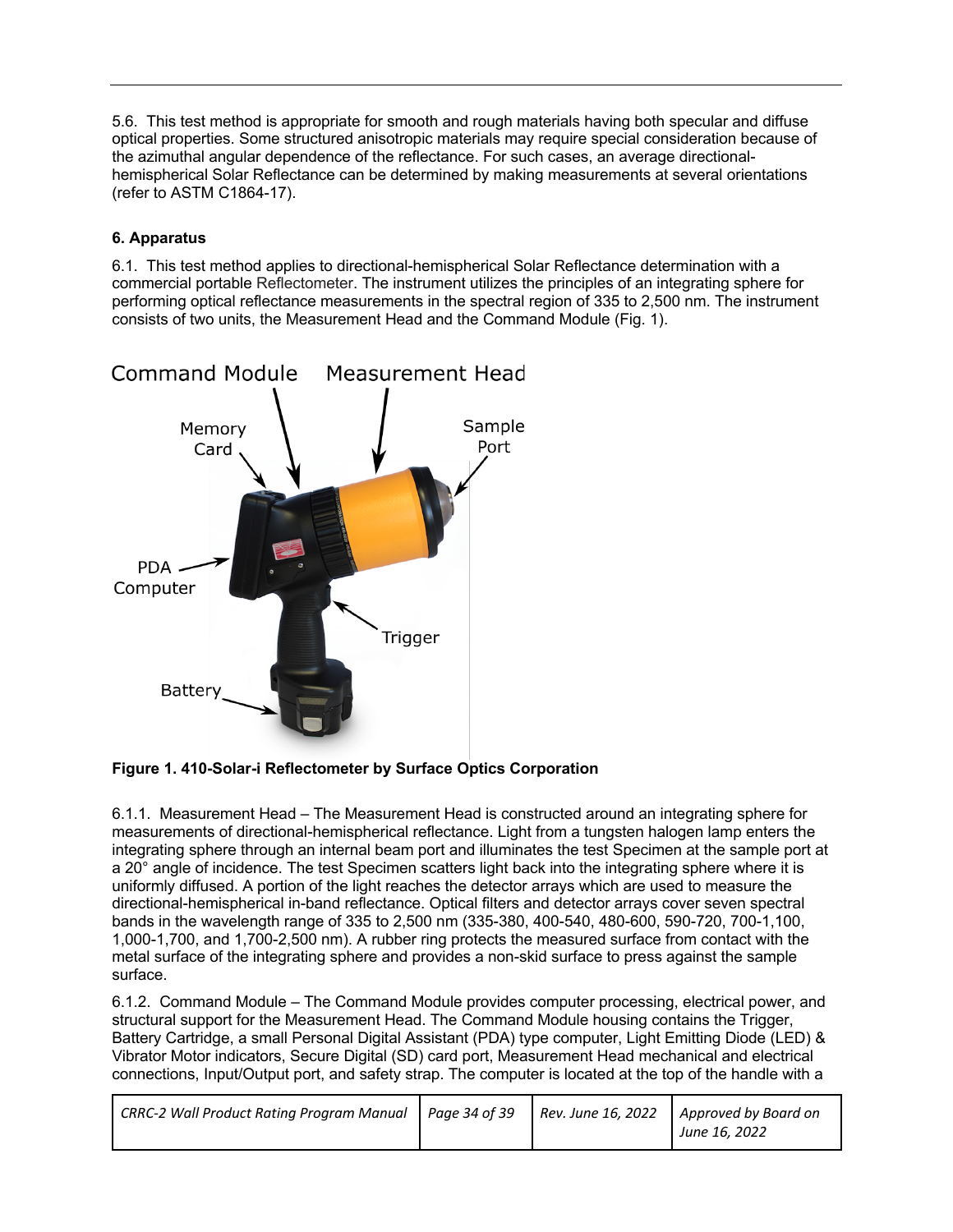touch screen display that faces the user during operation. The user controls the unit by selecting various software functions from the touch screen interface and pressing the trigger when a measurement is to be made.

6.2. Calibration Coupons – Calibration of the Reflectometer is accomplished with a manufacturersupplied calibration coupon. The reflectance values of the provided coupon are stored on the supplied SD card. Zero reflectance is measured with no sample present at the sample port of the integrating sphere. The Measurement Head must be pointed away from artificial light sources, such as fluorescent lighting, during the Zero measurement.<sup>i</sup> During the calibration process (and during each sample measurement cycle), the instrument automatically makes an additional measurement of the light beam reflected off a specific location on the wall of the integrating sphere. A ratio of the electrical signal generated by the detector when the beam illuminates the sample to that when the beam illuminates the reference point on the integrating sphere is used in the calculation of sample reflectance values. This normalization process eliminates most of instrument drift that might be caused by thermal or electrical system instabilities.

6.3. Test Specimens – Specimens to be tested can be flat, concave (inner diameter larger than 15 cm), or convex (outer diameter larger than 8 cm), and may have specular or diffuse characteristics. The sample is illuminated with an elliptical spot of about 12 mm at the major axis and 6 mm at the minor axis. The sample port of the integrating sphere is pressed flush against the measured surface, which must have a minimum dimension of 13 mm.

#### **7. Procedure**

7.1. Setup – The instrument is powered from a 12 volt battery. The battery must be charged in the manufacturer-supplied battery charger prior to first use. The battery is inserted in the bottom of the Command Module by the user. The instrument is powered up by pressing the trigger located at internal top of the handle. The instrument boots to the Main Operation menu displayed on the computer screen. The user can adjust various parameters through the **Setup** menu. The instrument shall be calibrated after at least 5 min. of warm-up time.

7.1.1. Calibration Setup – The **Calibration Setup** menu contains the known reflectance values of the calibration coupon. These values are provided by the manufacturer and must match the supplied calibration coupon.

7.1.2. Device Setup – The **Device Setup** menu contains various device parameters which alter the performance conditions of the instrument. The factory settings are appropriate for most measurements. Most commonly, the user might adjust Points (number of readings averaged during one measurement), Cal X (number of repetitions during calibration procedure), and Sample X (number of measurements used to generate statistics).

7.2. Calibration – From the main menu, press **Calibration** to display the Calibration screen. The computer screen guides the user through the calibration process using the calibration coupon. The coupon requires a set of calibration values, which are entered under the Calibration Setup menu and are stored in a file on the SD card. The name of the current calibration file is displayed at the top of the calibration screen. To select a different calibration file, press the button with the calibration name, make selection. Remove the sample port cap from the integrating sphere and hold the calibration coupon flat against the sample port and press the trigger. Continue to hold the coupon over the sample port during the measurement. The LED and vibrator motor will indicate that the measurement step is complete. Remove the calibration coupon from in front of the sample port and press the trigger with nothing blocking the sample port (do not aim at fluorescent lights). The LED and vibrator motor will indicate that the calibration is complete. Press the back arrow at the bottom of the screen to return to the Main Menu. Repeat the calibration procedure every time the instrument is turned on and after extreme changes in the environment (e.g. temperature, humidity).

7.3. Measurement – Press the **Measurement** button on the Main Menu screen. All data taken with the 410-Solar-i are saved into a data file (\*.ems) and stored on the SD card. The file name is displayed on the grey button under the screen title. The sample name is indicated on the second button. To change the file

| CRRC-2 Wall Product Rating Program Manual   Page 35 of 39 |  | Rev. June 16, 2022 $\vert$ Approved by Board on |
|-----------------------------------------------------------|--|-------------------------------------------------|
|                                                           |  | June 16, 2022                                   |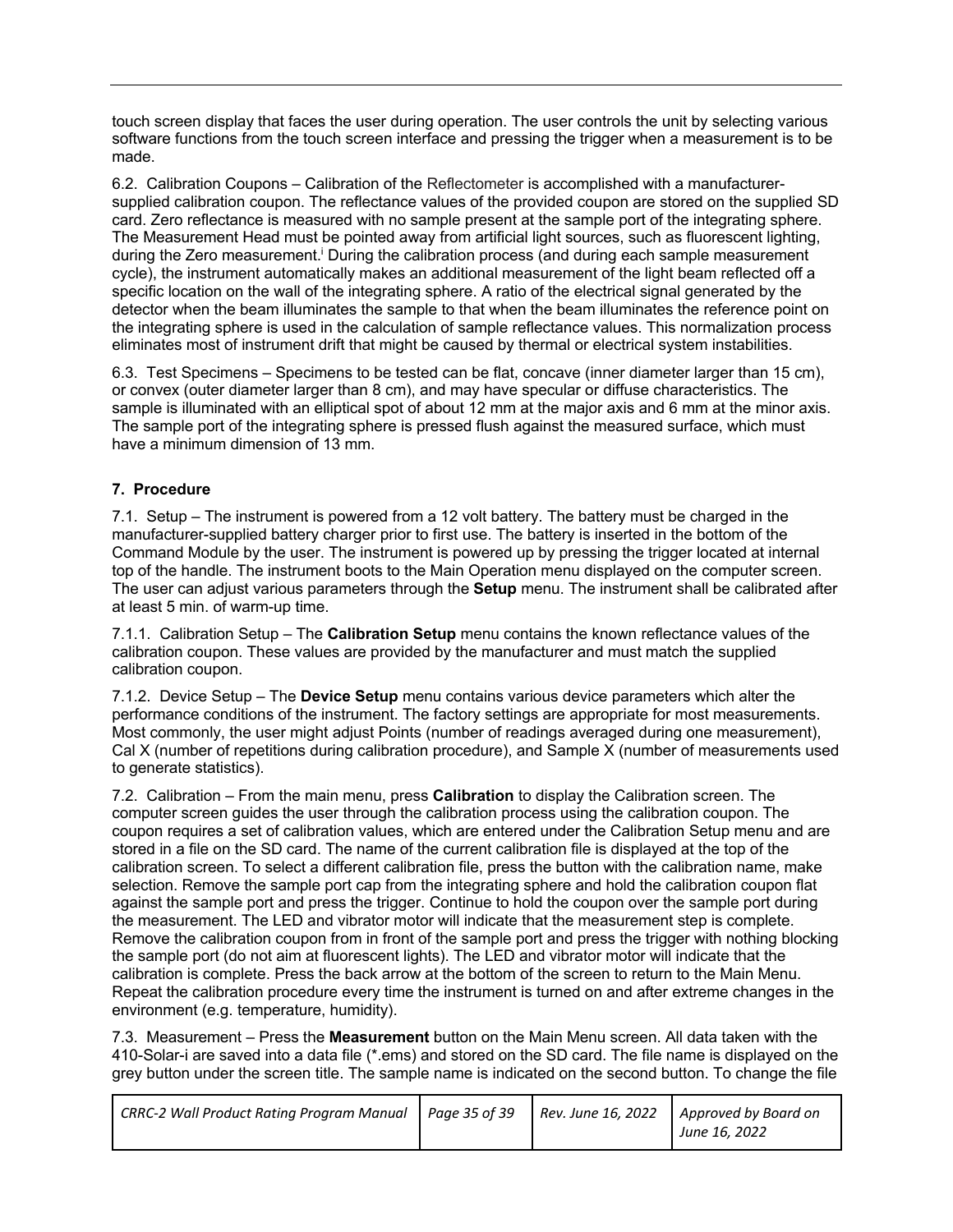name and/or the sample name press the appropriate button. The software keeps a list of the data files on the card. Take the unit to the surface to be tested. Press the sample port tight against the measured object and press the trigger. Continue to hold the sample port against the measured surface while the measurement is taken and the hourglass indicator is shown. To indicate that the measurement is finished, the hourglass will disappear, the LED in the upper left-hand corner of the PDA housing will light, and the handle will vibrate. The measurement results are saved and displayed in a column on the PDA screen. The graphical representation of the data can be viewed by pressing the Graph button. Each reflectance value is plotted at the measured value across the entire spectral band. The instrument can be pre-set to display either directional-hemispherical Solar Reflectance or absorptance, this setting is done in the Device Setup. To view the directional-hemispherical Solar Reflectance value, press the ρ (rho) button at the bottom of the screen. Under that screen the solar spectral irradiance can be selected.

7.4. Calculation – Before a test is performed, press the small button marked "[n]x" to enter the number of readings to be performed and averaged. Upon completion of the first reading, the color of the [n]x button changes from black to red, the number of measurements is lowered by 1, and the reflectance values and directional-hemispherical Solar Reflectance are displayed. Continue taking measurements until the color of the button changes back to black. The screen will then display a column of averaged reflectance values and the standard deviation for each of those values. The averaged directional-hemispherical Solar Reflectance and its standard deviation are also displayed. All values are automatically stored on the SD card.

7.5. Directional-Hemispherical Solar Reflectance – The instrument measures the directionalhemispherical reflectance of a test Specimen in each of the seven spectral bands listed in Section 6.1.1. Directional-hemispherical spectral reflectance  $\rho(\lambda)$  is estimated as a simple step function from the seven directional-hemispherical in-band reflectances. Directional-hemispherical Solar Reflectance R*solar* is computed as the weighted average of the directional-hemispherical spectral reflectance, where the solar spectral irradiance  $I(\lambda)$  is the weighting function. That is,

$$
R_{solar} = \frac{\int_{\lambda_1}^{\lambda_2} \rho(\lambda) \times i(\lambda) d\lambda}{\int_{\lambda_1}^{\lambda_2} i(\lambda) d\lambda} \quad (1)
$$

where the limits 1 and 2 are 250 and 2,500 nm. Note, the reflectance from 335 nm is linearly extrapolated out to 250 nm for this calculation.

7.5.1. Solar Spectral Irradiance – The user can select one of the standard solar spectral irradiances provided with the instrument or their own custom weighting function via the **Solar Irradiance** drop-down menu located in the **Directional-Hemispherical Solar Reflectance** screen. Standard solar spectral irradiances are denoted using the same initialism as Levinson *et al.* (2010). For terrestrial applications use E891BN (ASTM E891-92), AM1GH (Gueymard, 2006), G173GT (ASTM G173-12), G197GT20 (ASTM G197-14), G197GT90 (ASTM G197-14), or AM1.5GH (Gueymard, 2006). For extraterrestrial applications use AM0 (ASTM E490-14). Custom weighting functions are added as a \*.jfn file to the **Program** directory on the SD card.

7.6. Evaluation of a Surface – Quantify the variability of the directional-hemispherical Solar Reflectance with position on a test Specimen by measuring three or more locations on the surface.

#### **8. Report**

8.1. Reporting requirements shall be in accordance with ASTM C1549.

#### **9. Precision and Bias**

9.1. Precision – Precision statistics were determined for SOC 410-Solar-i portable Reflectometer measurements of the 26 materials shown in Table 1. The samples include roofing materials and paints. Here, "panel" refers to a smooth rectangular metal sheet as the base material and "shingle" refers to a

| <b>CRRC-2 Wall Product Rating Program Manual</b> | Paae 36 of 39 | Rev. June 16, 2022 | Approved by Board on<br>June 16, 2022 |
|--------------------------------------------------|---------------|--------------------|---------------------------------------|
|--------------------------------------------------|---------------|--------------------|---------------------------------------|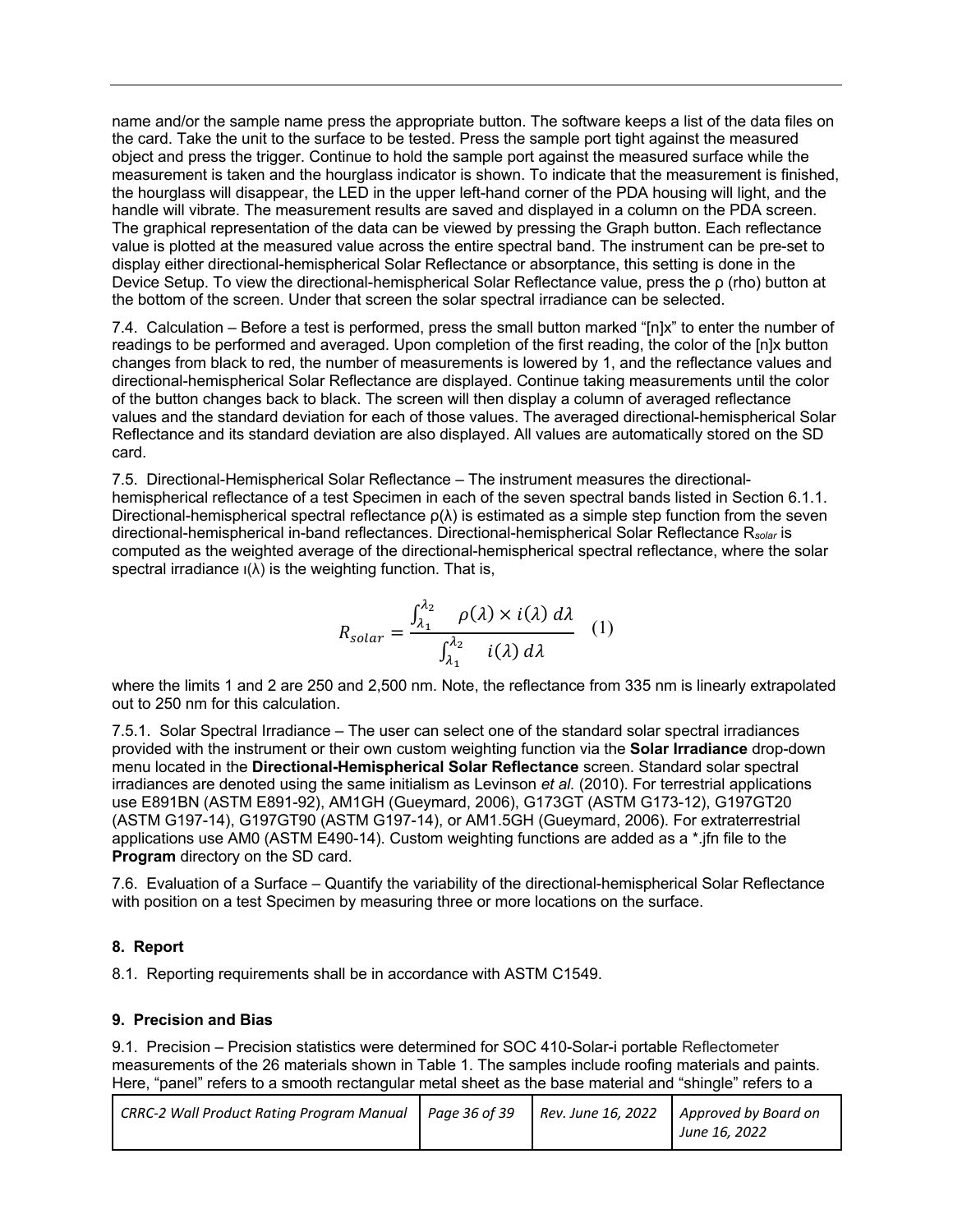rough rectangular felt mat as the base material. Based on the standard deviation of those measurements, the precision was found to be within 0.02 reflectance units (scale of 0 to 1).

9.2. Bias – Directional-hemispherical Solar Reflectance values calculated using the air mass 1.5 global tilt solar spectral irradiance specified by ASTM G173-12 were obtained for 26 materials using ASTM E903-12. These measurements were used to assess the bias of the SOC 410-Solar-i from ASTM E903- 12 which is shown in Table 1. The 410-Solar-i test method yields directional-hemispherical Solar Reflectance results that are 0.004 higher than those obtained with ASTM E903-12.

**Table 1. Comparison of directional-hemispherical Solar Reflectance measurements on 26 samples using the SOC 410-Solar-i portable Reflectometer and a spectrophotometer operated according to E903-12. Directional-hemispherical Solar Reflectance values are calculated using the air mass 1.5 global tilt solar spectral irradiance specified by ASTM G173-12.**

| <b>Coating</b>                                 |      | Cary 5000 410-Solar-i |
|------------------------------------------------|------|-----------------------|
| White Knight Plus on Panel                     | 0.82 | 0.82                  |
| White Knight Plus on Shingle <sup>1</sup> 0.80 |      | 0.80                  |
| Pyramic on Panel                               | 0.82 | 0.80                  |
| Pyramic on Shingle                             | 0.82 | 0.81                  |
| <b>White Coating</b>                           | 0.84 | 0.84                  |
| TPO                                            | 0.77 | 0.76                  |
| Beige Acrylic                                  | 0.69 | 0.70                  |
| Aluminized Shingle                             | 0.64 | 0.64                  |
| <b>EPDM</b>                                    | 0.16 | 0.15                  |
| Shingle                                        | 0.17 | 0.17                  |
| <b>Silver Shadow</b>                           | 0.27 | 0.28                  |
| <b>Red Metallic</b>                            | 0.45 | 0.46                  |
| Duke Blue                                      | 0.30 | 0.31                  |
| Saffron Metallic                               | 0.49 | 0.50                  |
| <b>Ultra Cool Pewter</b>                       | 0.41 | 0.43                  |
| <b>Russet Metallic</b>                         | 0.29 | 0.30                  |
| <b>Nike Orange</b>                             | 0.51 | 0.53                  |
| Sandstone                                      | 0.58 | 0.58                  |
| Copper                                         | 0.43 | 0.44                  |
| Aged Copper                                    | 0.29 | 0.30                  |
| <b>Zinc Yellow</b>                             | 0.66 | 0.68                  |
| Matte Black                                    | 0.09 | 0.09                  |
| <b>Decisive Yellow</b>                         | 0.71 | 0.73                  |
| Seekonk Purple                                 | 0.24 | 0.23                  |

| June 16, 2022 | CRRC-2 Wall Product Rating Program Manual   Page 37 of 39 |  |  | Rev. June 16, 2022   Approved by Board on |
|---------------|-----------------------------------------------------------|--|--|-------------------------------------------|
|---------------|-----------------------------------------------------------|--|--|-------------------------------------------|